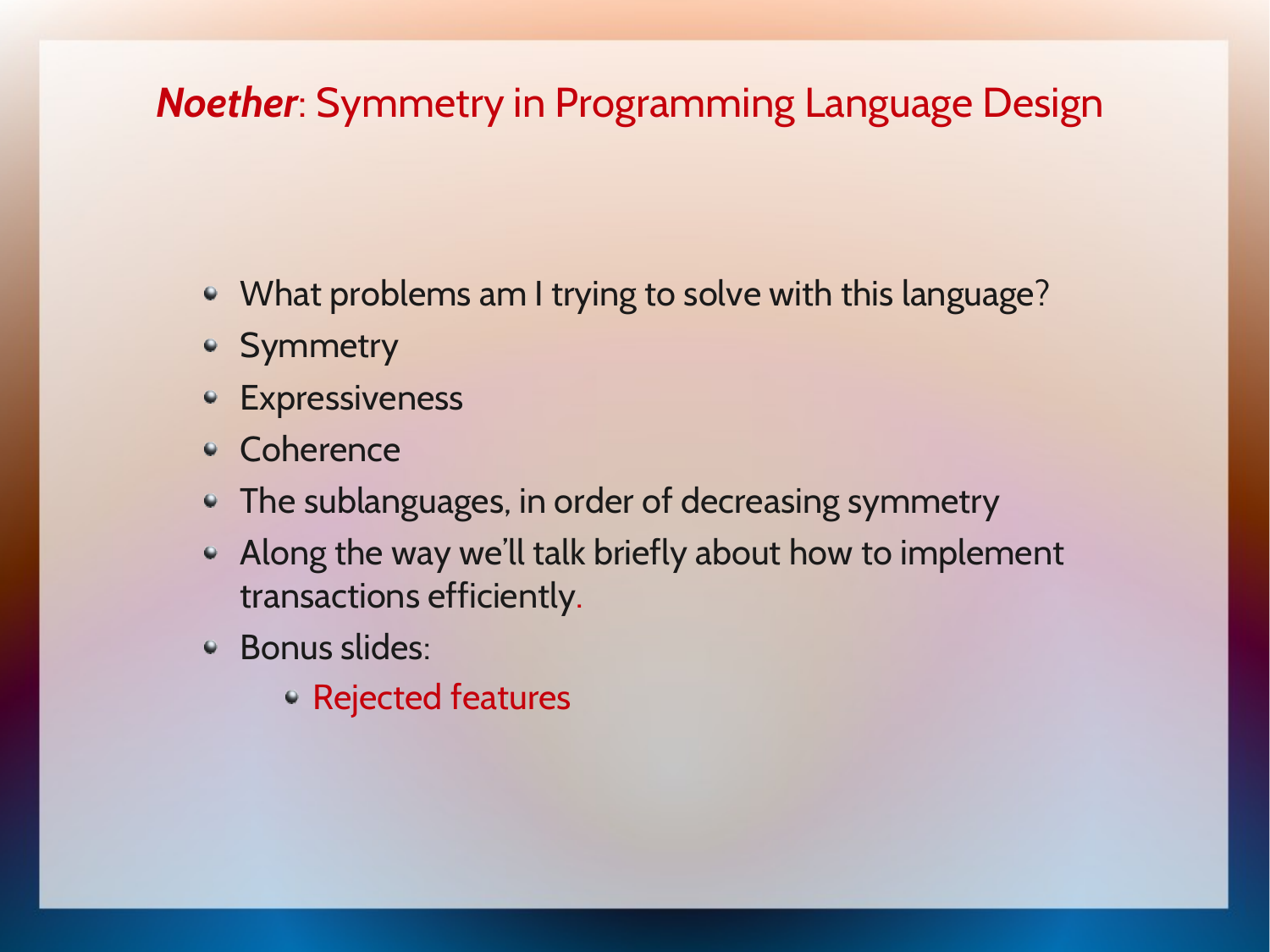#### How to program gigantic computers?

"... as the power of available machines grew by a factor of more than a thousand, society's ambition to apply these machines grew in proportion, and it was the poor programmer who found [their] job in this exploded field of tension between ends and means. The increased power of the hardware, together with the perhaps even more dramatic increase in its reliability, made solutions feasible that the programmer had not dared to dream about a few years before. And now, a few years later, [they] *had* to dream about them and, even worse, [they] had to transform such dreams into reality! Is it a wonder that we found ourselves in a software crisis?"

— Edsger W. Dijkstra,

*The Humble Programmer* [\(EWD340\)](http://www.cs.utexas.edu/~EWD/index03xx.html), ACM Turing Lecture 1972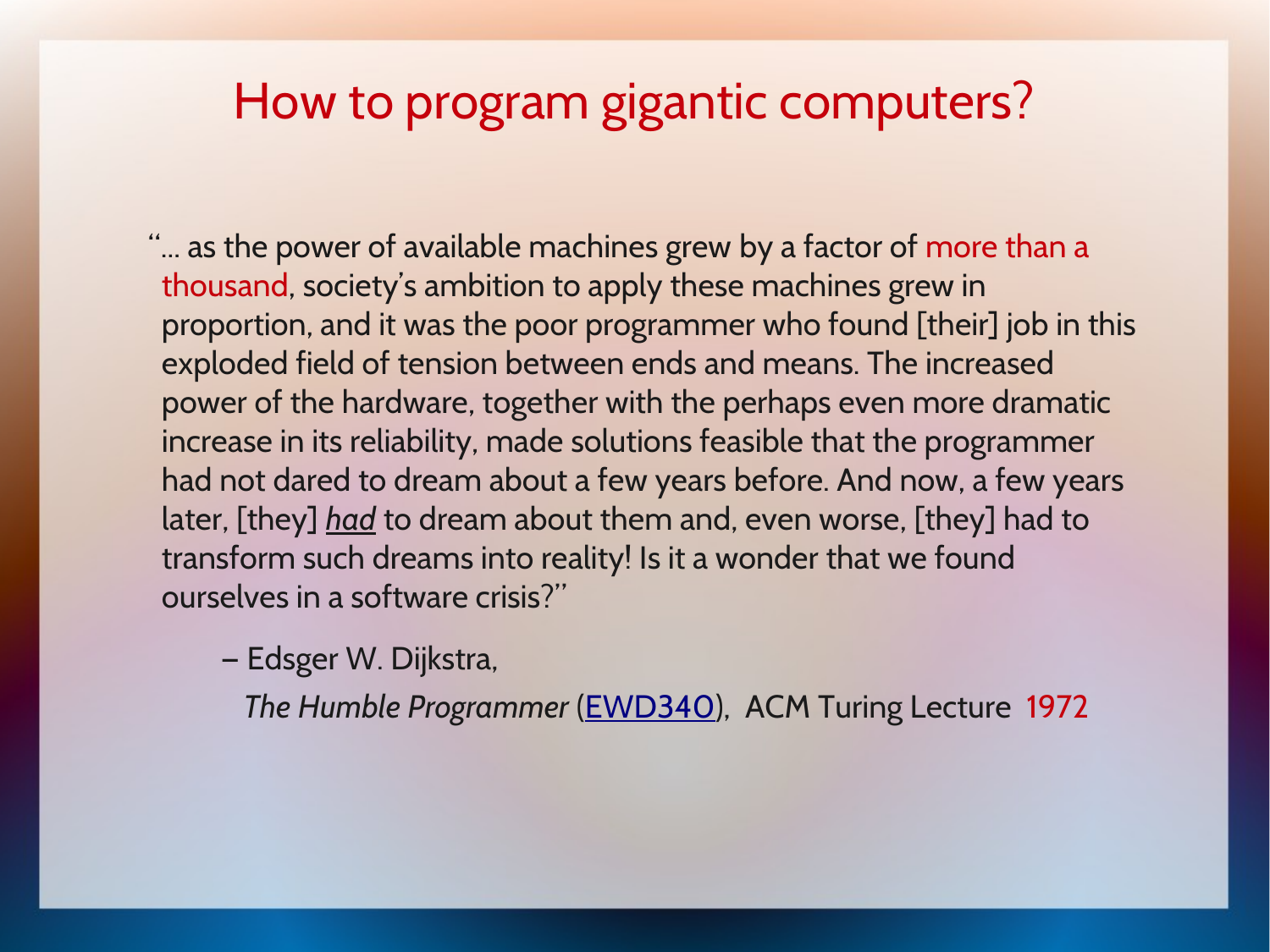#### How to program gigantic computers?

#### Microprocessor Transistor Counts 1971-2011 & Moore's Law



Source: Wikimedia Commons user Wgsimon, license GC BY-SA 3.0. Data from English Wikipedia: [Transistor count.](https://en.wikipedia.org/wiki/Transistor_count)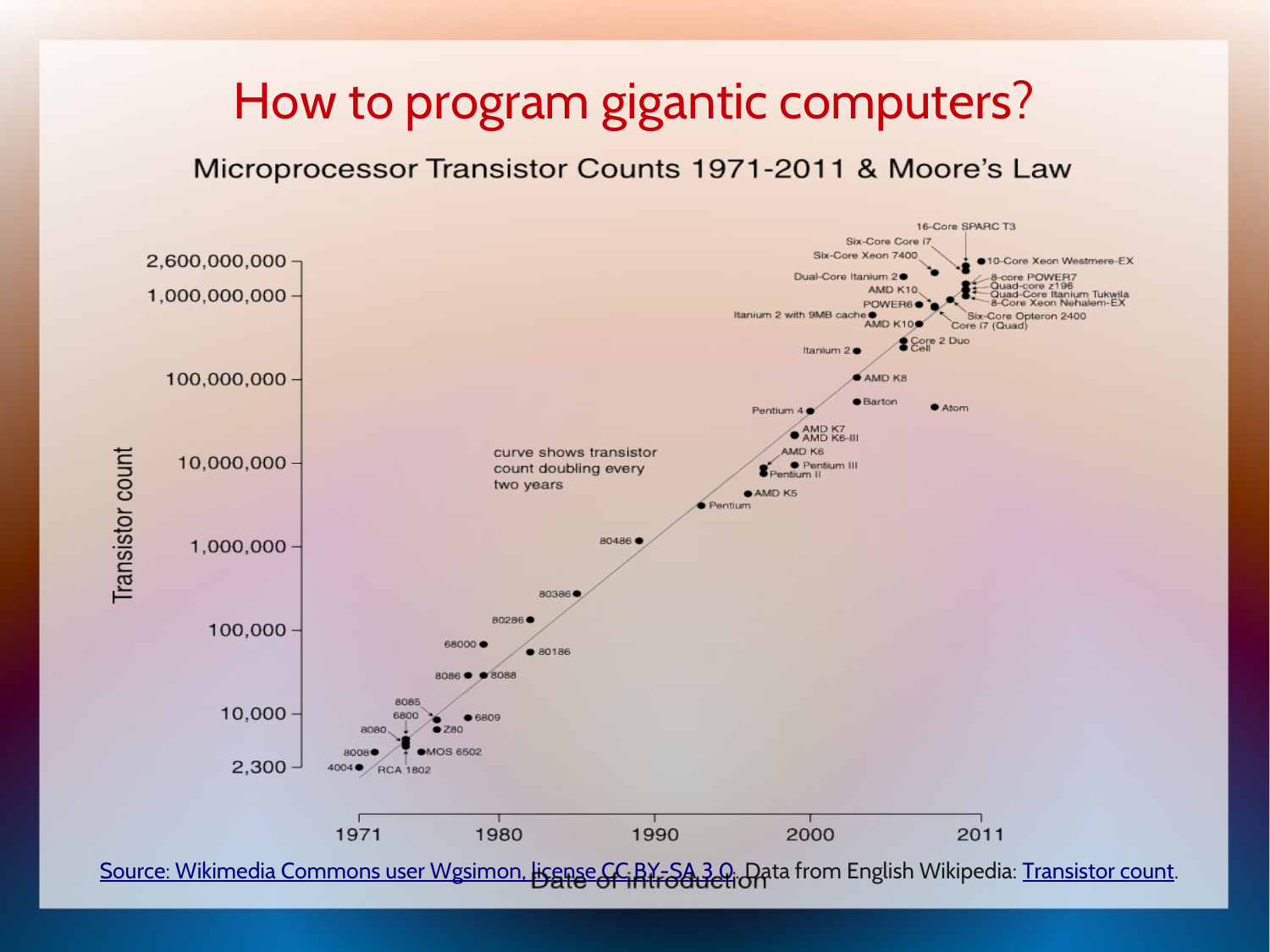#### How to program gigantic computers?

#### Historical Cost of Computer Memory and Storage (not inflation-adjusted)



[Source: jcmit.com,](http://jcmit.com/) © 2001, 2013 John C. McCallum ("You can use the material here. Please acknowledge the source.")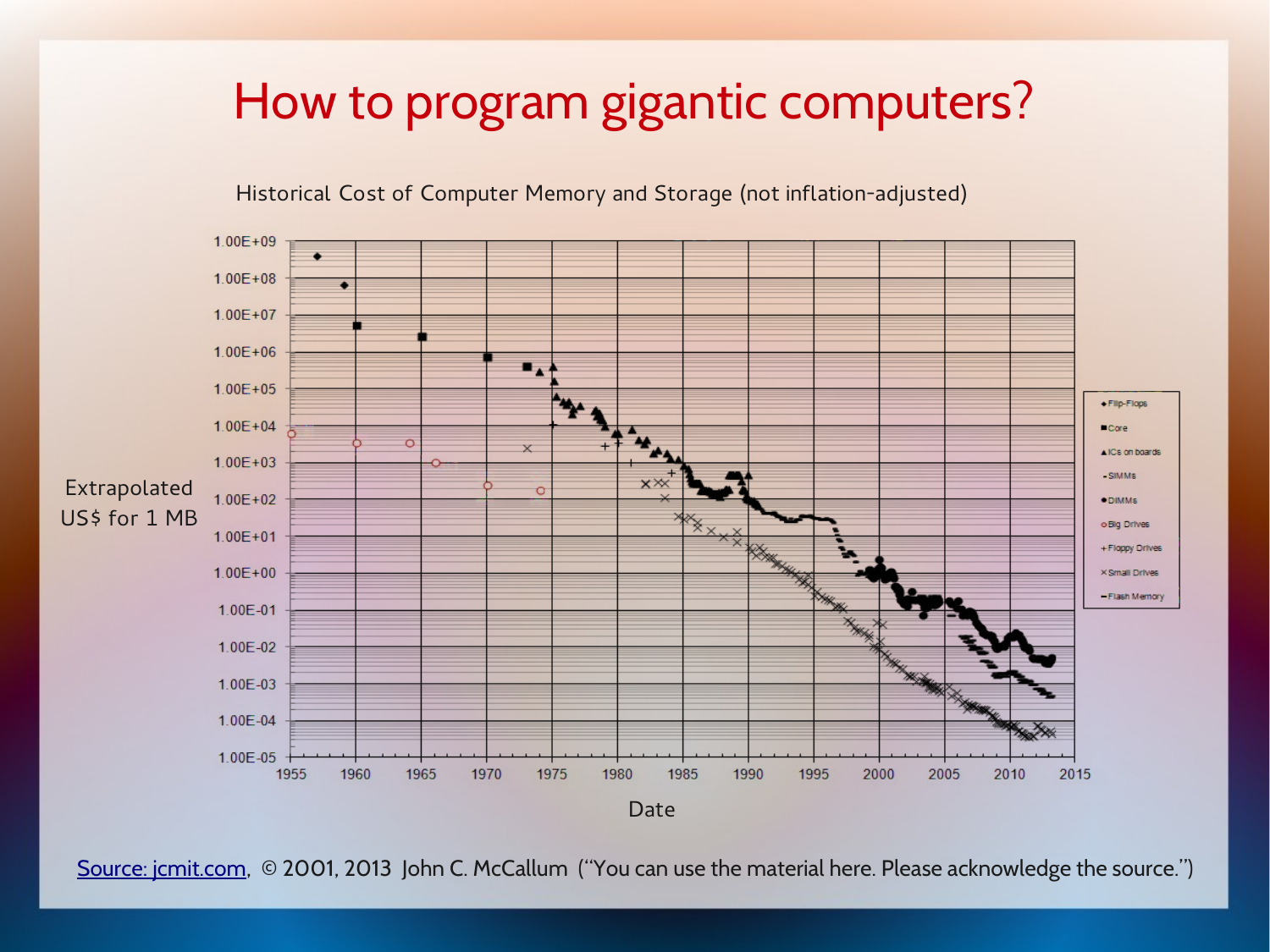# The problem

- Languages and tools have improved greatly over that time, but have they improved enough?
- The "Software Crisis" is still here:
	- Programs are too large, complex, and difficult to maintain.
	- No-one knows how to write correct, secure, or reliable programs.
	- No-one knows how to review a given program for correctness, security, and reliability, with economical effort.
- Correctness, security, and reliability are three sides of the same coin.  $\bullet$
- Some techniques, e.g. pure functional programming or (in different ways) object ۰ programming, seem to help.
- How do they help? $\bullet$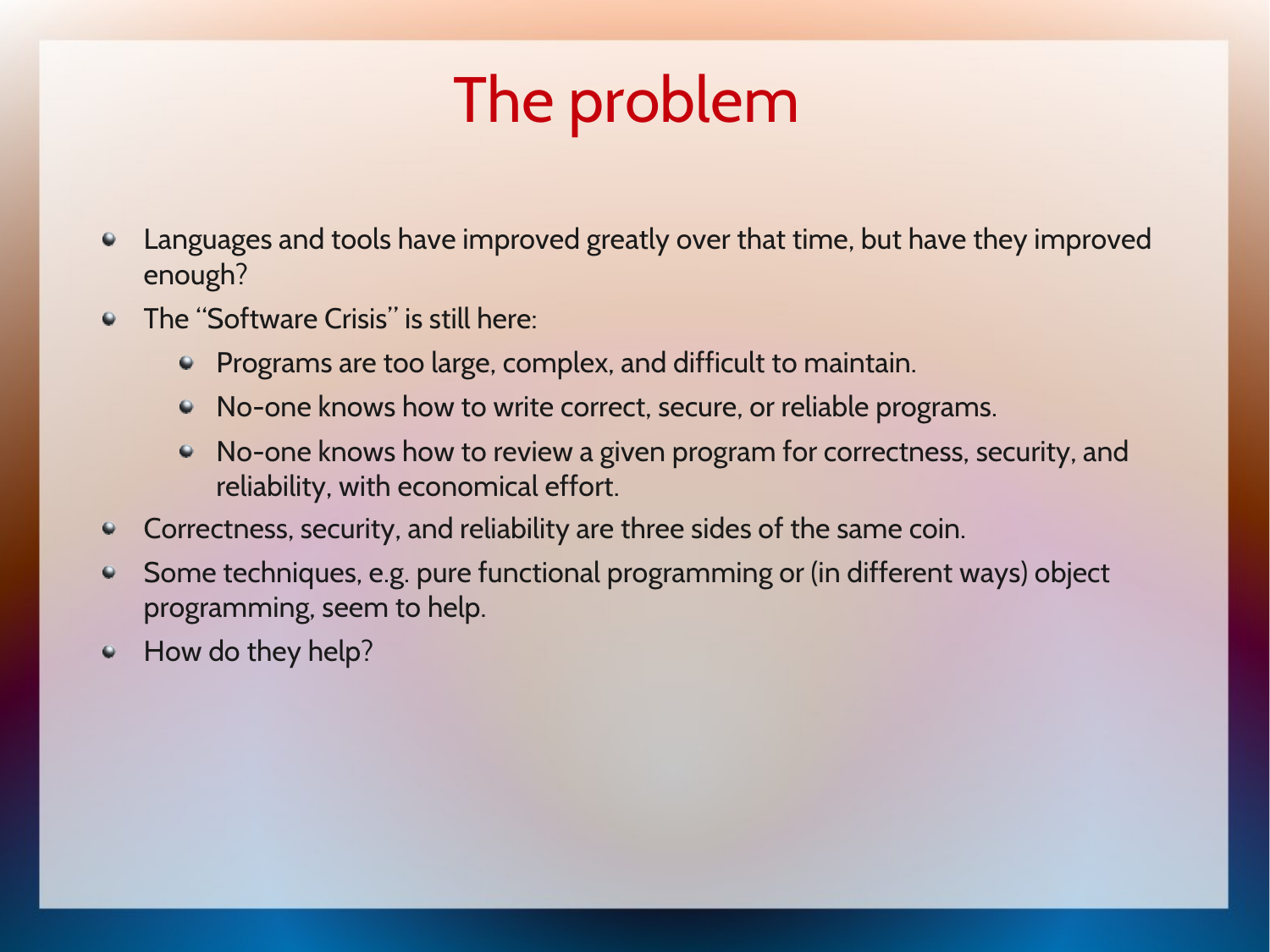# **Symmetry**

- Thesis: many programming language techniques/disciplines help by imposing  $\bullet$ symmetries, which aid reasoning about programs.
- A *symmetry* gives a set of possible transformations that do not change a given property.  $\bullet$
- In Geometry: translation (e.g. of an infinite lattice); rotation; reflection.  $\bullet$ In Physics: time- and location-invariance in (e.g.) general relativity; [CPT symmetry.](https://en.wikipedia.org/wiki/CPT_symmetry) In Programming (all of these are language-dependent):
	- Confluence: in a pure language, evaluating in different orders produces the same result.  $\bullet$
	- Moving a call of a pure function to a different time, or task, does not change its result.  $\bullet$
	- Reflexive/symmetric/associative operators and functions.  $\bullet$
	- Alpha renaming.  $\bullet$
	- Adding and removing parallelism annotations; maybe other annotations.  $\bullet$
	- Expansion and abstraction of {functions, macros, modules, type synonyms, ...}.  $\bullet$
	- Common subexpression elimination.  $\bullet$
	- Adding and removing staging.  $\bullet$
	- Trait flattening. ۰
	- Representation changes. ۰
	- Adding and removing dead code.  $\bullet$
	- Comments and formatting. $\bullet$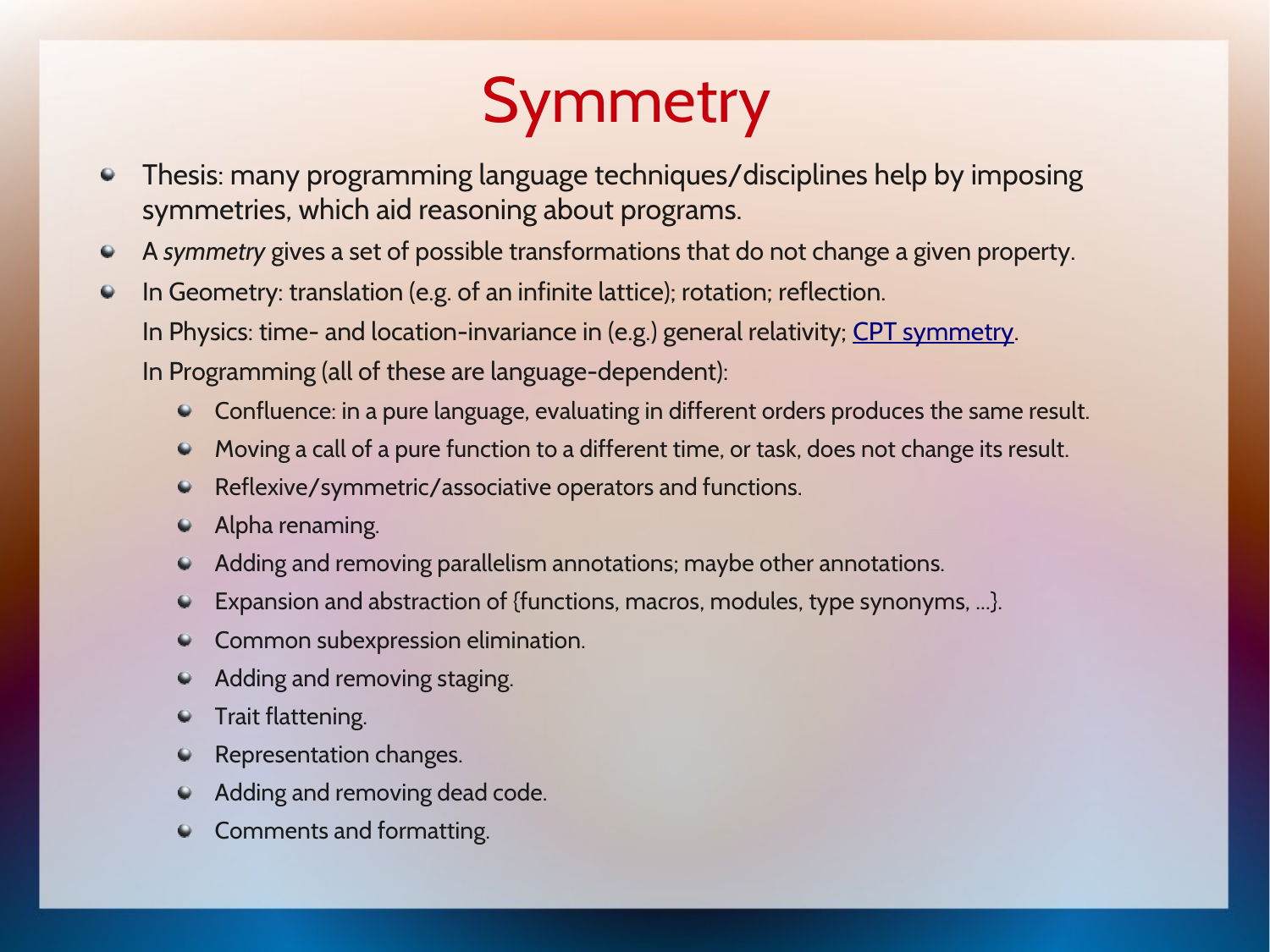# Interfering features

- Many programming language features/properties interfere with symmetries we'd like to have.  $\bullet$
- Some are essential features:
	- Side effects; local/task state
	- Failure handling  $\bullet$
	- Concurrency
- Some are not:
	- Dynamic scoping
	- **Overloading**  $\bullet$
	- Implicit coercion
	- Introspection (stack, local variables, function code, objects, ...)
	- "Unhygienic" or textual macros
	- Anything that violates memory safety
	- Anything that violates Actor locality
	- Colliding namespaces
	- Global state; modes (e.g. floating point mode/state)
- A design wart in a feature (e.g. module or macro system) can stop it having desired symmetries.  $\bullet$
- With care, similar or better *expressiveness* can be achieved without problematic features, or with  $\bullet$ restricted variations on them. but what do we do about the essential ones?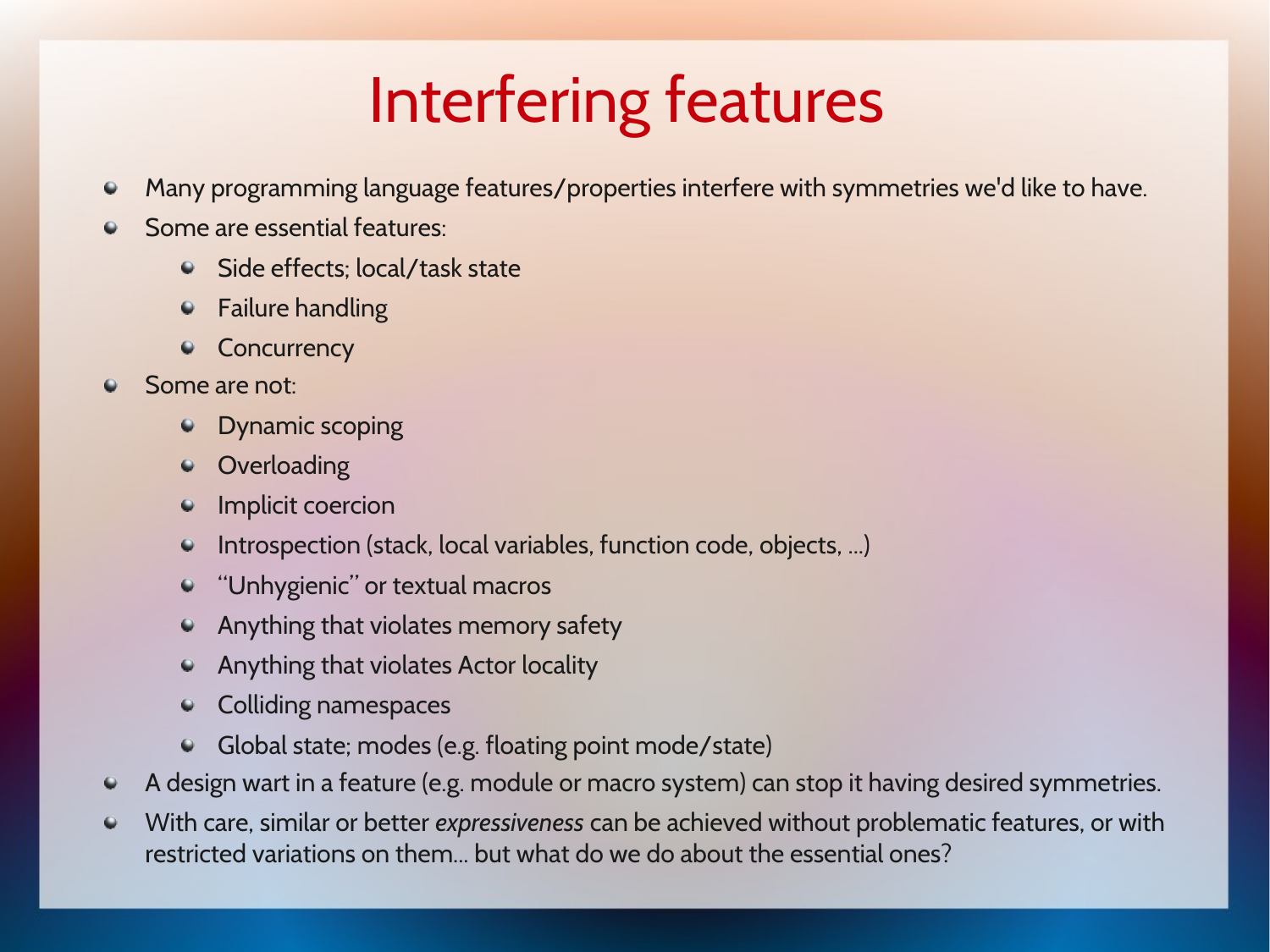# Symmetry "breaking"

- We want the strongest symmetries possible for any given expressiveness.
- Solution: stratified languages.  $\bullet$
- Not a new idea (e.g. *Erlang*, *Oz*, *Haskell*), but *Noether* takes it further.  $\bullet$
- At each level, we add one or more features and break a symmetry.  $\bullet$
- Some symmetries are so useful that they should be preserved globally (for example:  $\bullet$ memory safety and **Actor locality laws**).
- There's a trade-off between optimizing the symmetry-expressiveness profile, and  $\bullet$ keeping the number of levels small to reduce complexity.
- If we start by designing with one level per broken symmetry, we can always collapse  $\bullet$ levels together later.
- The sublanguages don't *have* to be nested, but we make them nested:  $\bullet$ 
	- for simplicity of understanding and teaching the full language;
	- for simplicity of inferring which sublanguage we're in and conveying that to the programmer;

to make the design problem of which features depend on others tractable. We could relax this constraint if it was important, but haven't needed to for *Noether*.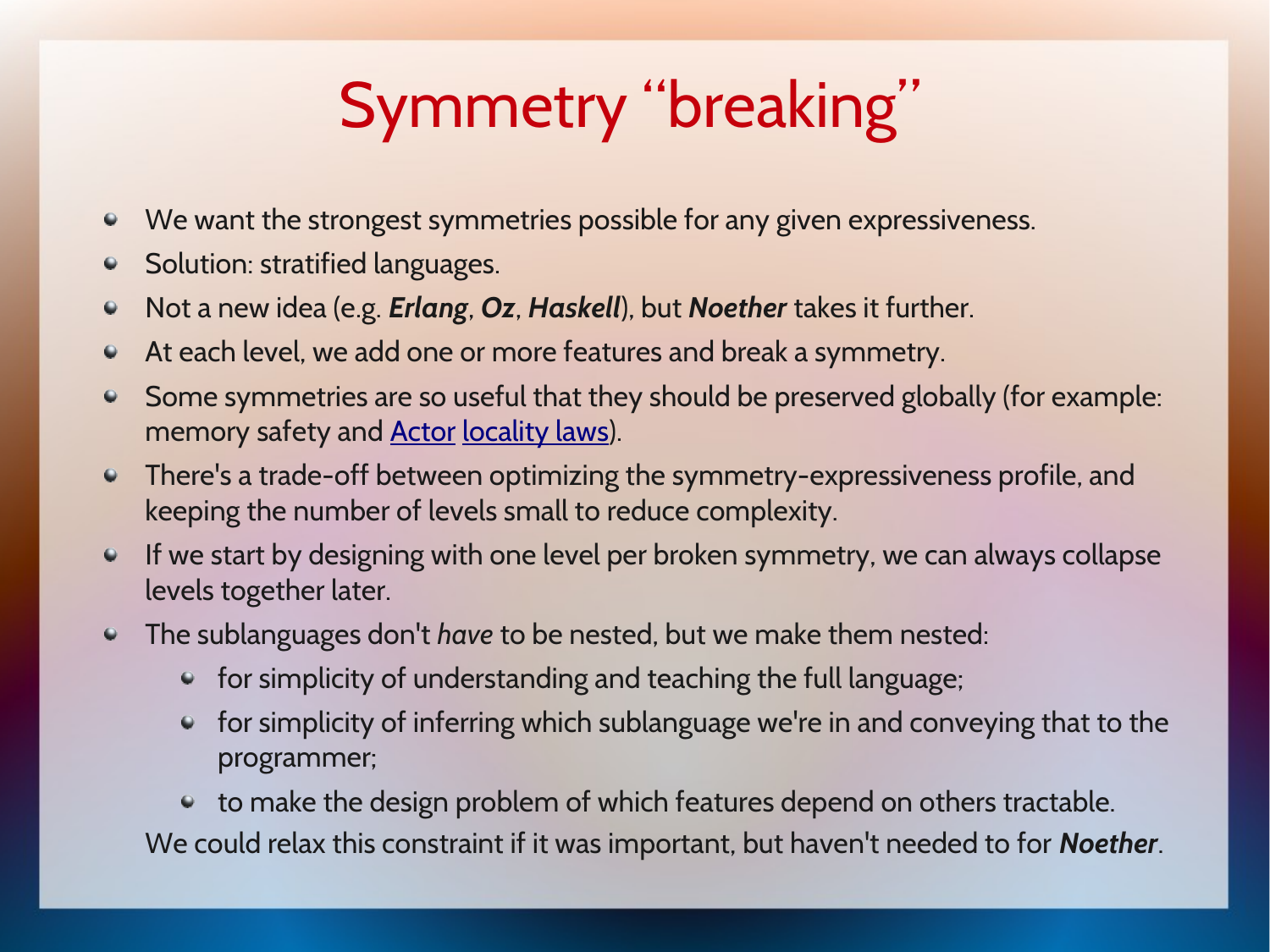## Coherence

- Getting strong symmetries when a whole program is in a small sublanguage isn't  $\bullet$ enough.
- Nontrivial programs are intended to be a mixture of subprograms at different levels.  $\bullet$ We need to know whether symmetry properties are maintained when mixing levels.
- Another physical analogy:  $\bullet$ 
	- $\bullet$  Sublanguage with strong symmetries  $\Leftrightarrow$  highly ordered phase of matter, e.g. a solid.
	- $\bullet$  Sublanguage with weaker symmetries  $\Leftrightarrow$  less ordered phase of matter, e.g. a fluid.
	- A material is coherent if it maintains its phase when moved within a less ordered phase.
		- Example: most solids maintain their phase and shape when moved in a fluid...
		- … unless, say, the fluid corrodes the solid.
	- A sublanguage is coherent if code in that sublanguage maintains its symmetry properties when used anywhere within a larger language.
		- Example: a pure function can be executed anywhere in an impure program without losing symmetry (confluence within the function, determinism, etc.)...
		- … unless, say, the impure language has reflective features that break opaqueness of pure functions.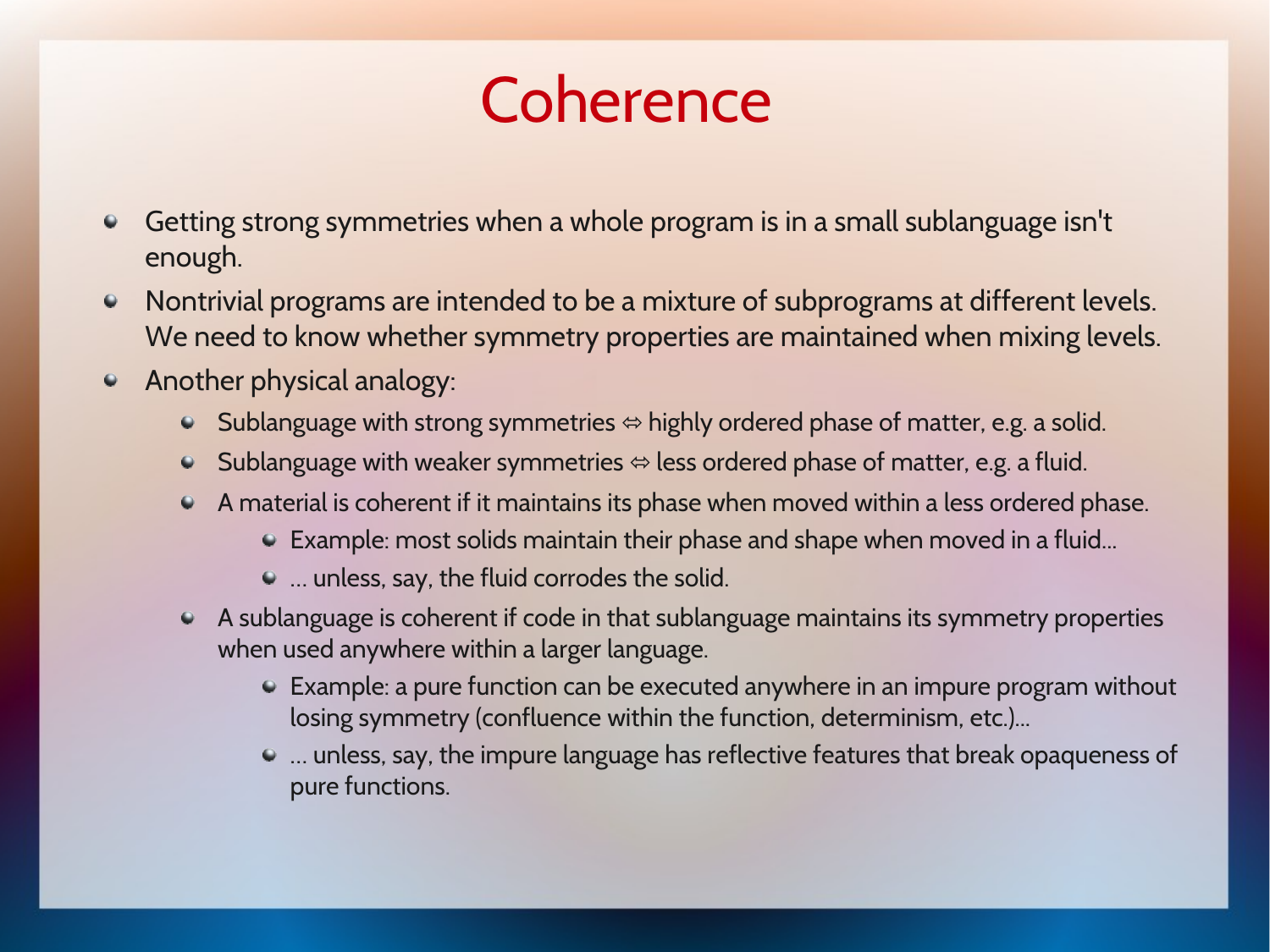# *Noether* programming language

- Object-capability, typed, parallel and concurrent, potentially highly optimizable.  $\bullet$
- Stratified sublanguages of increasing expressiveness and decreasing symmetry.  $\bullet$
- This talk considers mainly semantics rather than syntax.  $\bullet$
- Why a new language?
	- fewer constraints on optimizing symmetry–expressiveness profile.
	- existing languages have features (e.g. exception handling, concurrency) that we want to specify and combine in different ways.
	- address previously unsolved or solved-only-as-research problems: precise resource control, partial failure, flow control in asynchronous message passing, etc.
	- security + expressiveness + speed is already very hard; adding a requirement for compatibility with some existing language would make it impossible. (The problem is running existing programs *with expected performance*.)
	- compatibility is overrated; familiarity is more important.
	- "a language really defines its own universe, and that a language designer has the power to control what can or cannot happen within that universe."  $\overline{-}$  Tom Van Cutsem
	- *Programming language design is fun!*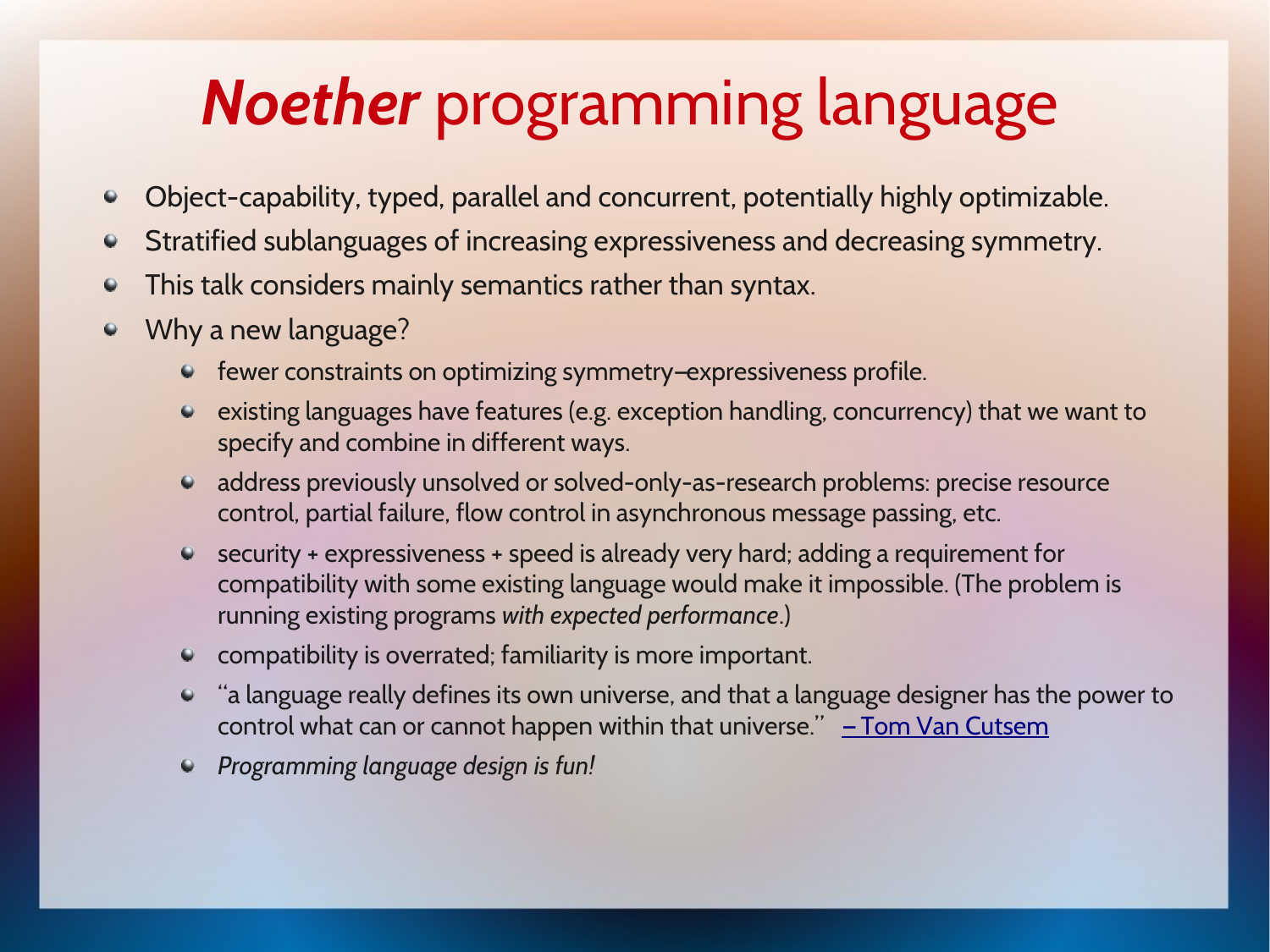# Emmy Noether

- Mathematician and theoretical physicist, Jewish, expelled 0 from Nazi Germany in 1933.
- Einstein in 1935: "In the judgement of the most competent living  $\ddot{\phantom{1}}$ mathematicians, Fräulein Noether was the most significant creative mathematical genius thus far produced since the higher education of women began. In the realm of algebra, in which the most gifted mathematicians have been busy for centuries, she discovered methods which have proved of importance in the development of the present-day younger generations of mathematicians. Pure mathematics is, in its way, the poetry of logical ideas. One seeks the most general ideas of operation which will bring together in simple, logical and unified form the largest possible circle of formal relations. In this effort toward logical beauty spiritual formulas are discovered necessary for the deeper presentation into the laws of nature."
- Appropriate for *Noether-0* because it can be viewed as a  $\bullet$ Noetherian (terminating) rewriting system. Some of Emmy Noether's other work on abstract algebra is indirectly relevant, and we can use analogies with physical symmetry properties to explain the language.
- Hard to believe this name hasn't already been snapped up  $\bullet$ for a programming language! (Google says not)

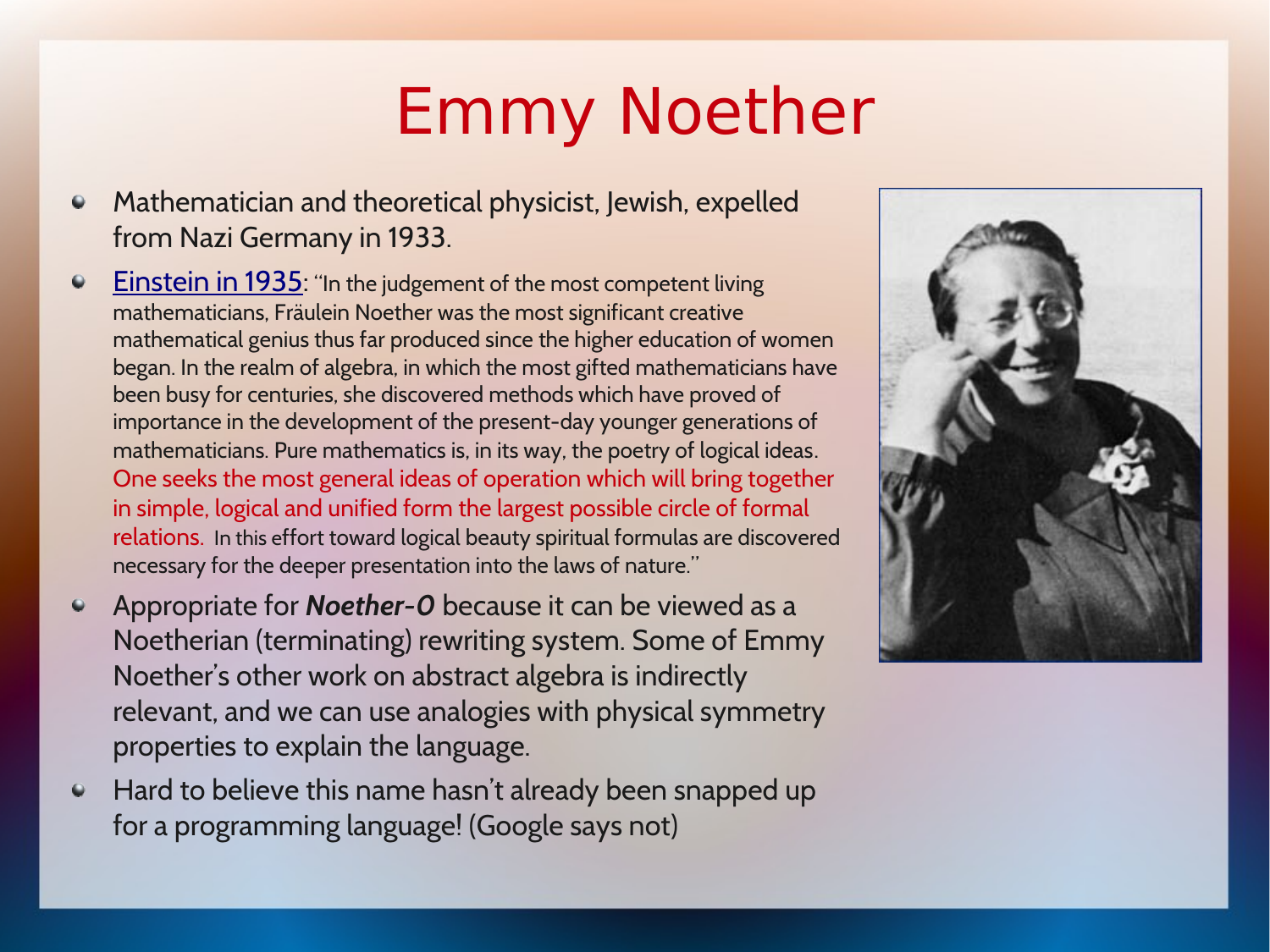## Symmetry properties

- Because *Noether* is in general nondeterministic , we need to be particularly careful in how we define  $\bullet$ properties such as referential transparency, confluence, etc.
- We model evaluation as a rewriting system  $(A, \triangleright)$ , where A is a set of terms and  $\triangleright$  is an irreflexive [binary relation o](http://www-history.mcs.st-andrews.ac.uk/Obits2/Noether_Emmy_Einstein.html)n  $A$ .
- For *Noether*, let  $A = \mathcal{R} \cup \mathcal{F} \cup \mathcal{S} \cup \{\perp\}$ , where  $\mathcal{R}$  is the set of reducible terms (i.e. that can be rewritten by  $\triangleright$ ),  $\digamma$  is the set of failure terms,  $S$  the set of success terms, and  $\bot$  a special term denoting nontermination. Each failure term is associated with a reason which is always a success term.
- A **Noether** term other than ⊥ can be represented as a program fragment and a "store", which maps  $\bullet$ locations to other program fragments.
- Notation:
	- *T* is terminating under ⊳, written *T stops*, iff there are no infinite ⊳*-*chains starting from *T*. When this is true for all *T* in  $\mathcal{A}$ ,  $(\mathcal{A}, \triangleright)$  is <u>noetherian</u>.
	- →≝⊵\*
	- ↔≝(⊴ ∪ ⊵)\*
	- $\bullet$  *T* → *U*  $\stackrel{\text{def}}{=}$  *T* → *U*  $\land$  *U*  $\notin \mathcal{R}$  [*U* is a *normal form* of *T*]
	- $\bullet$   $\mathcal{T}\perp$   $\stackrel{\text{def}}{=}$   $\{U: \mathcal{T}\rightarrow U\}$ , if *T stops*
	- $\bullet$   $\stackrel{\text{def}}{=}$   $\{U: T \rightarrow U\}$  ∪  $\{\perp\}$ , otherwise
	- $\circ$  *T* fails  $\stackrel{\text{def}}{=}$  *T* ↓ ⊂ *F*
	- *S* ≋ *T* ≝ *S⤓* = *T⤓*
	- $T \rightarrow U$   $\stackrel{\text{def}}{=} T \downarrow \setminus \mathcal{F} = \{ U \}$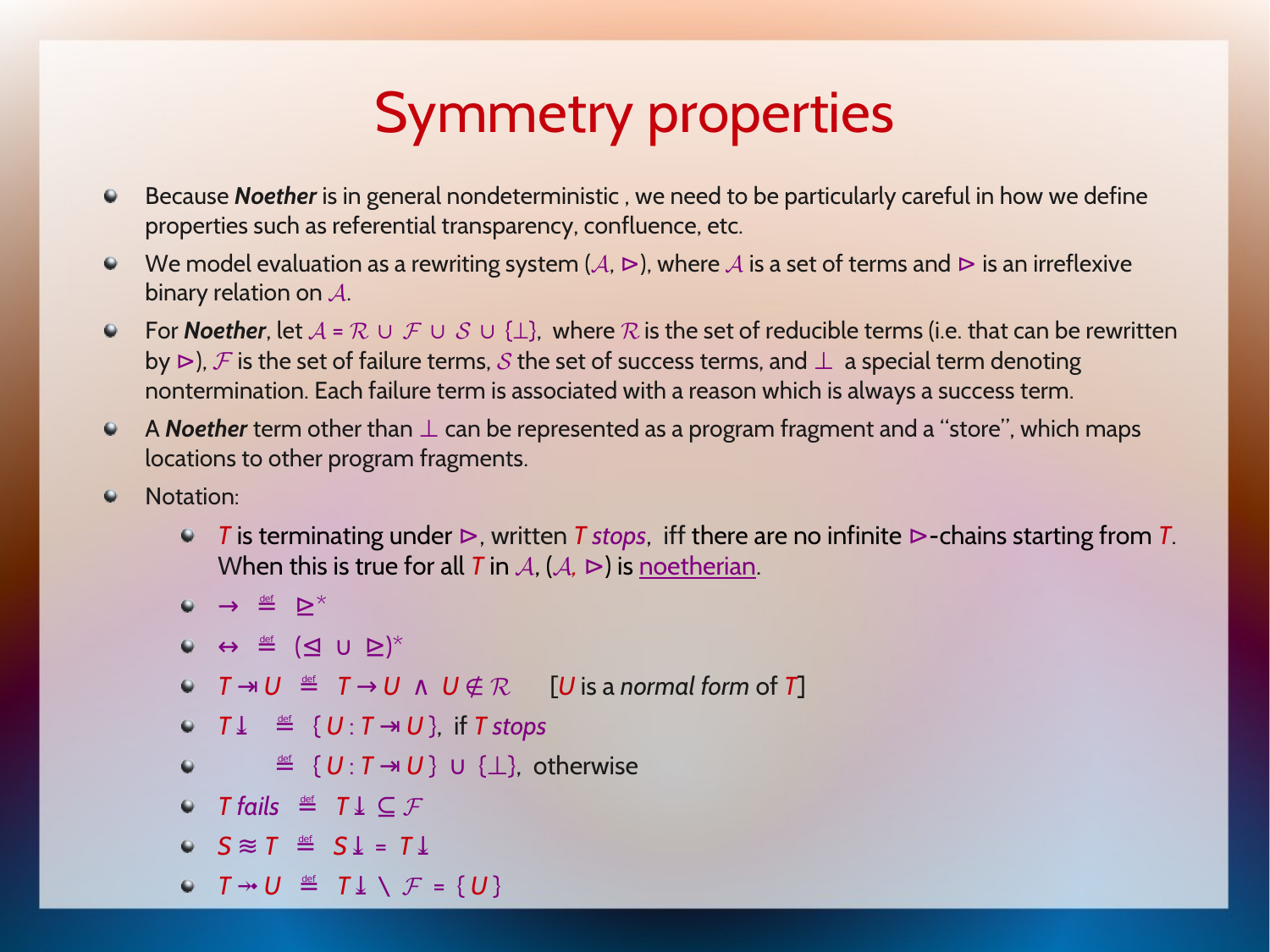## Symmetry properties

- These symmetries always hold:  $\bullet$ 
	- Adding unused bindings to a store
	- Alpha-renaming of locations
	- Alpha-renaming of bound variables
- Other definitions relating to pure functional languages:  $\bullet$ 
	- *Church-Rosser*: *S* ↔ *T* ⇒ ∃ *U* ( *S* → *U* ∧ *T* → *U* )
	- **•** Fail-stop deterministic:  $|T\perp \setminus F| \leq 1$
	- $\bullet$  *Fail-stop definite*: *T stops*  $\land$  | *T*  $\downarrow$   $\land$  *F* | ≤ 1
	- Strachey's definition of referential transparency: "if we wish to find the value of an expression which contains a sub-expre[ssion, the on](https://en.wikipedia.org/wiki/Noetherian)ly thing we need to know about the sub-expression is its value."
	- This is a bit unsatisfactory; see [Søndergaard and Sestoft 1990] for details.
	- $\bullet$  Referential transparency:  $S \approx T$  ⊢  $V[S] \approx V[T]$

(if two expressions are equivalent, substituting them at the same point in a containing expression preserves equivalence).

- *Unfoldability*: def  $f(x) = V[x]$   $\vdash S \approx T \Rightarrow f(S) \approx V[T]$  $\bullet$
- *Noether-0* is Church-Rosser, fail-stop definite, referentially transparent, and unfoldable.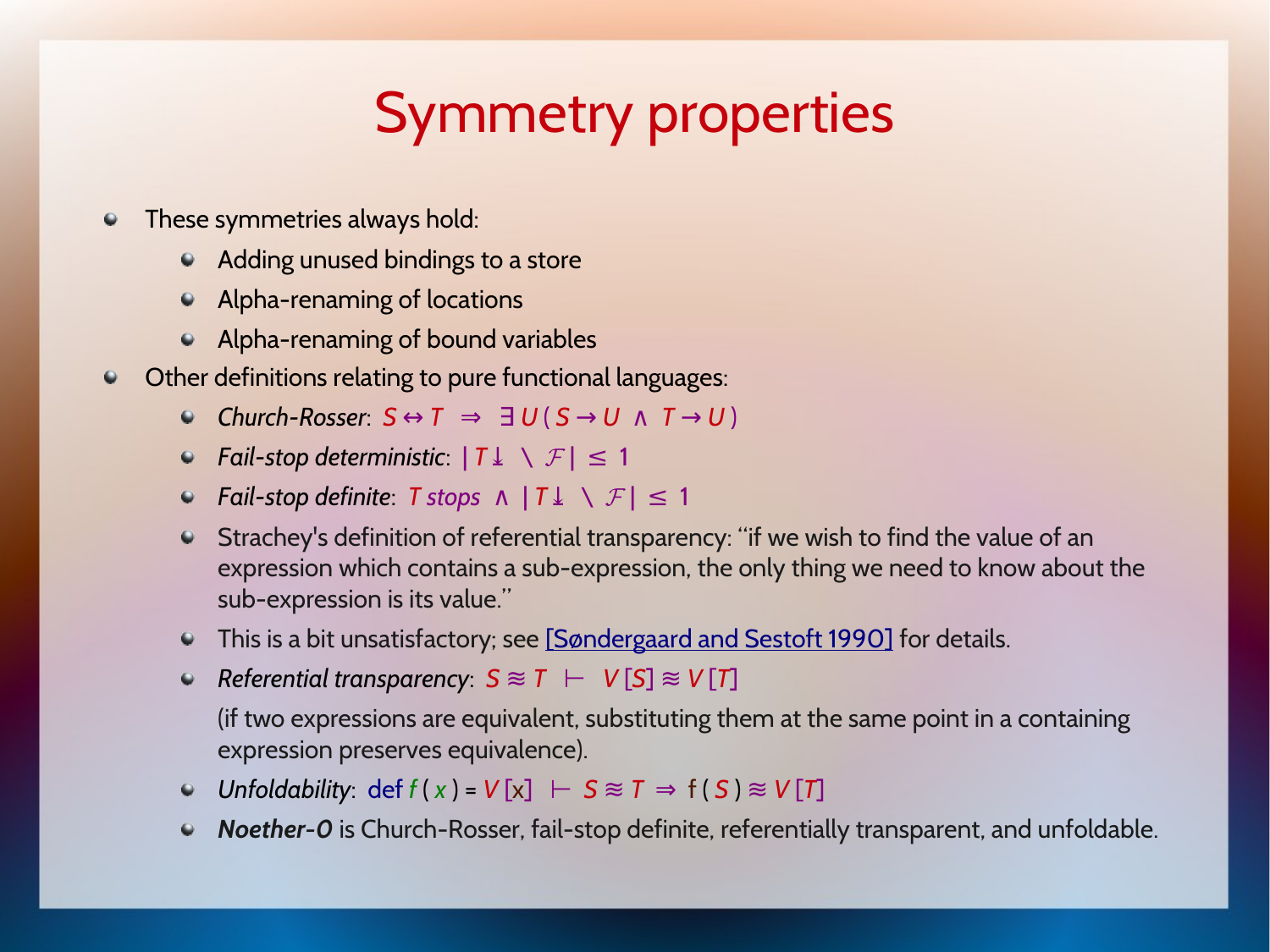#### *Noether* sublanguages and their symmetries

Noether-P

(core + fork/join parallelism)

execution-order independent

**Noether-PLH** (+ frame-local state + failure handling)

fail-stop definite

**Noether-PLHTZ** (+ Turing completeness + laziness)

referentially transparent + unfoldable

Noether-PLHTZS = Noether-F (+ static names)

Church-Rosser (confluent)

Noether-FR (+ reducers)

functional [but which symmetry?]

**Noether-FRMB** (+ task-local mutable state + backgrounded futures)

non-concurrent

Noether-FRMBC = Noether-D (+ deterministic dataflow concurrency)

deterministic

**Noether-DWNE** 

(+ transferrable write caps + nondeterministic merge + event loops)

memory-safe, transactional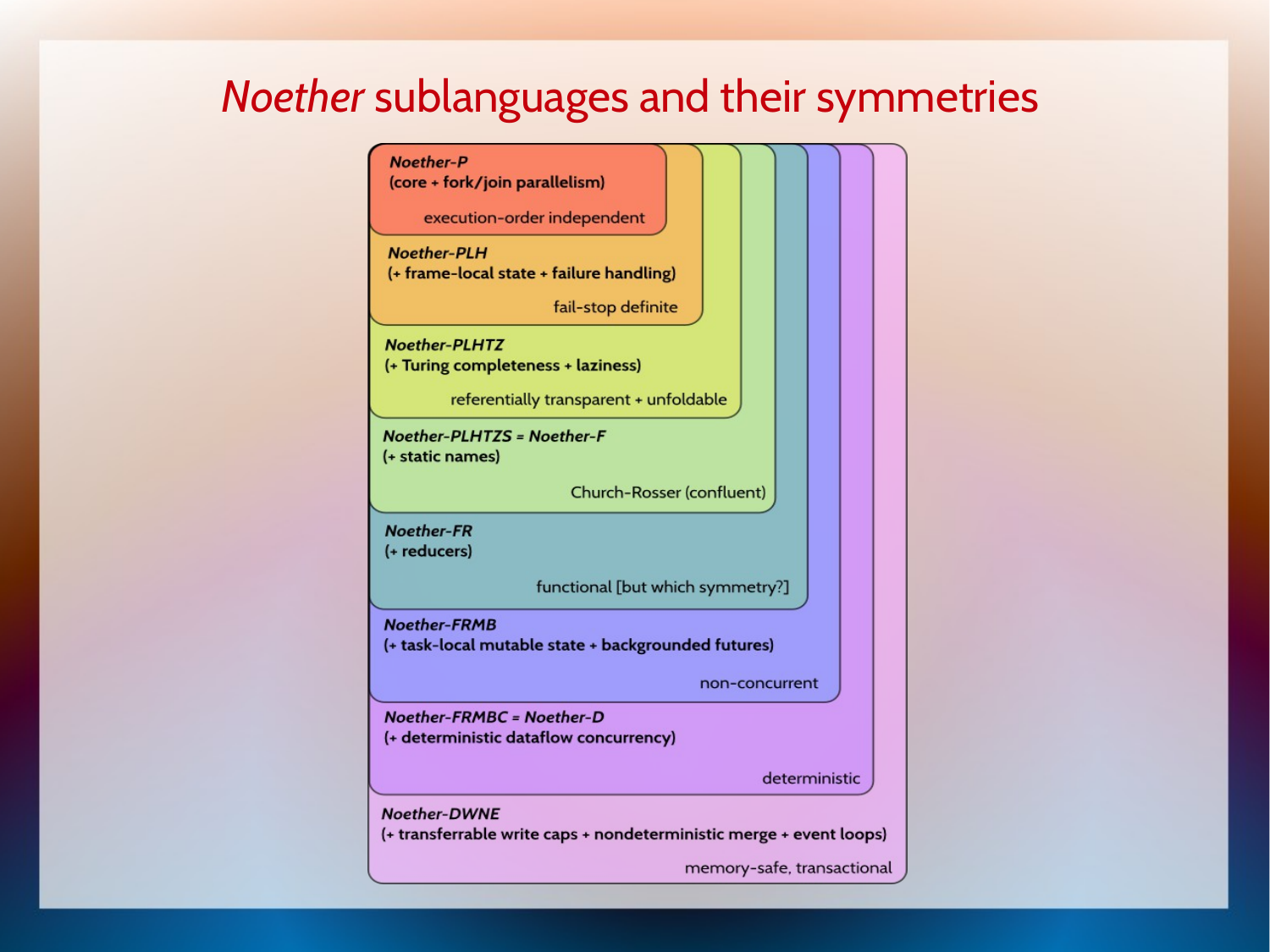#### Loopholes in "Safe" Languages

- Causes *OCaml* runtime to dump core (tested with ocamlopt):  $\bullet$ 
	- let  $x =$  Marshal.to\_string  $[1,2,3]$   $[]$ ;;
	- let *y* = Marshal.from\_string x 0;;
	- $\bullet$  # val y : 'a = <poly>
	- $\bullet$  let  $z1 = (y : in_{\text{channel}});$
	- $\bullet$  let  $z2$  = input\_line  $z1$ ;;
- Causes *Glasgow Haskell* runtime to dump core (tested with GHC version 7.4.1):  $\bullet$ 
	- import System.IO.Unsafe (unsafePerformIO)
	- import Data.IORef (IORef, newIORef, writeIORef, readIORef)
	- *test* = unsafePerformIO \$ newIORef []

*main* = do { writeIORef test [42] ; *bang* <- readIORef test :: [() -> IO ()] ; (head bang) () }

- The underlying problem (as opposed to the immediate cause of unsafety) is lack of expressiveness:  $\bullet$ 
	- Marshall is memory-unsafe because *OCaml* lacks a Dynamic type that could be used to write a  $\bullet$ typesafe unmarshalling function. [details]
	- unsafePerformIO is memory-unsafe because *Haskell* lacks a safe way to bypass the IO monad. $\bullet$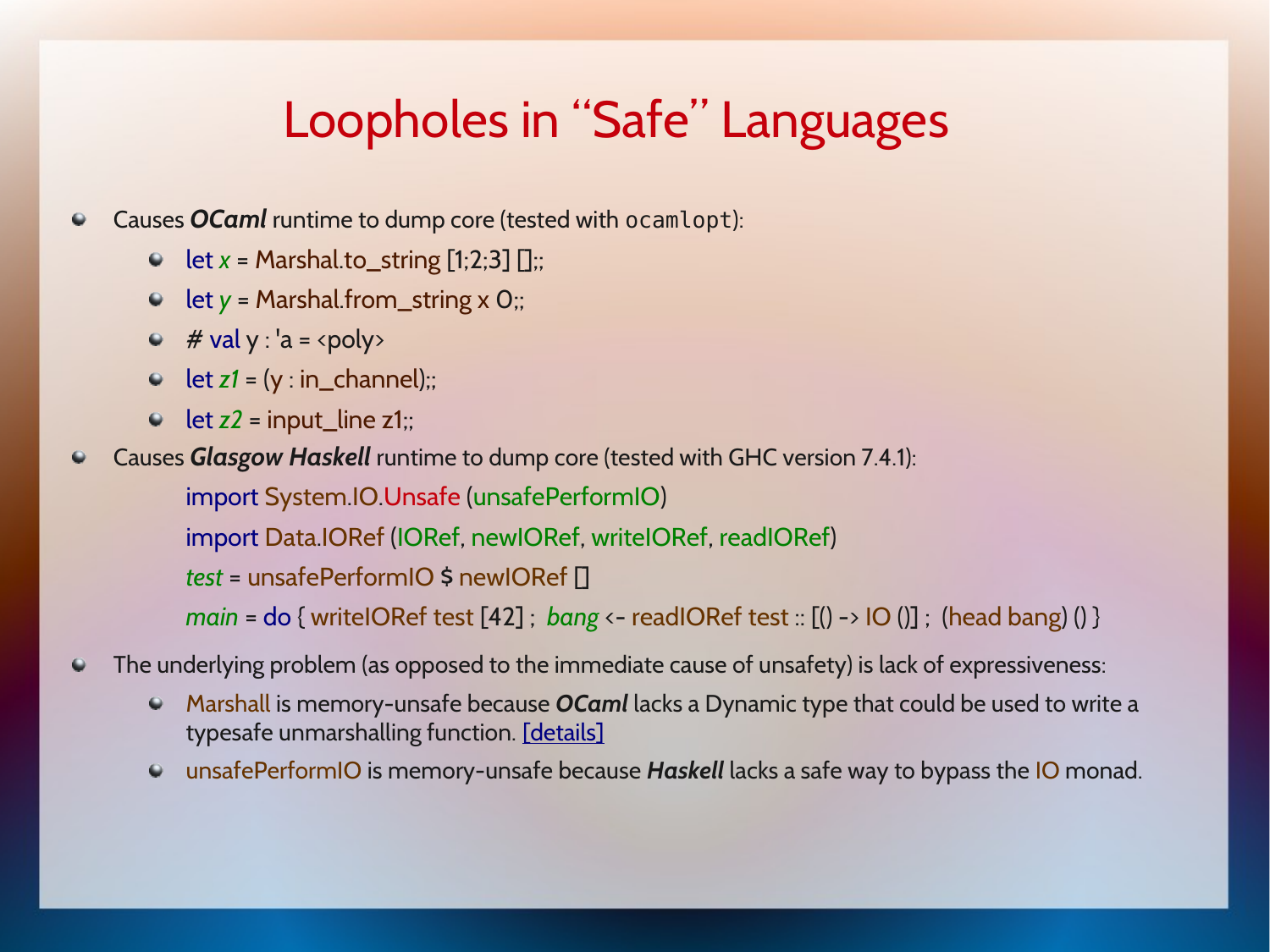#### Symmetries "keep us honest"

- For example, we intend to have no implicit coercions in *Noether*.  $\bullet$
- But, it might not always be obvious that some behaviour amounts to an implicit coercion.
- If it does, then it will break equational reasoning in sublanguages that need it:
	- Example from the slide Taut and Loose types:

"In order to preserve equational reasoning, loosening conversions must explicitly specify the wrapper type.

 $\Delta$ ( $\cdot$ ) without a specified type would not be a function, since

 $obj:$ S = obj:T  $\neq$  Δ(obj:S) = Δ(obj:T)."

In this example,  $\Delta$  is not implicit in the alternative design, but the type was

 $(\Delta$  being implicit was not even considered.)

- This means we have to make a choice in the design between:  $\bullet$ 
	- Explicitly breaking the symmetry for sublanguages that allow that behaviour, or
	- Avoiding the behaviour in *all* sublanguages
- Leaving the behaviour in without acknowleging the symmetry break is not an option.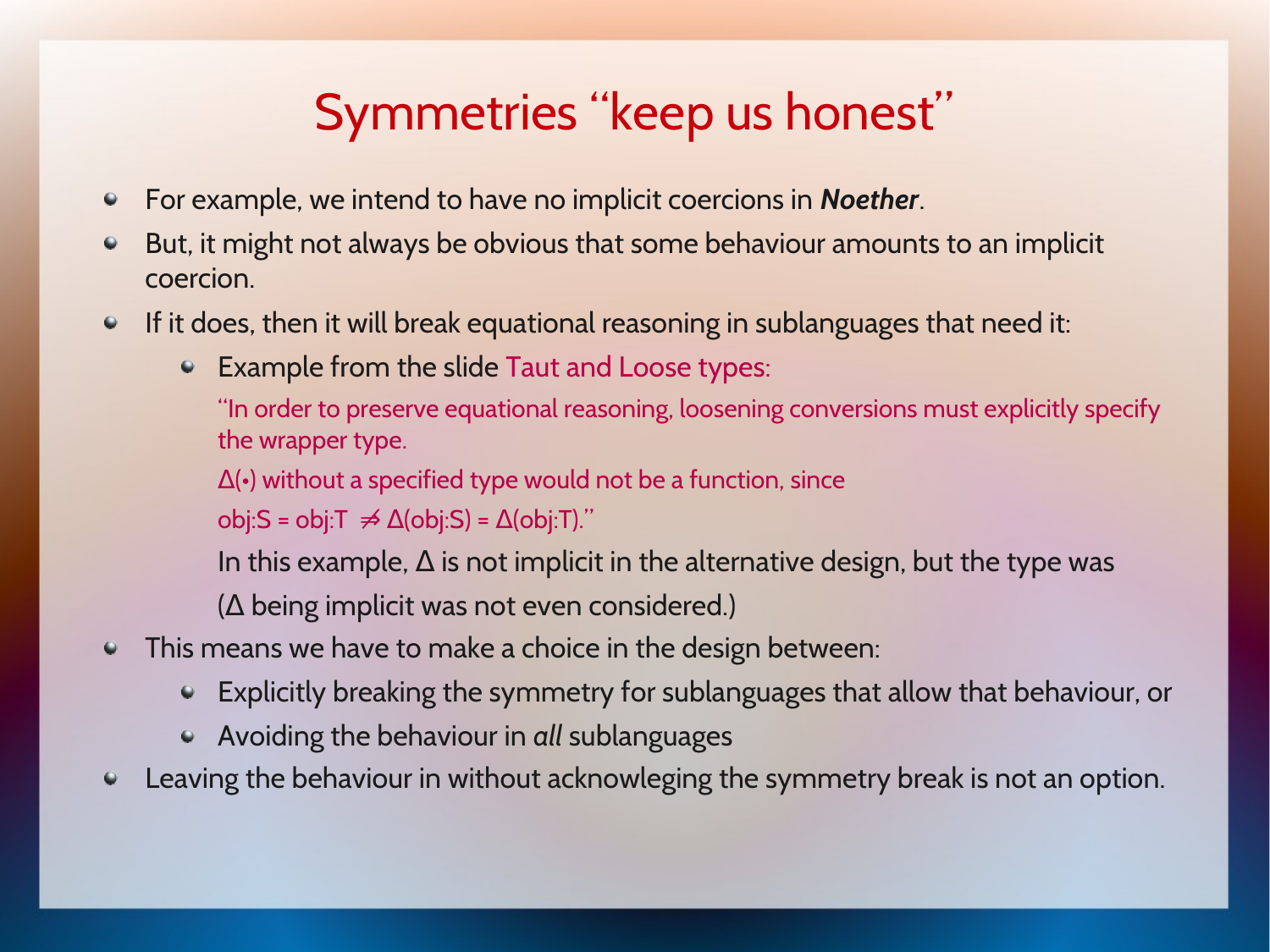#### More Subtle Pitfalls

- Many bugs are due to two kinds of surprises:  $\bullet$ 
	- success with a "wrong answer"
	- $\bullet$  inconsistent state after a failure.
- Example in *ECMAScript* (due to Mark Miller; recently fixed):  $\bullet$ 
	- $\bullet$  Nat(a); Nat(b); Nat(a + b); assert(Nat(a) + Nat(b) === Nat(a + b))
	- But (a  $\rightarrow$  *a*  $\land$  b  $\rightarrow$  *b*  $\land$  a + b  $\rightarrow$  *c*)  $\Rightarrow$  *a* + *b* = *c* (when *c* = 2<sup>53</sup> + 1 for example)
	- Led to a bug in the showcase "Mint" example
- Underlying problem is divergence from intuition:  $\bullet$ 
	- In *Secure ECMAScript*, Nat is supposed to be the subset of numbers on which exact arithmetic is possible, but + is not fail-stop exact, so it satisfies *fewer symmetries than expected*.
	- The question of what symmetries are expected is messy and subjective, but ignoring it leads to security and correctness bugs.*Noether* addresses these by:
	- as far as possible, not having operations that succeed with a wrong answer (e.g. integer arithmetic is fail-stop exact by default, and there are no implicit conversions)
	- $\bullet$  supporting programming without state
	- pervasive transactionality: inconsistent states are rolled back on failure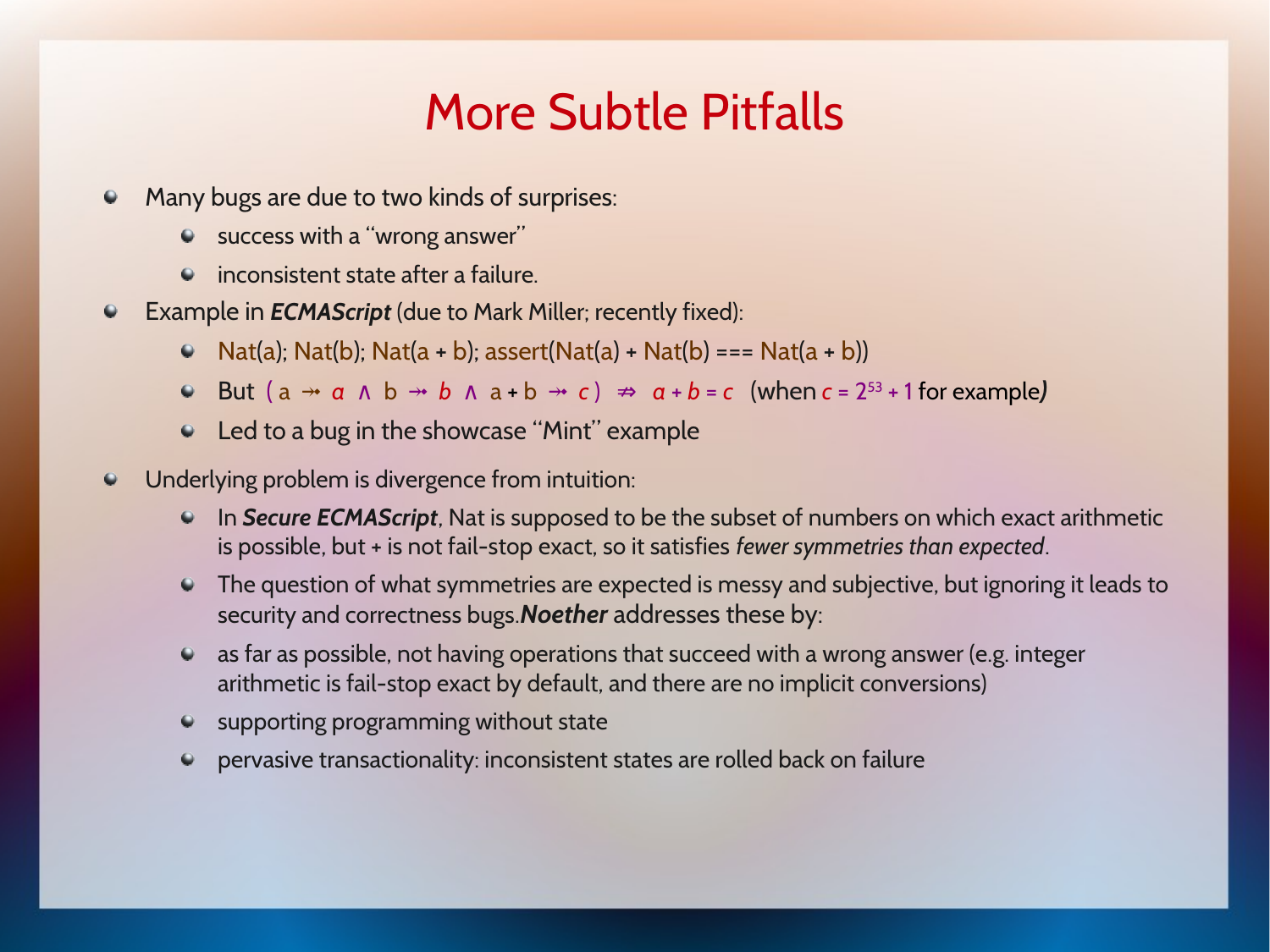#### "But it's too expensive to get the right answer!"

- Failure is an alternative.  $\bullet$
- It really isn't too expensive to either get the right answer or fail.  $\bullet$
- Pervasive transactionality isn't too expensive either.  $\bullet$
- We should start taking computing seriously.  $\bullet$

"The first principle [of the *Elliott Algol* implementation, *circa* 1962] was security: The principle that every syntactically incorrect program should be rejected by the compiler and that every syntactically correct program should give a result or an error message that was predictable and comprehensible in terms of the source language program itself. Thus no core dumps should ever be necessary. […]

I note with fear and horror that even in 1980, language designers and users have not learned this lesson. In any respectable branch of engineering, failure to observe such elementary precautions would have long been against the law."

— C. A. Hoare,

 *The Emperor's Old Clothes,* ACM Turing Lecture 1980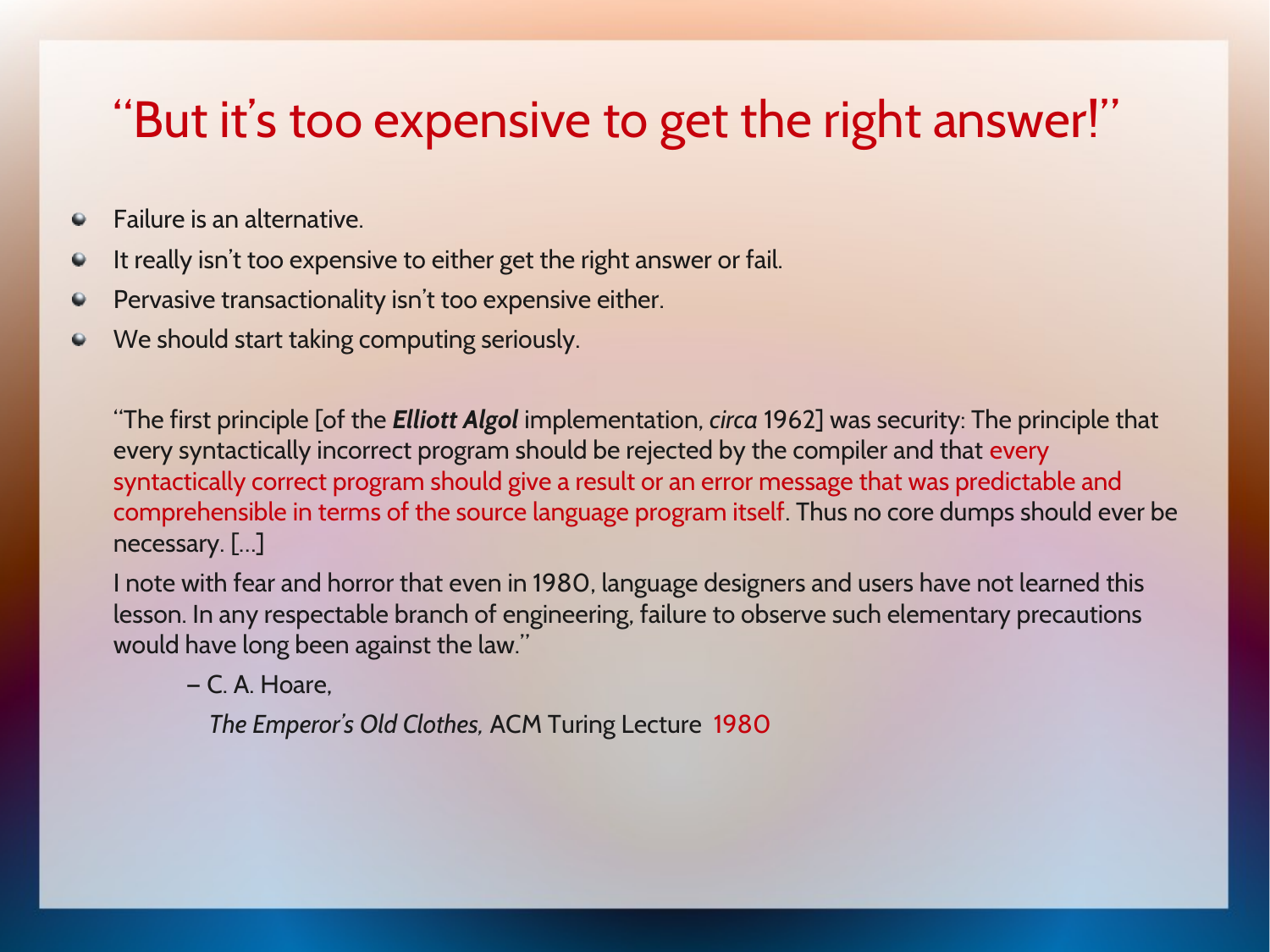## *Noether-0*

- Strict, deterministic, pure functional core:  $\bullet$ 
	- all computations are definite (succeed with a deterministic result or fail in finite time)
	- therefore not Turing-complete, but more powerful than primitive-recursion (proof: can express the Péter/Ackermann function)
	- inspired by Total Functional Programming [Turner], but functions need not be total  $\bullet$
	- no mutable data
	- no cyclic data (this is a consequence of strictness and immutability)  $\bullet$
- We allow failures, but no failure handling within the sublanguage:
- This is more realistic than claiming to prohibit failure a nontrivial programming language  $\bullet$ semantics that doesn't allow failure cannot be implemented on any real computer.
	- Failures can be due to insufficient memory, termination from outside, detected but uncorrected hardware errors, assertion and variant checks, etc.
	- Programs can use unproven assertion and variant checks at run-time.
	- no need for dependent types (as in *Epigram*).
	- no artificial definitions to make functions total (as in Turner's paper).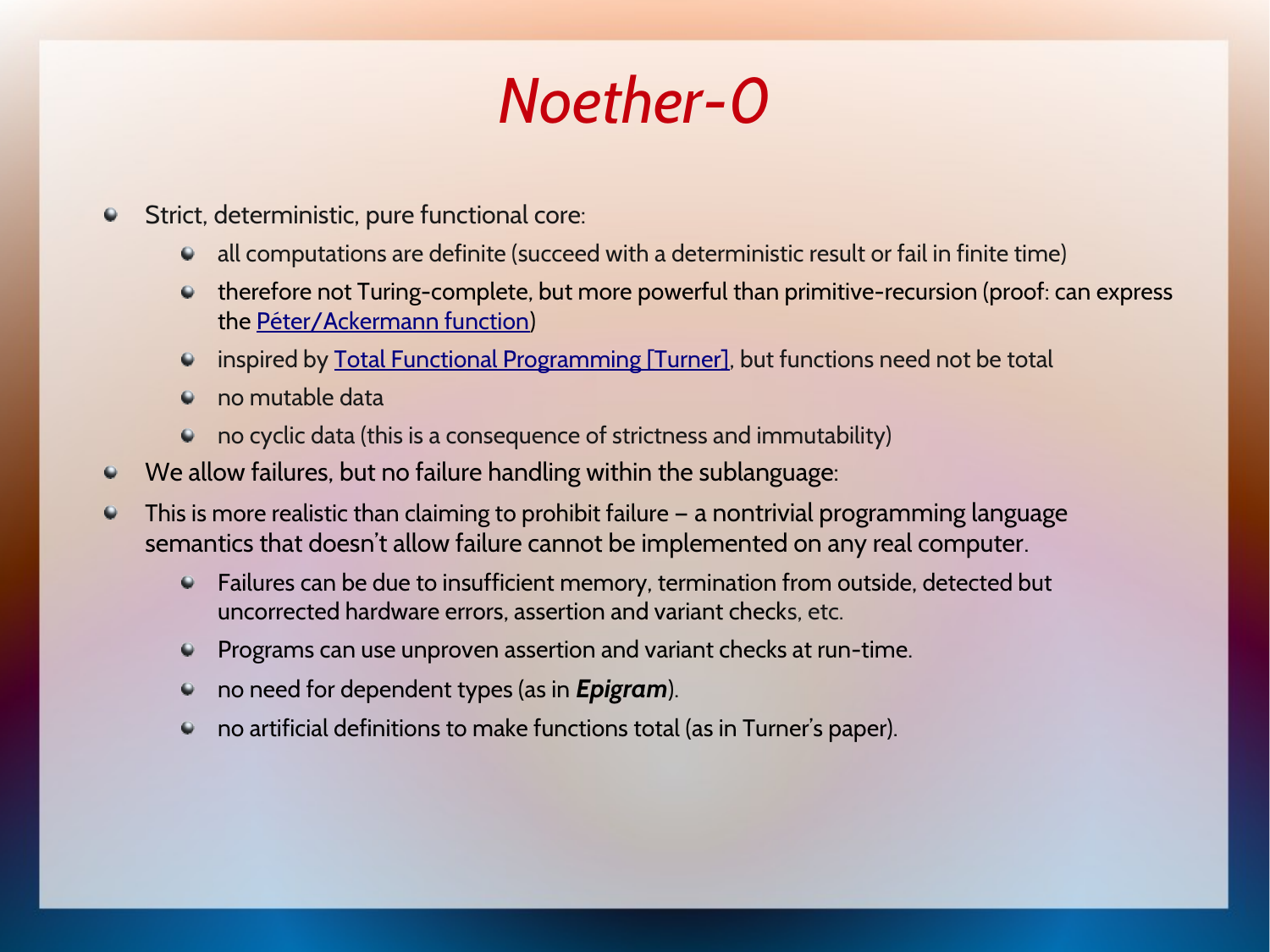## *Noether-0* symmetries

- *Noether-0* has many symmetries associated with equational reasoning.  $\bullet$
- An "outcome" of executing a program fragment is a result value or a failure.  $\bullet$
- A program fragment is *pure* iff it has no side effects, and only one possible outcome for given  $\bullet$ values of its inputs.
- A program fragment is *deterministic* iff its outcome and side effects are dependent only on its  $\bullet$ input state.
- Time/location invariance:  $\bullet$

 $\bullet$ 

- $\bullet$ Informally, if you move a fragment to a different "place" in a program, it has the same outcome.
- This also applies if you move *Noether-0* fragments across sparks or tasks in larger sublanguages.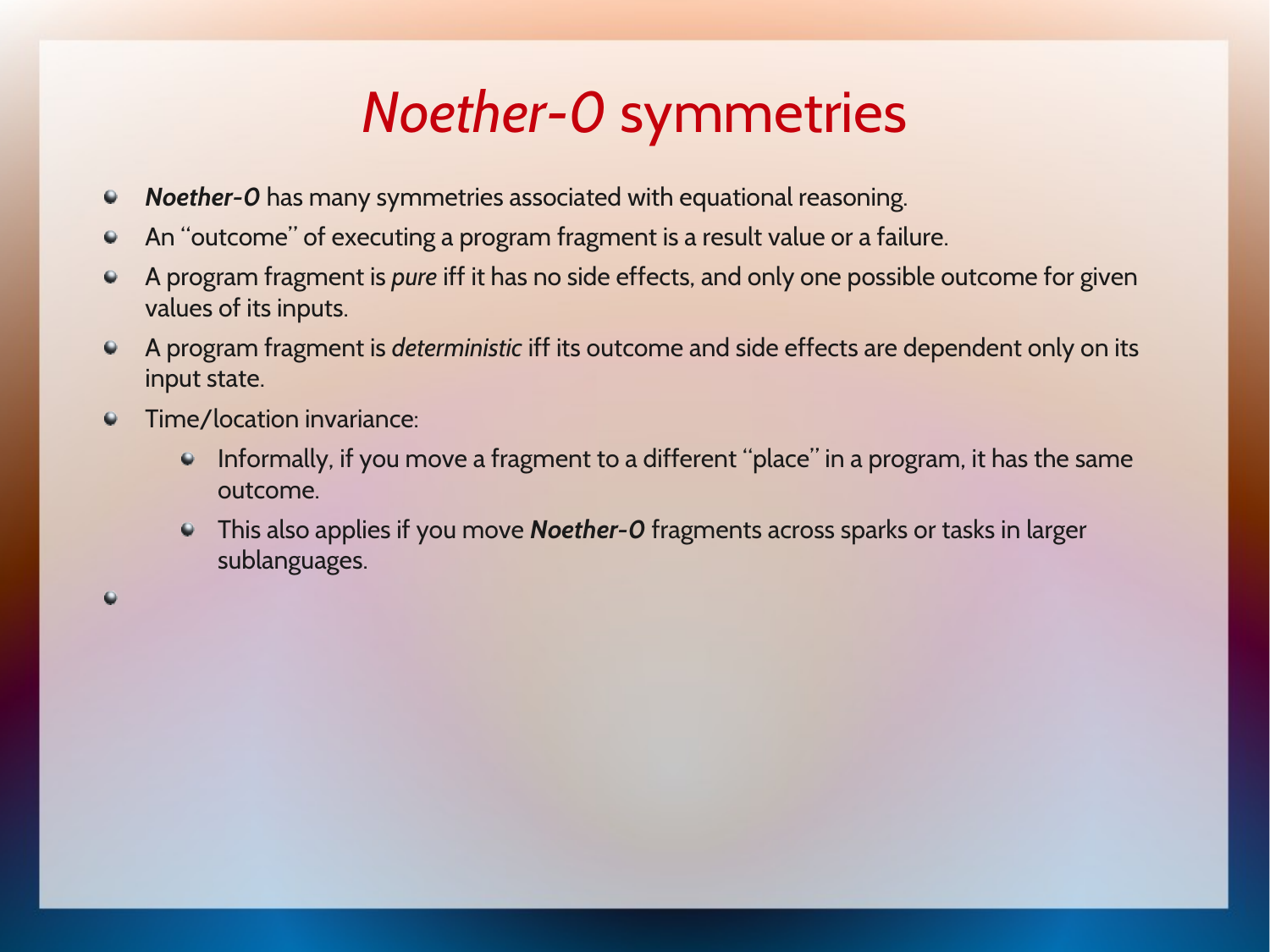## *Noether-0*

- Lack of divergence or mutable state allows equational reasoning: *in a successful computation*, all  $\bullet$ definitions are equations.
	- This would not be true if we had exception handling or mutable state.
- Definiteness is necessary as shown by this example:  $\bullet$

```
loop: int \rightarrow intloop x = loop x + 1
```
subtracting loop x from both sides (well-typed since loop returns int) gives:

 $0 = 1$ 

Overall success is necessary as shown by:

```
bomb : int \rightarrow intbomb x = bomb (x - 1), if x > 0
```

```
subtracting bomb (x - 1) from both sides (bomb returns int) and substituting x = 1 gives:
bomb 1 – bomb 0 = 0
```
But actually the left-hand side fails, it does not evaluate to 0.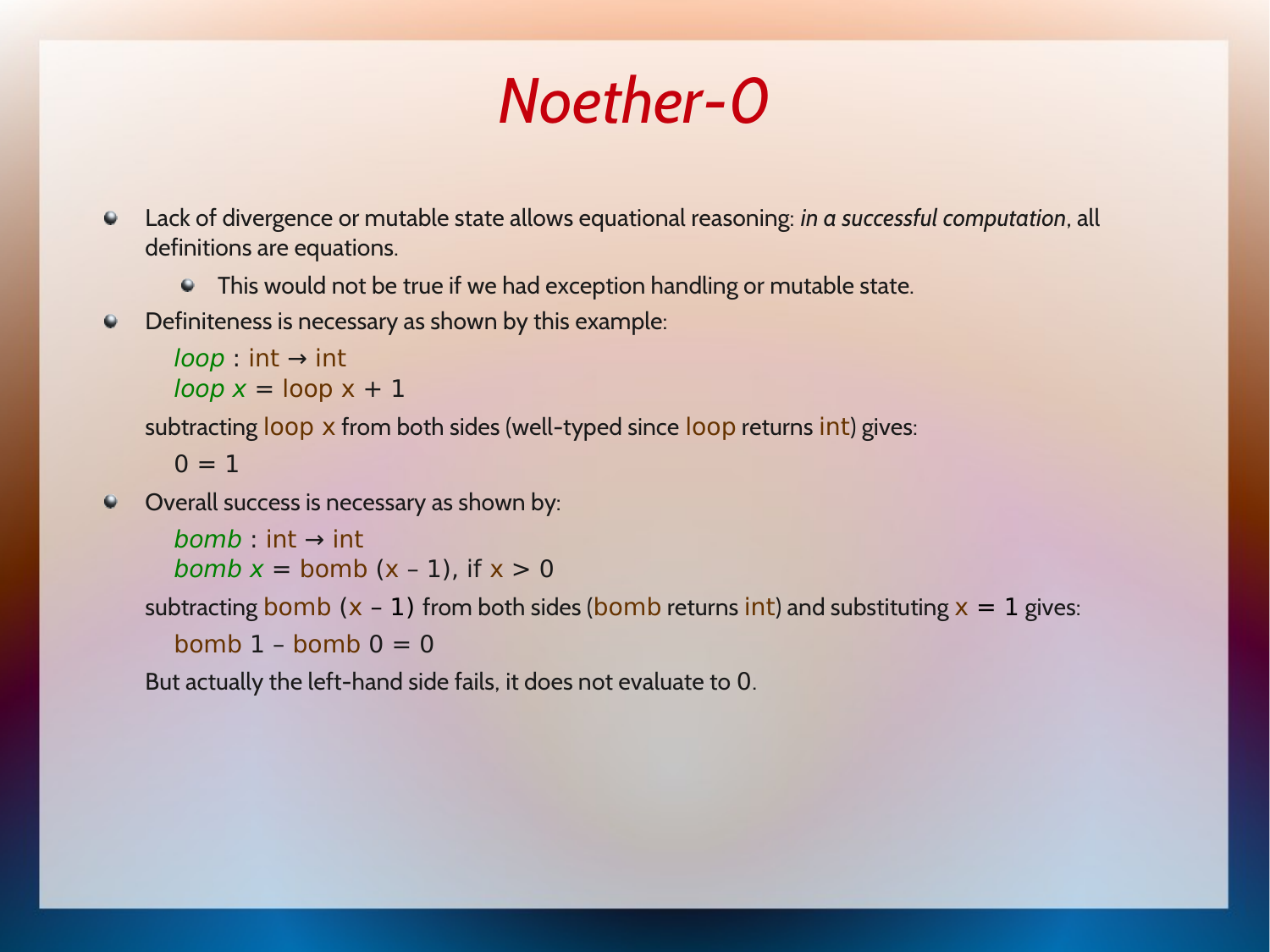# *Noether-0*

- So what have we gained by enforcing definiteness without enforcing success?  $\bullet$
- We can always substitute equivalent expressions whenever the result is a valid program. So if  $e_{\scriptscriptstyle 1}\approx e_{\scriptscriptstyle 2}$ ,  $\bullet$ we can substitute  $\bm{e}_2$  in place of  $\bm{e}_1$  (even to substitute  $\bm{e}_2$  into the definition of  $f$  which is called by  $\bm{e}_2$ ).
- Reasoning as though failure does not occur in any subcomputation gives a property like partial  $\bullet$ correctness, but replacing possibility of nontermination with possibility of failure.
- Failure is more useful than nontermination, since we can reliably recover from it (*outside* the  $\bullet$ sublanguage); we can't recover from arbitrary nontermination bugs without using timeouts.
	- Timeouts introduce false positives and nondeterminism, and are slow to recover even when they work as intended.
- Absence of algorithmic failures (as opposed to hardware failures or being killed) in any  $\bullet$ subcomputation can then be proven separately and modularly.
- Termination proving can be completely automatic, even for mutually recursive functions (just apply  $\bullet$ existing research; termination provers got really good and no-one noticed).
- But what about bugs that cause excessive run-time?  $\bullet$ 
	- Using a definite sublanguage is not a subsitute for complexity analysis; definite functions can take a *long* time even for "small" inputs (e.g. Péter function).
	- Conjecture: writing functions to be *provably* definite helps to make the parameters on which  $\bullet$ their algorithmic complexity depends more explicit, and reduces the scope for mistakes that would cause higher-than-intended complexity.
	- Later we'll see how to confine a computation to limit its CPU and memory usage.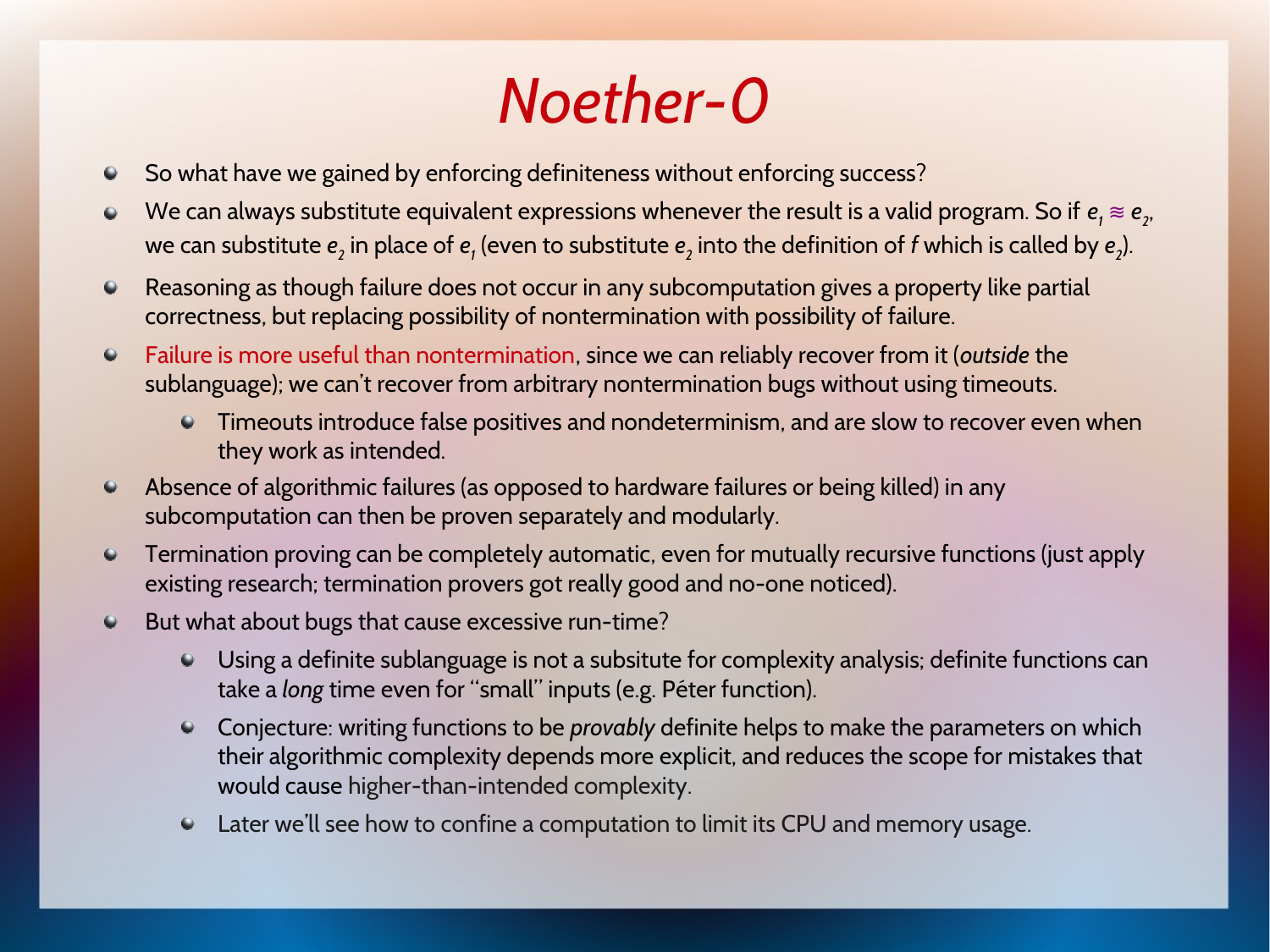*Noether-P*

(by the way, these sublanguage names are provisional)

- Adds fork/join parallelism, but with *sequential semantics*.  $\bullet$
- Deleting any parallel annotation is a symmetry; deleting all parallel annotations gives an equivalent  $\bullet$ sequential *Noether-0* program.
- spawn, parallel for, sync constructs as in *Cilk*. (Will add "reducers" in a larger sublanguage.)  $\bullet$
- Works because different evaluation orders produce the same results (confluence symmetry).  $\bullet$ 
	- $\bullet$  even when we add state, because the state is required to be separated.
- Read the Cilk / Cilk Plus papers for details.  $\bullet$
- Advantages of fork-join parallelism:  $\bullet$ 
	- $\bullet$  It adapts to the available hardware parallelism with very little overhead. Existing implementations have a useful speed-up in practice with just two processor cores (unlike STM), and it scales well to at least hundreds of cores given sufficient "parallel slack" in the program.
	- $\bullet$  Serial execution is a valid implementation of the parallel semantics  $-$  this allows sequential debugging for example.
	- $\bullet$  Space consumption is bounded to N  $\times$  serial on N cores.
- Improvements over *Cilk*:
	- no possibility of race conditions.
	- therefore, parallel semantics are *identical* to serial semantics, and equally tractable.
	- larger sublanguages of *Noether* will provide true concurrency, so restrictions are less burdensome.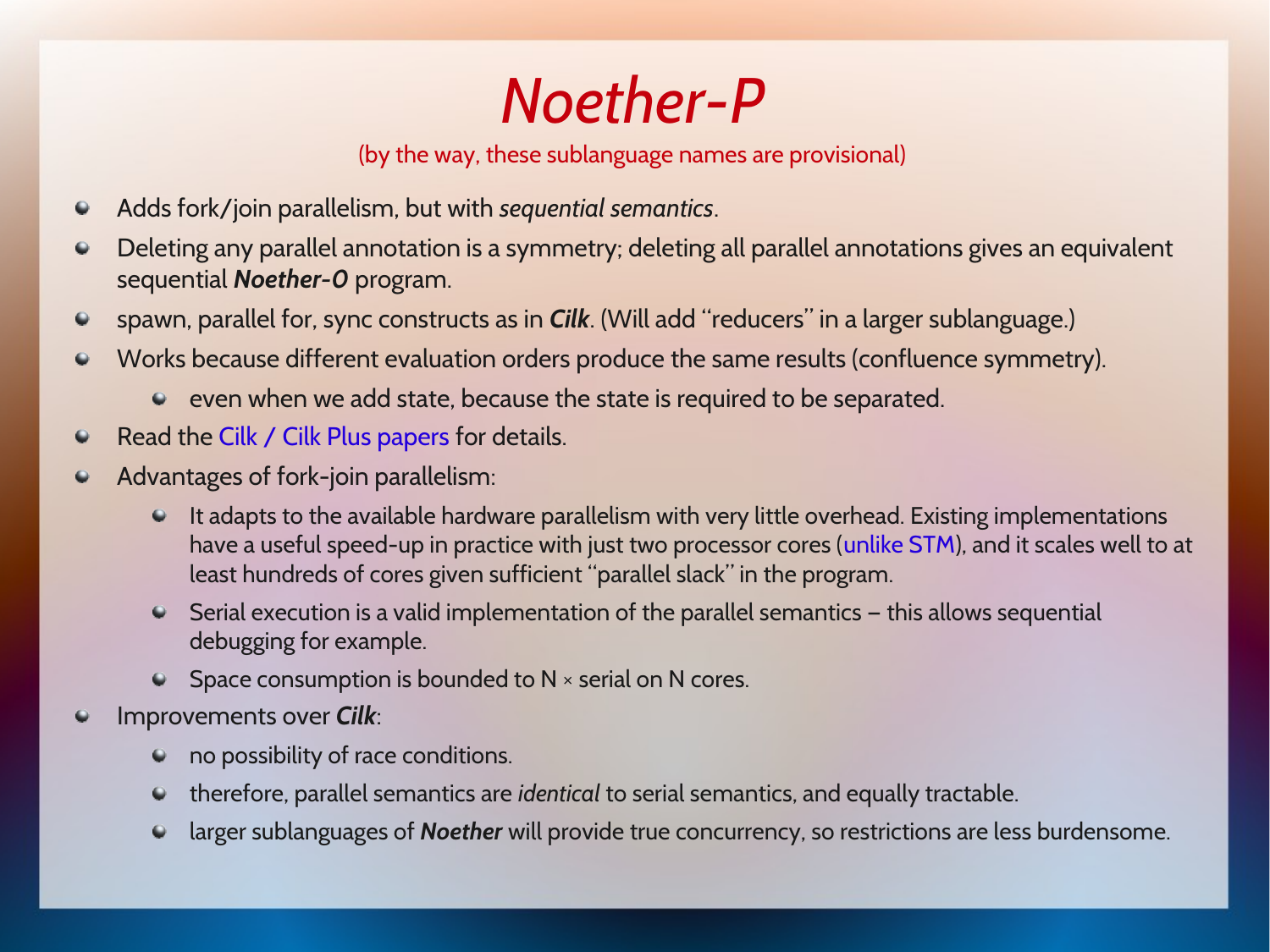#### *Noether-P (continued)*

- Fork/join parallelism is not concurrency: there is no way to write programs that depend on  $\bullet$ concurrent operations, since serial execution is a valid implementation.
- The parallel computations are called "sparks".  $\bullet$
- Concurrency is not *necessary* for parallelism. Sometimes it helps tractability (*cf* Observer example in  $\bullet$ MarkM's thesis), but *concurrency just to enable parallelism* hinders tractability.
- Prediction: *Future hardware will be capable of more parallelism than can be exploited via the*   $\bullet$ *"natural concurrency" of most programs.*
- If the semantics are the same, why does the compiler need the annotations?  $\bullet$ 
	- It doesn't for pure functions (that do not accept or close over mutable state). We need experience with an actual implementation to see whether inferring parallelism in that case is a good idea.
	- When we add state, there will be restrictions on it that depend on the annotations, so the programmer must choose them.
	- Explicit annotations give a more understandable performance model.
	- We don't want to have to implement a Sufficiently Smart Compiler.
	- There is no need for this to be in the compiler; annotations could be added by an external refactoring tool.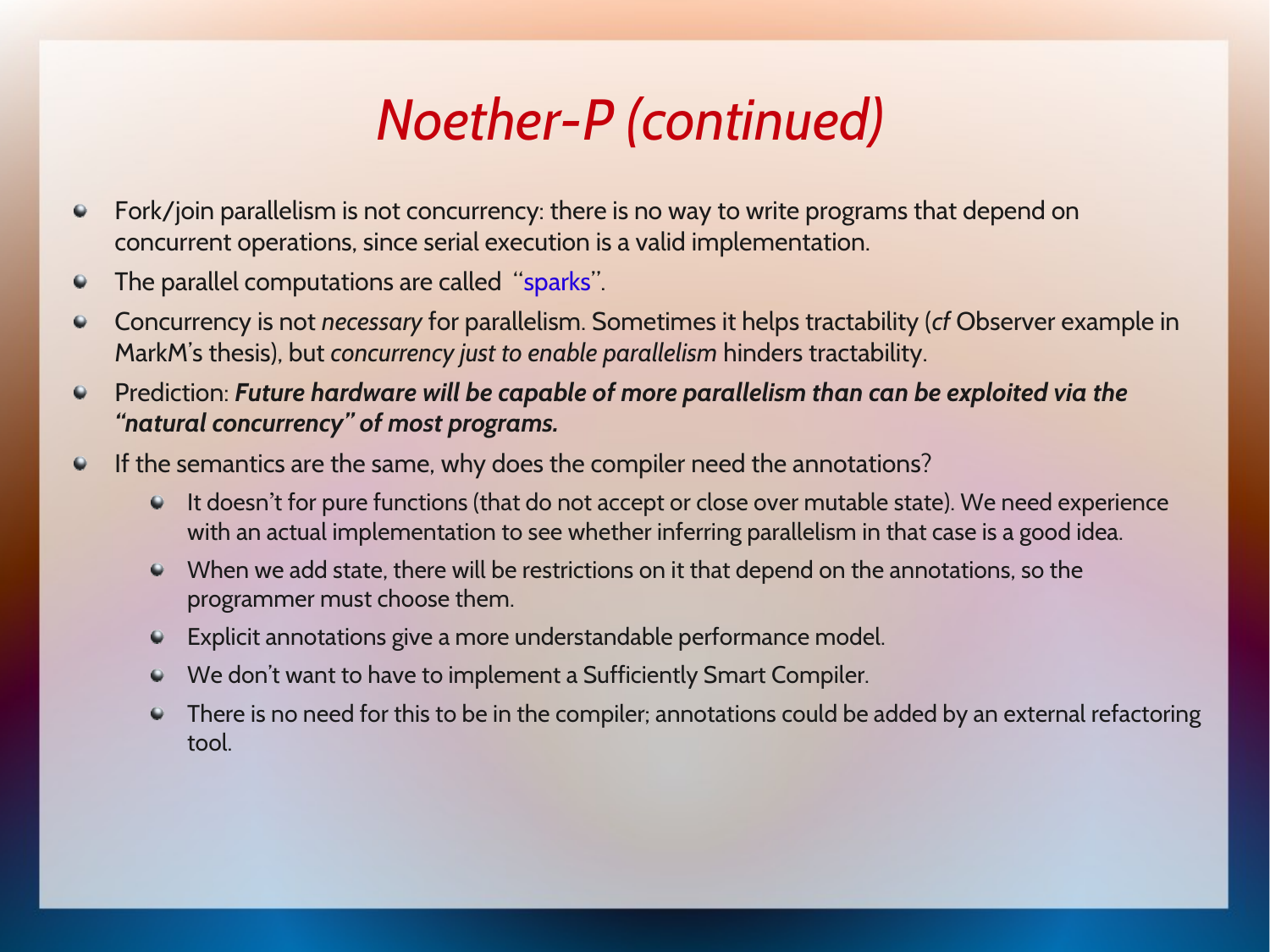#### Noether-PL

- Adds *frame-local* mutable state, but no references-as-values.  $\bullet$
- Mutable variables/structures are not first-class, they can only be referenced within the function that ۰ declares them.
	- No p[ossibility of aliasing, no "spoo](https://en.wikipedia.org/wiki/P%C3%A9ter_function)ky effects at a distance."
	- No race cond[itions between parallel spawned function](http://www.jucs.org/jucs_10_7/total_functional_programming) invocations, because they cannot access the parent's state.
- A *Noether-PL* function that uses frame-local state can be locally rewritten to a pure function. So we can consider this to still be a pure functional computation model.
- However, a pure-functional rewriting will allocate more space (absent heroic optimisation efforts), so state  $\bullet$ is not just a convenience.
- There is some loss of tractability for functions that use frame-local state. Simple equational reasoning fails  $\bullet$ for expressions directly involving mutable variables, but can be restored by locally rewriting the program to be functional. Uses of mutable variables and their exact types are statically apparent.
- $\bullet$ In a function that uses state, statements are evaluated in program order. That may sound obvious, but in *Noether-P* the evaluation order was unobservable, and in *Noether-PL* it is still unobservable within a statement.
- Mild violation of Tennent-Landin correspondence principle because moving a disjoint mutable variable  $\bullet$ reference into a lambda isn't valid. (The variable could be promoted to a full mutable variable, but that correspondence only holds in a larger subset.)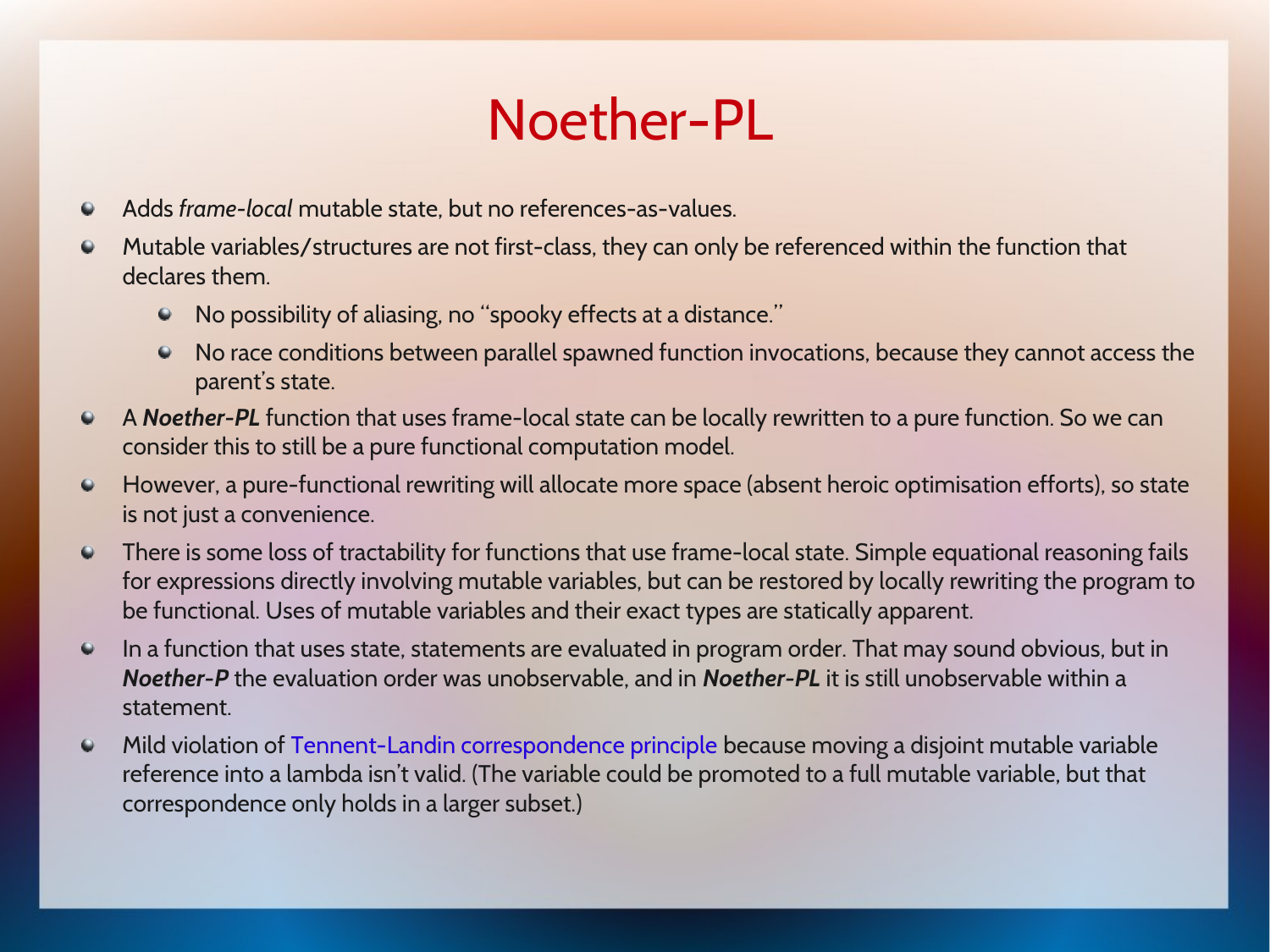#### Noether-PLH

- Adds *transactional* handling of *deterministic, explicit* failures, using an escape construct.  $\bullet$
- Now we can distinguish reasons for failure. A reason is represented as a pure value (also in the full language).  $\bullet$
- Handling a failure rolls back state to the escape point.  $\bullet$ 
	- In *Noether-PLH* this can only apply to frame-local state, so information needed to roll back changes can be discarded as mutable structures go out of scope. When we add task-local state, that state will also be rolled back; later we'll discuss implementation and efficiency consequences of that.
	- Any information that needs to be extracted from the failing context must be in the reason. This will be unfamiliar to programmers, but I expect it to be easy to get used to.
- We have the "strong exception guarantee" as a guaranteed property of the language for *every* function,  $\bullet$ rather than something that programmers have to document and ensure.
- Symmetry/security property: *intermediate states are not observable on failure*. This holds in the full  $\bullet$ language, and should make writing defensively consistent code *much* easier.
- *Noether-PLH* is still fail-stop definite, like *Noether-0*.  $\bullet$
- Failure handling increases Felleisen-expressiveness, since transforming failures into error returns, with  $\bullet$ added code for propagation, would be a non-local transformation.
- But, reasoning gets more complicated than in *Noether-PL*, because we need to take into account that  $\bullet$ failures raised from any function can arbitrarily affect the course of the computation.
- Failure handling makes details of evaluation order observable, by making visible *which* failure occurs when  $\bullet$ there could be more than one. We choose left-to-right call-by-value rather than making evaluation order unspecified as in *Haskell*, because we want failure handling (and full mutable state) to be available in a deterministic sublanguage. We choose CBV for the efficiency reasons described in AIM 349 §4 pp 24–26 [Sussman and Steele].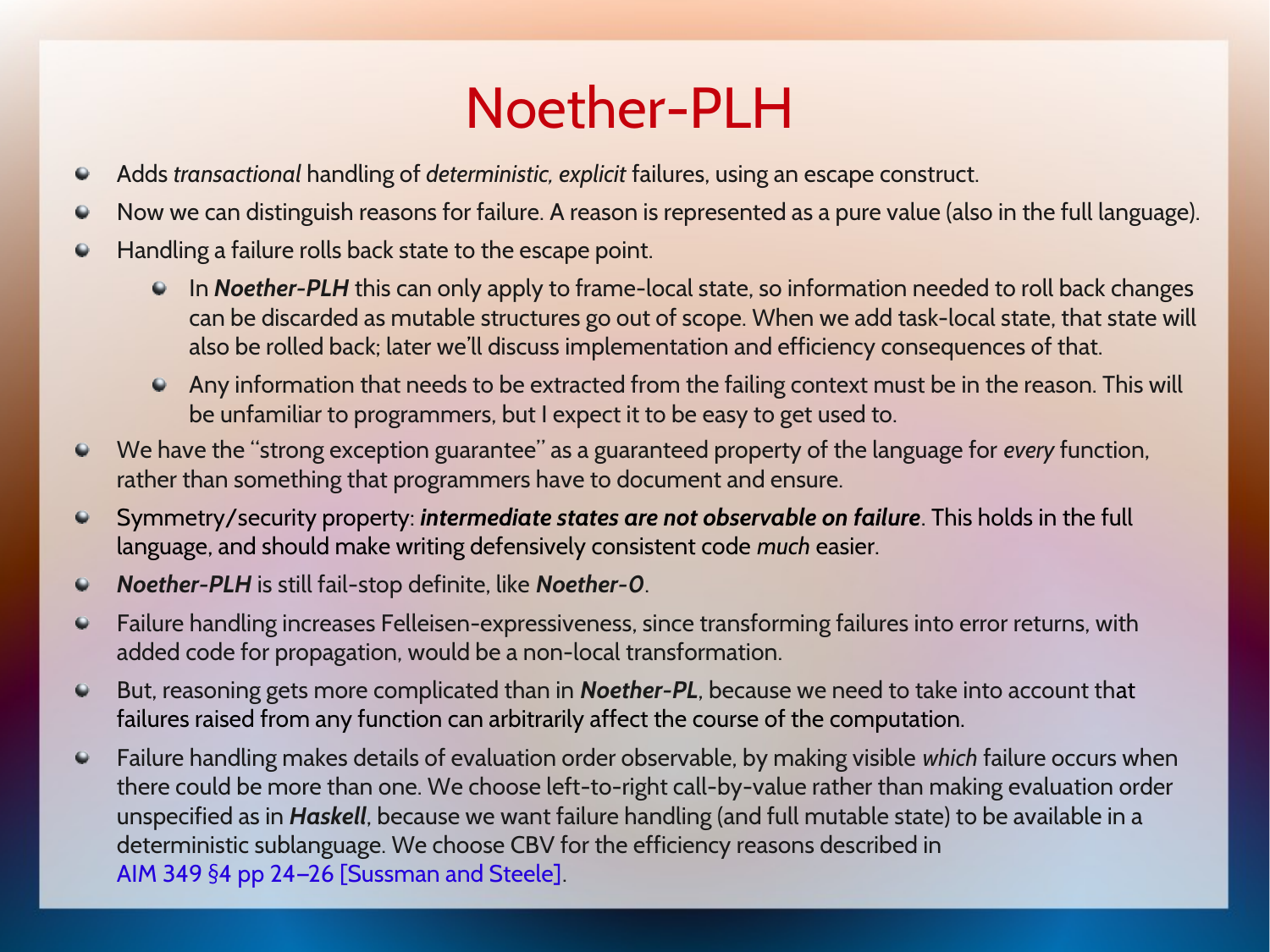## Noether-PLH (continued)

- However, the DarpaBrowser security review found that traditional exception handling results in information  $\bullet$ leakage outside explicit capability channels [Mark Miller].
- Kevin Reid [#erights freenode 2012-08-18 02:15Z]: "one level's explanation of the caller's incorrect  $\bullet$ arguments is the next level's private data leak." In other words, it is wrong to attempt to classify reasons as sensitive or non-sensitive, or to rely on avoiding sensitive information in reasons.
- We cannot use the "ejector" solution adopted by *E-on-CL* unchanged: it is unclear how to reconcile  $\bullet$ non-local exits with rollback, and we need static typing of the reason value.
- $\bullet$ Taking inspiration from *Standard ML*'s (and *OCaml*'s) exception mechanism, we make ejector types generative: each evaluation of 'escape' yields a new local type. This ensures only the right caller can unwrap the reason, and is necessary for type safety when the reason type is polymorphic.
- An ejection specifies the exception type and reason. It is not expressed as a call, since that would expose  $\bullet$ the current state to the callee before the rollback.
	- e escape E of T { ... raise E of reason  $\ldots$  } handle E of r {  $\ldots$  r  $\ldots$  }
- The ejector type E is a second-class value that can be passed down to the function that needs to eject (but  $\bullet$ not stored or closed over). The 'escape' construct defines a handler for each ejector, which can unseal the reason value.
- Ejector types are generative existential types, which are well-understood. $\bullet$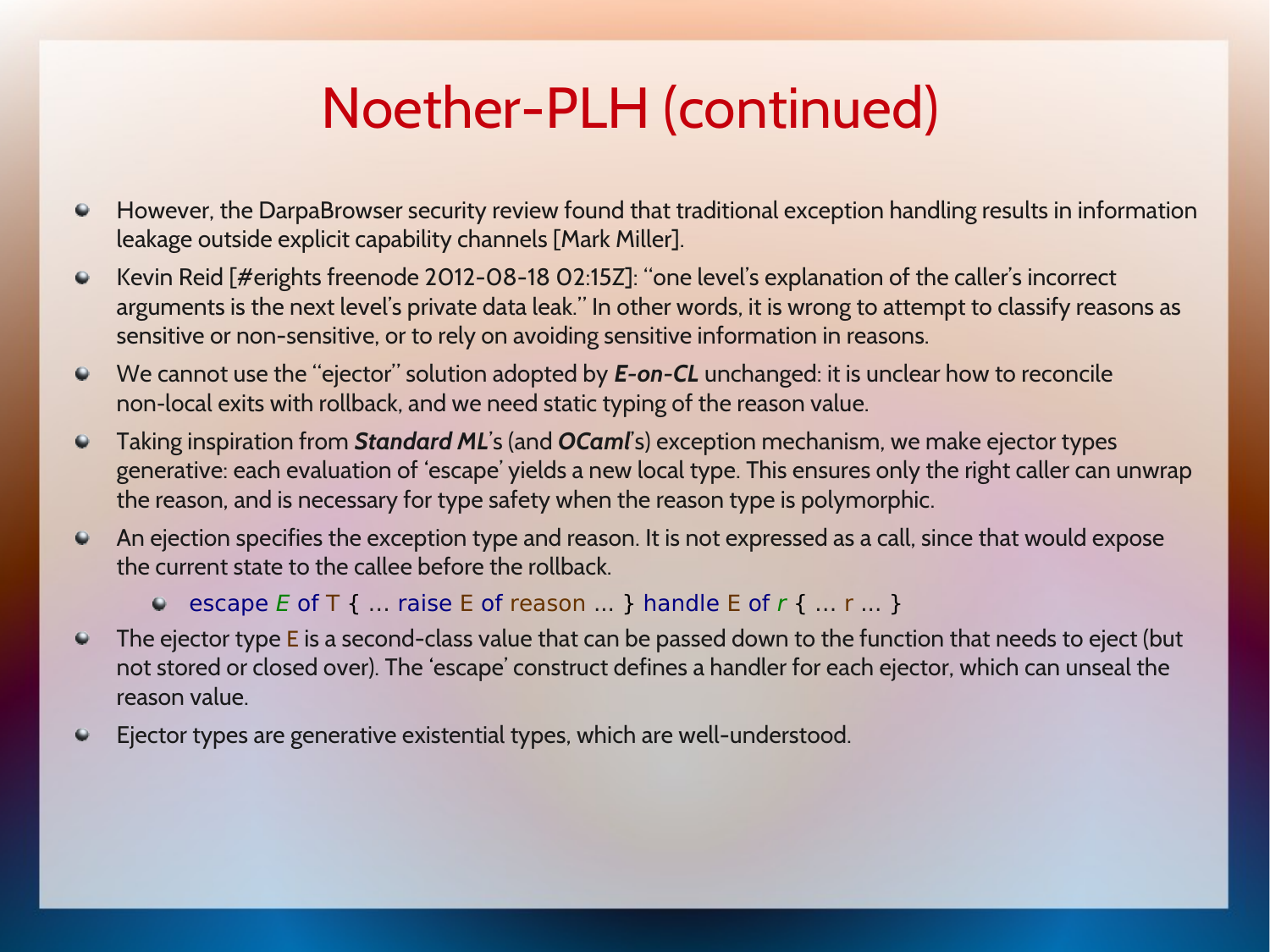## Noether-PLH (continued)

Ejector types are values, but cannot be first-class, because having first class values with identity would ‑ break equational reasoning in *Noether-PLH*:

```
\bullet def foo() {
     escape E of () { return E } handle E of r {}
  }
  \vdash foo() != foo() \rightarrow true 4
```
To fix this, we make the ejectors second-class in this sublanguage, i.e. they can only be passed as arguments and used to raise failures, not returned, closed over, or used for general sealing. There are no values corresponding to sealed reasons, only unsealed ones.

Allowing ejector types to be only closed over, not returned, would still break equational reasoning:  $\bullet$ 

```
\bullet def make() {
     ejector E of ()
    def raiser() { raise E of () }
    def handler(f) { try { f() } handle E of r { } }
     return (raiser, handler)
  \mathbf{r}def (raiser1, handler1) = make()
  def (raiser2, handler2) = make()
  ⊢   raiser1 ≋ raiser2 ∧ handler1(raiser1) ⤞ () ∧ handler1(raiser2) fails  ↯
```
In larger sublanguages that allow sealers/unsealers, it is possible to use an "ejectoid" sealer – possibly  $\bullet$ cryptographic in the remote case – in place of an ejector type. This follows Kevin Reid's proposal for *E*. These objects are not permitted to close over mutable state in the task in which the failure occurred.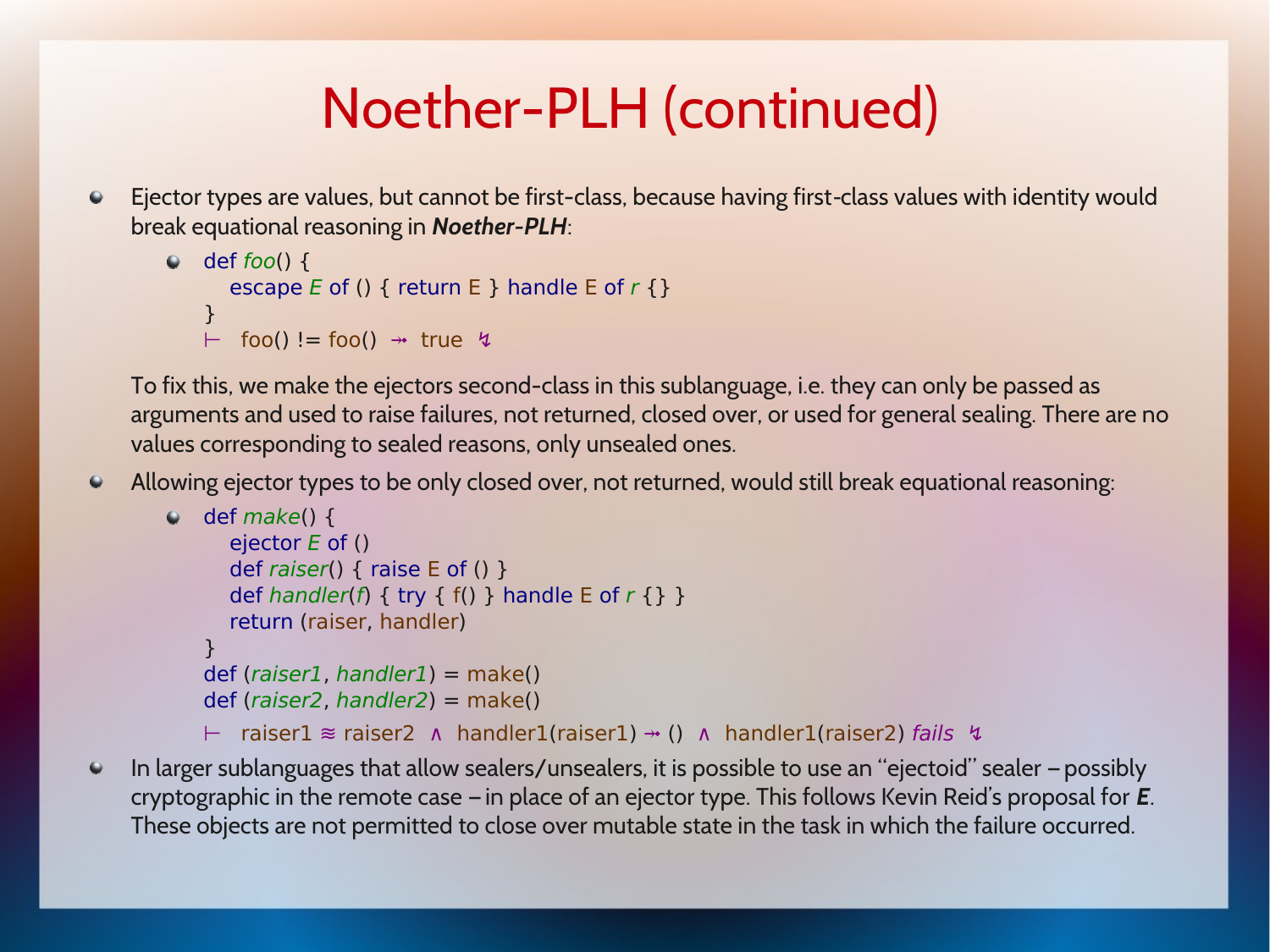## Noether-PLHT

- Adds Turing completeness.  $\bullet$
- Arbitrary recursion and nonterminating loops are allowed.  $\bullet$ 
	- Functions that are proven to terminate are identified by their type.
	- For functions that cannot be *proven* to terminate, the programmer should document whether they are *intended* to terminate, possibly under certain conditions on their inputs.
- Despite [being Turing-comp](http://supertech.csail.mit.edu/cilk/)lete, *Noether-PLHT* is still deterministic and noninteractive,  $\bullet$ like a standard Turing a-machine: the whole input of a program must be available in advance, and output is only available when and if the program terminates.
- Equational reasoning fails in general due to divergence, e.g.  $\bullet$

```
loop: int \rightarrow intloop x = loop x + 1
```
does not imply

```
0 = 1
```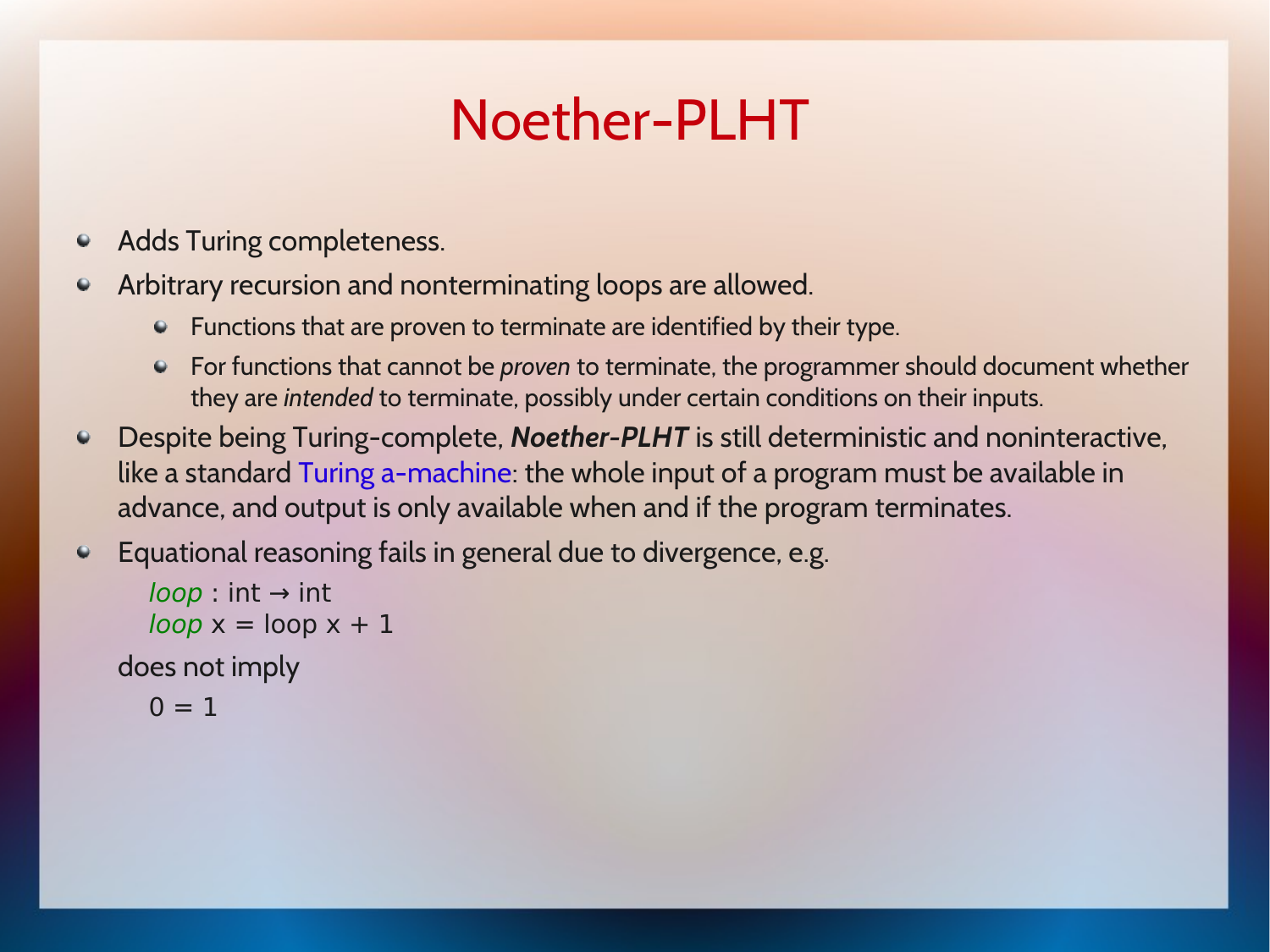## Noether-PLHTZ

- Adds lazy capabilities. In larger sublanguages capabilities will be used to model mutable state,  $\bullet$ references across tasks, etc., but here we only have caps for lazy futures.
- The lazy cap is a read-only view. The function that will compute its value is specified when it is  $\bullet$ created.
- The function is executed as-if in a ne[w task th](http://citeseerx.ist.psu.edu/viewdoc/summary?doi=10.1.1.53.946)at is initially suspended.  $\bullet$ 
	- Even though we haven't added more general forms of concurrency yet, viewing lazy evaluation as being in a separate task is simpler and preserves more symmetries. (It ensures non-interference of future computations with the main computation and each other.)
- Note that implementing memoization within the language would require mutable state, which we do  $\bullet$ not have in this sublanguage (and for efficiency, this state should not be rolled back on failure).
- Forcing is explicit. Since it is syntactically apparent when forcing can occur, analysis of execution time  $\bullet$ is simpler, as argued in *Purely functional data structures [Okasaki]*. Alternative syntaxes could use implicit forcing without changing the semantics.
- If the lazy computation fails, then each forcing of the value fails with the same reason.  $\bullet$
- If a lazy computation attempts to force a thunk that is being computed (a "black hole"), it fails.  $\bullet$
- In *Noether-PLH*, we had the same space bound property as in *Cilk*, that an execution on N processors  $\bullet$ requires no more than N times the space of a serial execution. With lazy caps, we must take into account that the time at which a cap gets forced affects the program's space usage.
- Lazy caps can be used to represent effectively cyclic data structures. In smaller sublanguages, all data  $\bullet$ structures were acyclic. That property helps in proving termination, which is why we dropped the termination requirement "before" adding laziness.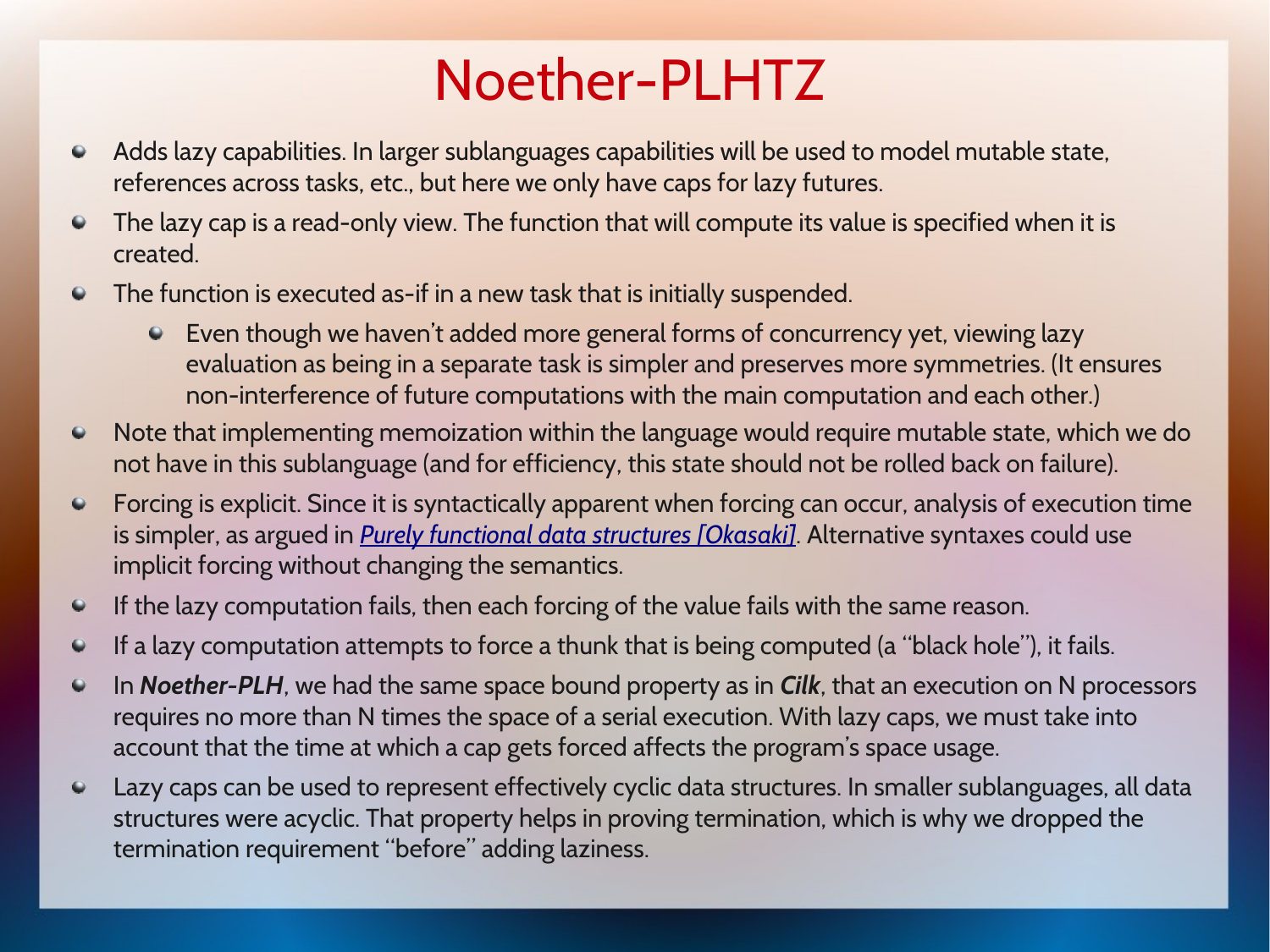#### Noether-PLHTZS = Noether-F

- $\bullet$ Adds static names. A static name can be used to look up private properties on an object, providing a form of sibling communication between objects defined in the scope of the name declaration. Static names may also be used as security tokens, and to construct other forms of rights amplification.
- Equational reasoning is weakened, because instances of identical code fragments at different points in a  $\bullet$ program refer to observably different static names:
	- $\bullet$  def make1() { name N; def t { to N() { return () } }; def n(o) { return o.N }; return (t, n) } def  $make2()$  { name N; def t { to N() { return () } }; def  $n(o)$  { return o.N }; return (t, n) }  $def (t1, n1) = make1()$ def  $(t2, n2) =$  make2()
		- ⊢ make1 ≋ make2 ∧ t1 ≋ t2 ∧ n1(t1) ⤞ () ∧ n1(t2) fails ↯

Notice the similarity of this example to the one for ejectors on a previous slide. The difference is that static names are *not* generative, so we need both make1 and make2 in order to force the contradiction. In an example with a single make, then there would be a single N, so  $n1(t2)$  would evaluate to (), which would not contradict equational reasoning.

- If all static names are uniquely  $\alpha$ -renamed, full equational reasoning is restored (even though name values  $\bullet$ are first-class).
- *Noether-PLHTZS* [is still a functional language by most de](http://www.springerlink.com/content/n43h438l03811671/)finitions. Abbreviate it to *Noether-F*. $\bullet$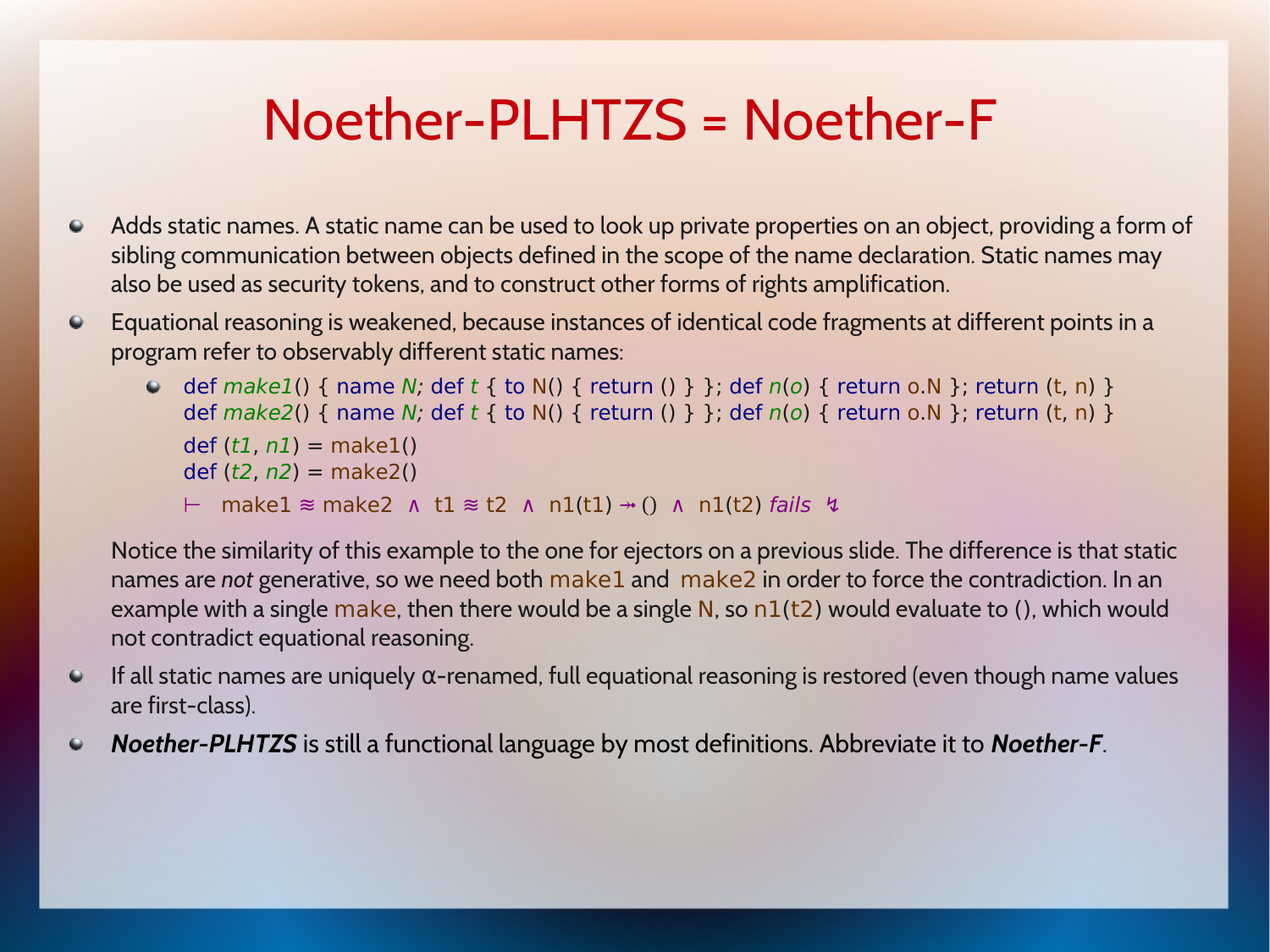## Noether-F (continued)

- Static names imply rights amplification *without* identity or mutable state. This may be unfamiliar because  $\bullet$ traditional rights amplification mechanisms use abstractions such as sealers and unsealers that have identity. In *Noether-F*, it is possible to define identity-free ("selfless") analogues of these abstractions, for example we can say:
	- $\bullet$  name N; def (sealer, unsealer) = makeSealerUnsealerPair(N)
		- ⊢ unsealer(sealer(obj)) ⤞ obj

where makeSealerUnsealerPair is a pure function, i.e. it always returns effectively the same sealer and unsealer derived from the single name N.

- As soon as we have first-class tokens, they can be used in place of static names, with the same  $\bullet$ implementations of rights amplification mechanisms, to give the traditional abstractions that have identity. This is useful since it makes it easy to parameterize library code to use either, and the library code itself remains pure-functional if it otherwise would be.
- $\bullet$ Rights amplification, and sibling communication in particular, should be used with care, since it may enable confused deputy attacks. The preferred encapsulation mechanism in most cases is instance encapsulation provided by lexical scoping.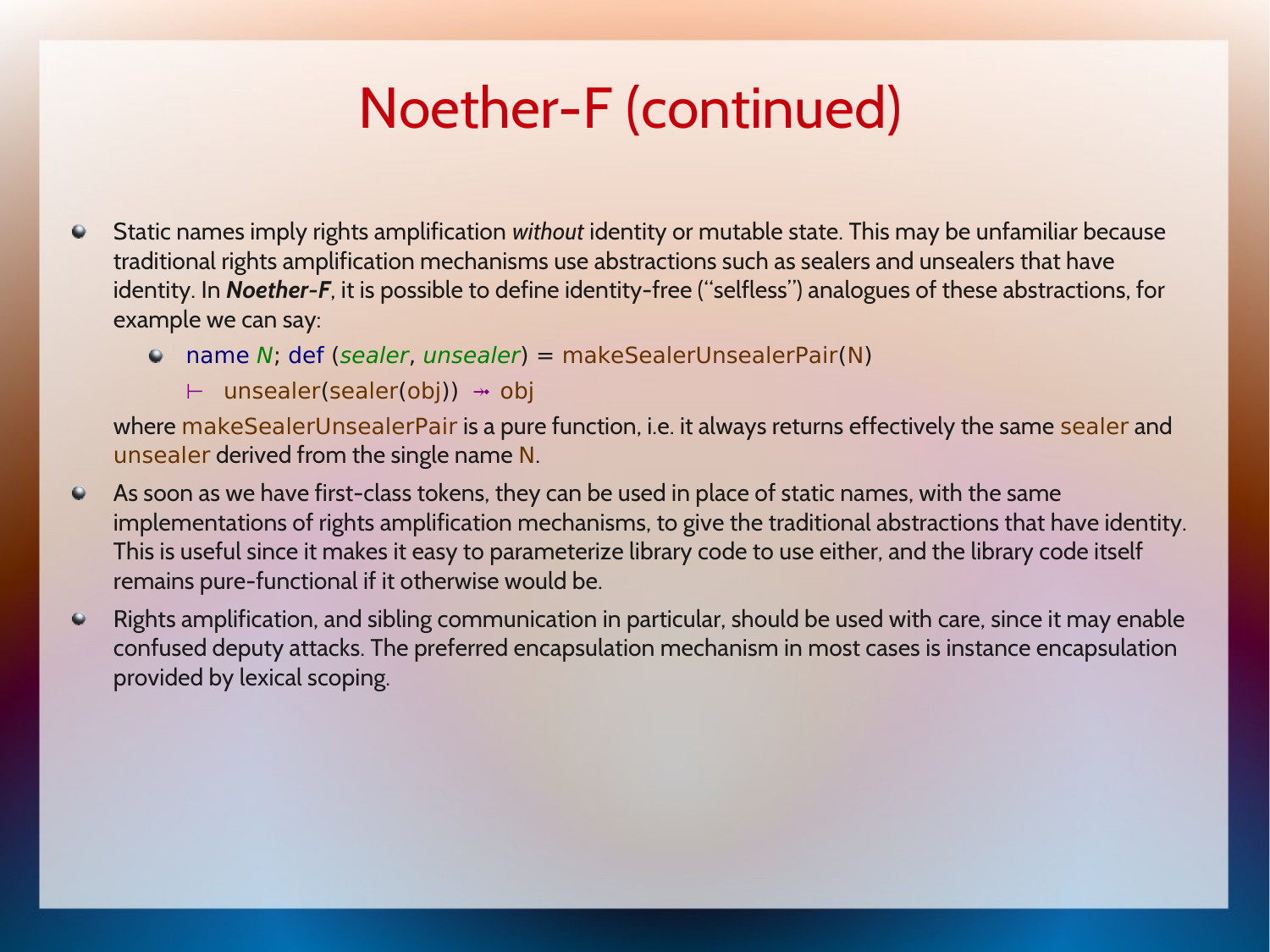#### Reducers

- "Reducers" are another concept from *Cilk*. They specify a semigroup with an associative operation that is used to combine a new value with the current state:
	- $\blacktriangleright$   $\forall$  a, b, c  $\in$  T : (a  $\oplus$  b)  $\oplus$  c = a  $\oplus$  (b  $\oplus$  c)
- In *Cilk*, reducers specify a monoid, which is a semigroup with an identity. If there is a "natural" identity  $\bullet$ for a given reducer, it can be specified, but if there isn't, we can add one to any semigroup in order to form a monoid:
	- $\bullet$  T'  $\stackrel{\text{def}}{=}$  T U {0} where  $\forall a \in T : a \oplus 0 = 0 \oplus a = a$
- A "free monoid" is a monoid over a sequence type, with ⊕ as concatenation and natural identity the empty sequence.
- Reducers effectively are a form of mutable state. The reason to distinguish them from other state is  $\bullet$ to support parallel execution. Because the reducer operation is associative, the runtime system can dynamically choose the granularity of parallel execution (whether each spawned function call executes on the same spark or a child spark) without affecting the result.
- Reducers are implemented, as in *Cilk*, by splitting the state of each reducer when sparks fork, and  $\bullet$ combining states when sparks join.
- Each reducer has an update cap and a read cap. The update cap may be given to (i.e. closed over or  $\bullet$ passed to) spawned functions, but the read cap may not.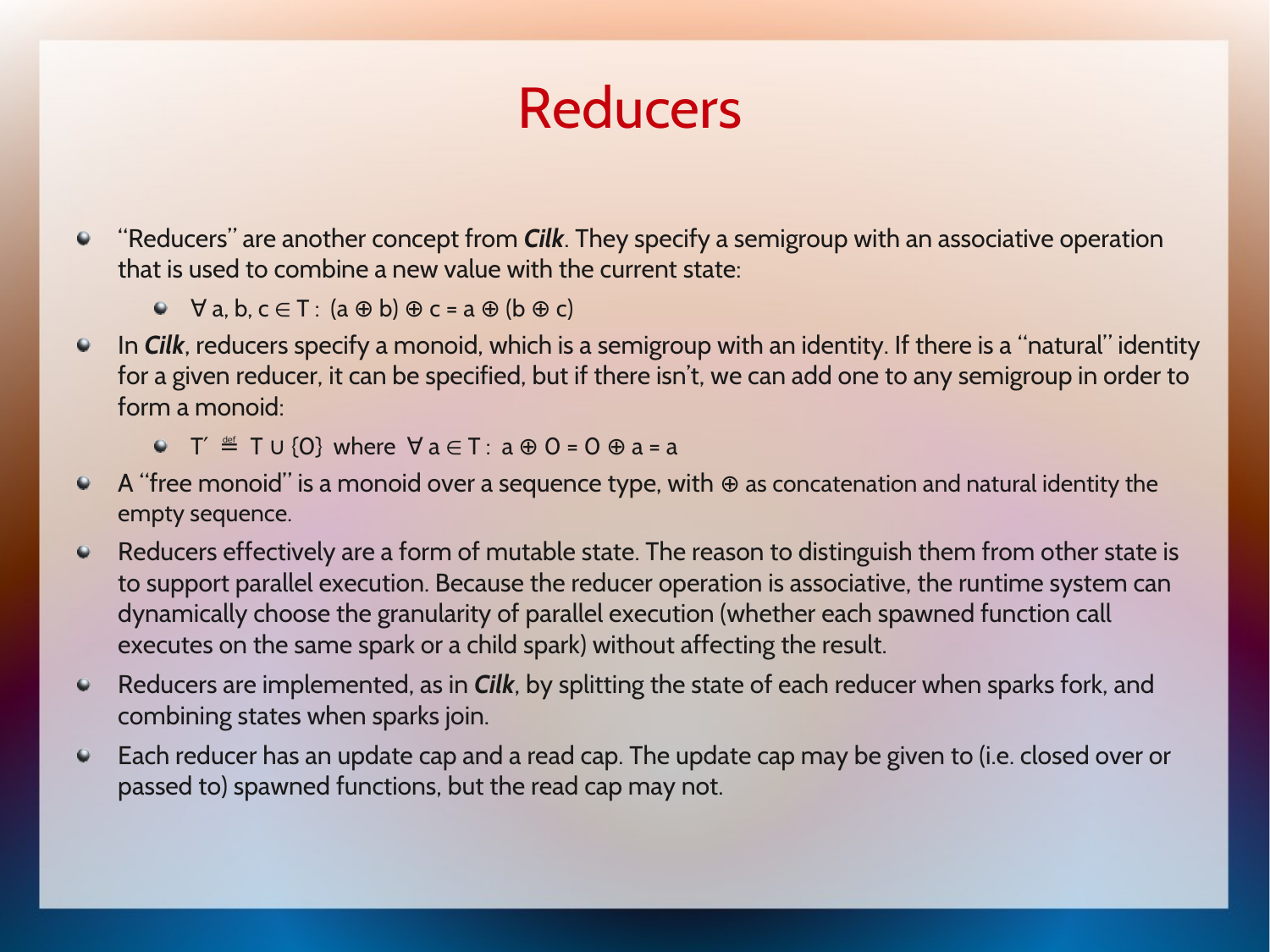#### Noether-FR

- *Noether-F* supports laziness, which could in principle be used to model interactivity: give the  $\bullet$ program a lazy stream as input and have it produce one as output.
- $\bullet$ However, we don't expect programs to be written that way because it's too clunky. Consider a purely functional program that just logs intermediate results for debugging. To express the log as the lazily computed result of the program would require turning its control flow inside out. We want something like a safe version of *Haskell* unsafePerformIO (which is not memory-safe).

[Bad example because we support debug logging more simply. FIXME find a better example.]

- $\bullet$ To do that we generalize futures, by allowing the value of a future to be the final output of a reduction. A special case is the free monoid which just appends all updates.
- $\bullet$ The future computation is not functional in the sense of Sabry, because the output depends on left-to-right call-by-value evaluation order. However this is more tractable than general mutable state. Evaluation is independent of parallel execution.
- The output-so-far can't be read by the future computation, so doesn't affect it.  $\bullet$
- By default the update operation blocks until the next value is needed, but that can be  $\bullet$ generalized.
- The unsafePerformIO type-safety and memory-safety problem doesn't occur, because we restrict  $\bullet$ polymorphic generalization to stateless values. (This is similar but less restrictive than the value restriction of *Standard ML*.)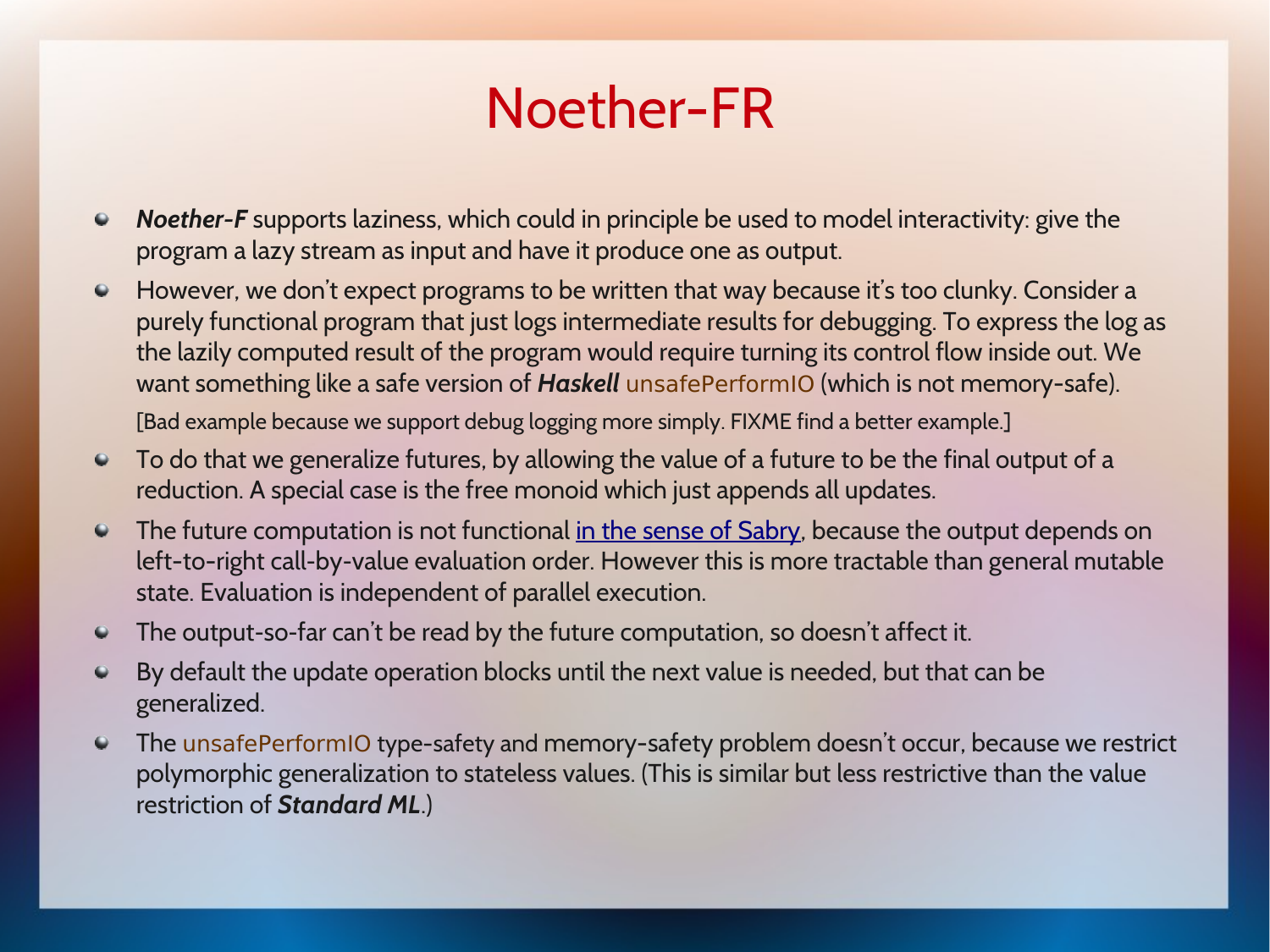#### *Noether-FRM*

- This sublanguage adds task-local mutable state.  $\bullet$
- Spawned function calls cannot pass general mutable caps as arguments, and the function cannot  $\bullet$ close over mutable state. (It *can* be given reducer update caps.)
- Mutable state is deceptively simple to describe, but has many interactions with other features, for  $\bullet$ example with failure handling.
- When an exception is caught, state is rolled back to the escape point. This creates a problem: when  $\bullet$ can we discard information needed to roll back?
	- Answer: we can discard states that are unobservable. This can be because there is no enclosing 'try', or because [the task will be killed](http://www.cs.virginia.edu/~robins/Turing_Paper_1936.pdf) on failure. Notice that this depends on mutable state not being shared between tasks.
	- We introduce boundary calls: boundary  $f(...) \approx try \{ f(...);$  die PastBoundary } catch e { die e }, to make the latter case explicit. [FIXME this equivalence makes no sense since we haven't described try or die.] The stack and rollback information are discarded at a boundary call.
	- If the top level of any task program is a loop, with no 'try' or 'escape' outside the loop or with looping  $\pmb{\Theta}$  . achieved by a boundary tail-call, then rollback state can be discarded on each iteration.
	- When we add concurrency, we will want fairly short event-loop turns for other reasons (e.g. responsiveness to incoming messages), which in practice limits the size of rollback information.
- Boundary calls can also act as hints that this is a good point to do GC (just after discarding the stack  $\bullet$ and rollback information, and before the call).
- Future computations run in their own task typically with no enclosing 'try', so need not record rollback  $\bullet$ information.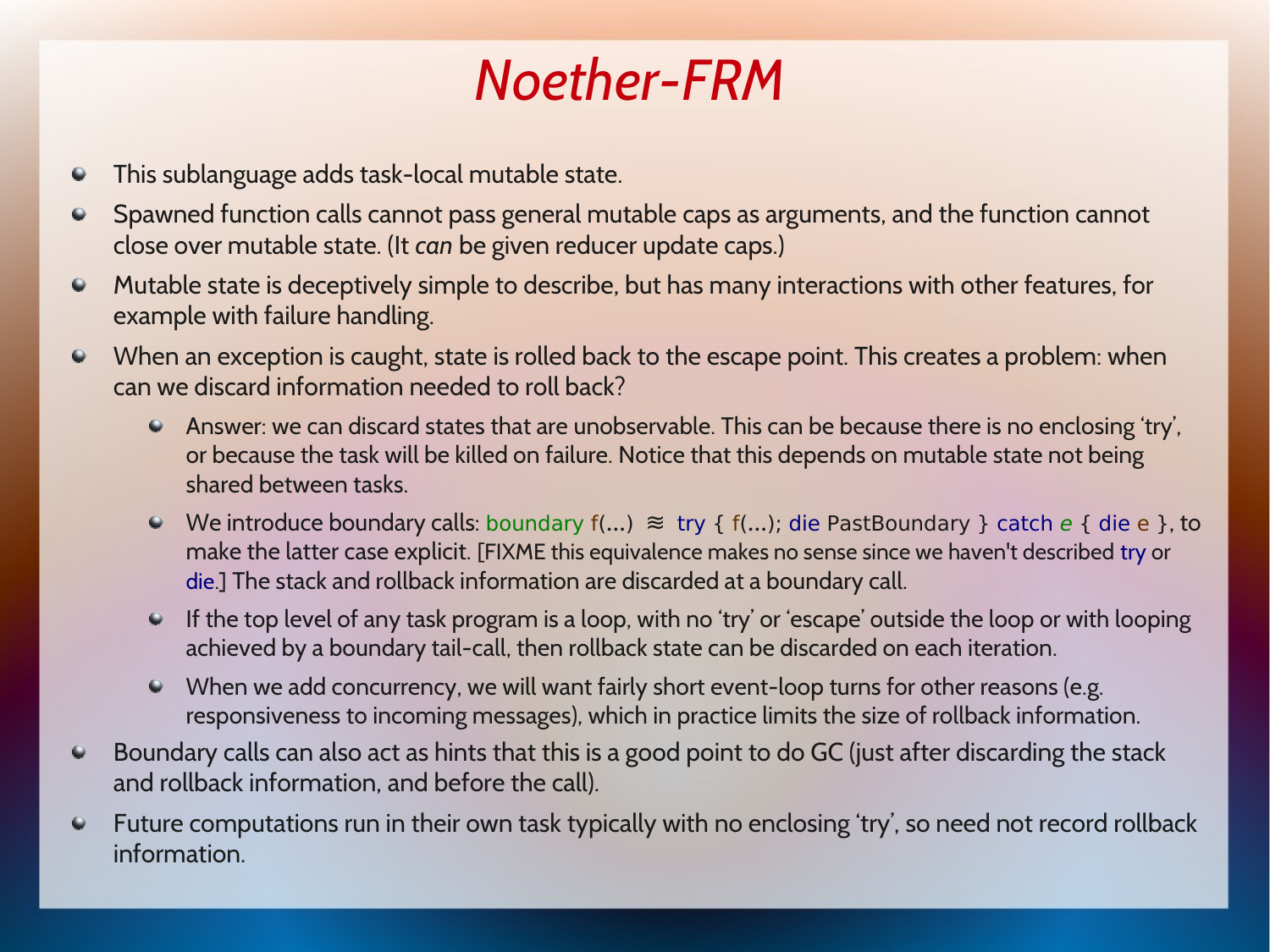#### Transaction overhead

- We claimed that pervasive transactions were not too expensive. This is mainly because only rollback is needed, not conflict detection between concurrent transactions.
- The problem is closer to backtracking in logic languages such as *Prolog*, than to Software  $\bullet$ Transactional Memory or database transactions. An escape point is analogous to a *choice point*.
- $\bullet$ This means transactions don't need to maintain read sets, which is what makes STM expensive [CITATION].
- Barriers are only needed for mutations (writes to mutable cells), which are much less frequent than  $\bullet$ reads in mostly-functional languages.
- *Prolog* implementations typically use trailing: when mutating a cell, record the location and old cell  $\bullet$ contents in a *trail stack*[. To backtrack, unapply the mutations by](http://www.cs.cmu.edu/~rwh/theses/okasaki.pdf) popping the trail entries in reverse order.
- Naively costs memory proportional to the number of writes in a transaction, but writes to the same location  $\bullet$ between escape points can be merged if we run out of memory. Writes to locations that no longer exist can be discarded.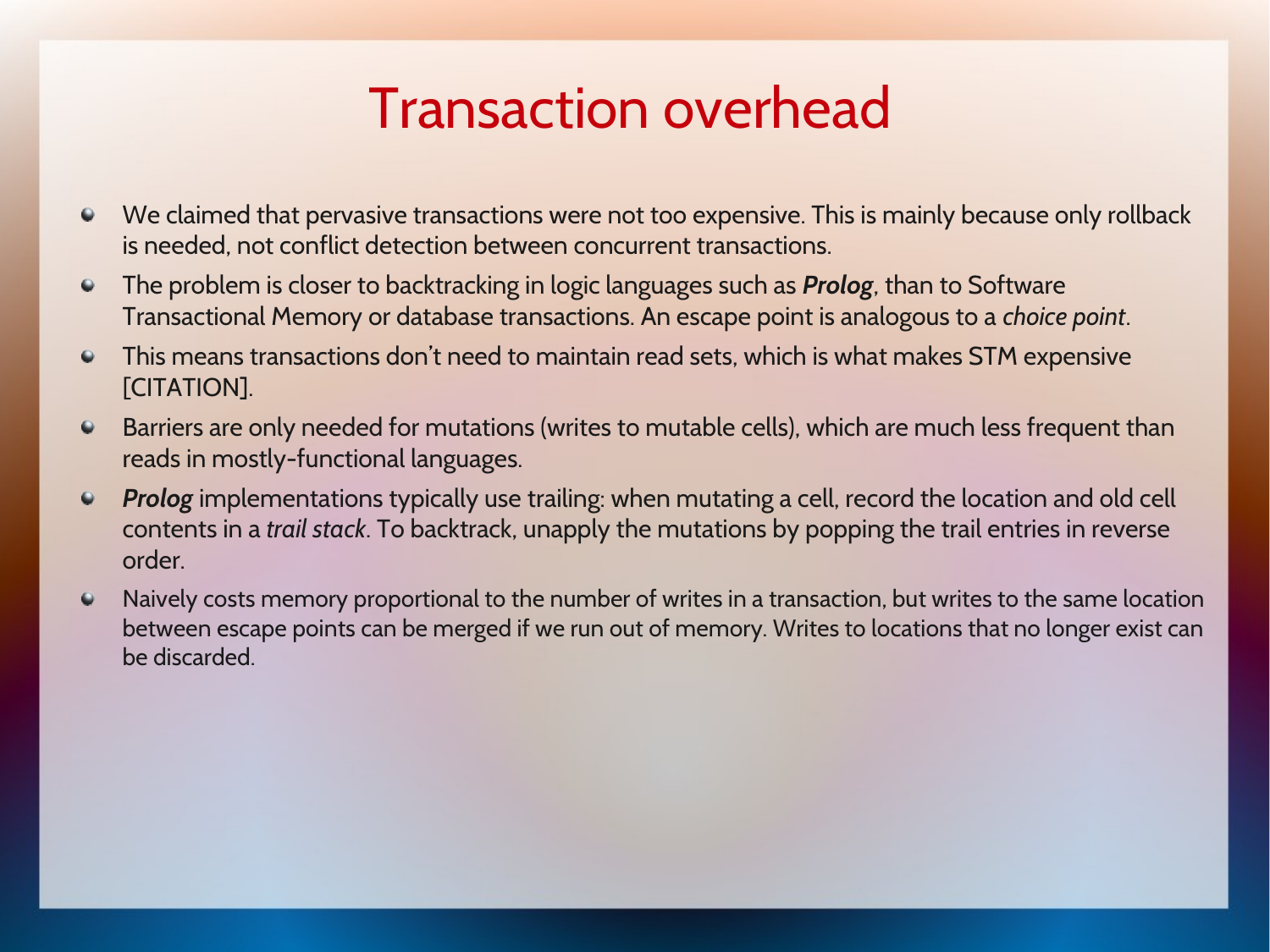## Transaction overhead (continued)

- We can reduce the number of trailed mutations by applying optimizations from *Prolog* implementations, from the concurrent/incremental GC literature, and generic caching optimizations:
	- Although it may be possible to elide trailing based on run-time tests, the cost of the test offsets the saving from avoided trailing, so this is not worthwhile (or wasn't for *Prolog* [Schrijvers and Demoen 1988 §2.1]). The most important optimizations come from static analysis.
	- Some code is statically known not to contain escape points.
	- Writing to a cell only requires a trail entry if the cell existed at the last escape point, and only for the first write after an escape point.
	- We can hoist trailing above loops that contain no escape points.
	- If a loop is probably going to write to a range of locations, we can trail that range, avoiding some overhead associated with trailing each location. Similarly for stereotyped patterns of writes to an object's fields.
	- If we know that a procedure is passed a cell that it writes to, we can change all callers to trail the cell before the call, and now the callee does not need to.
	- $\bullet$  If the previous value of the cell is null, we can store just a tagged location rather than also storing the null.
	- We should make sure that the trail stack reuses the same memory between boundaries to avoid cache pollution (similar argument to [Gonçalves and Appel 1995]).
	- It's also important to make sure that the code generated for trailing doesn't cause unnecessary processor stalls.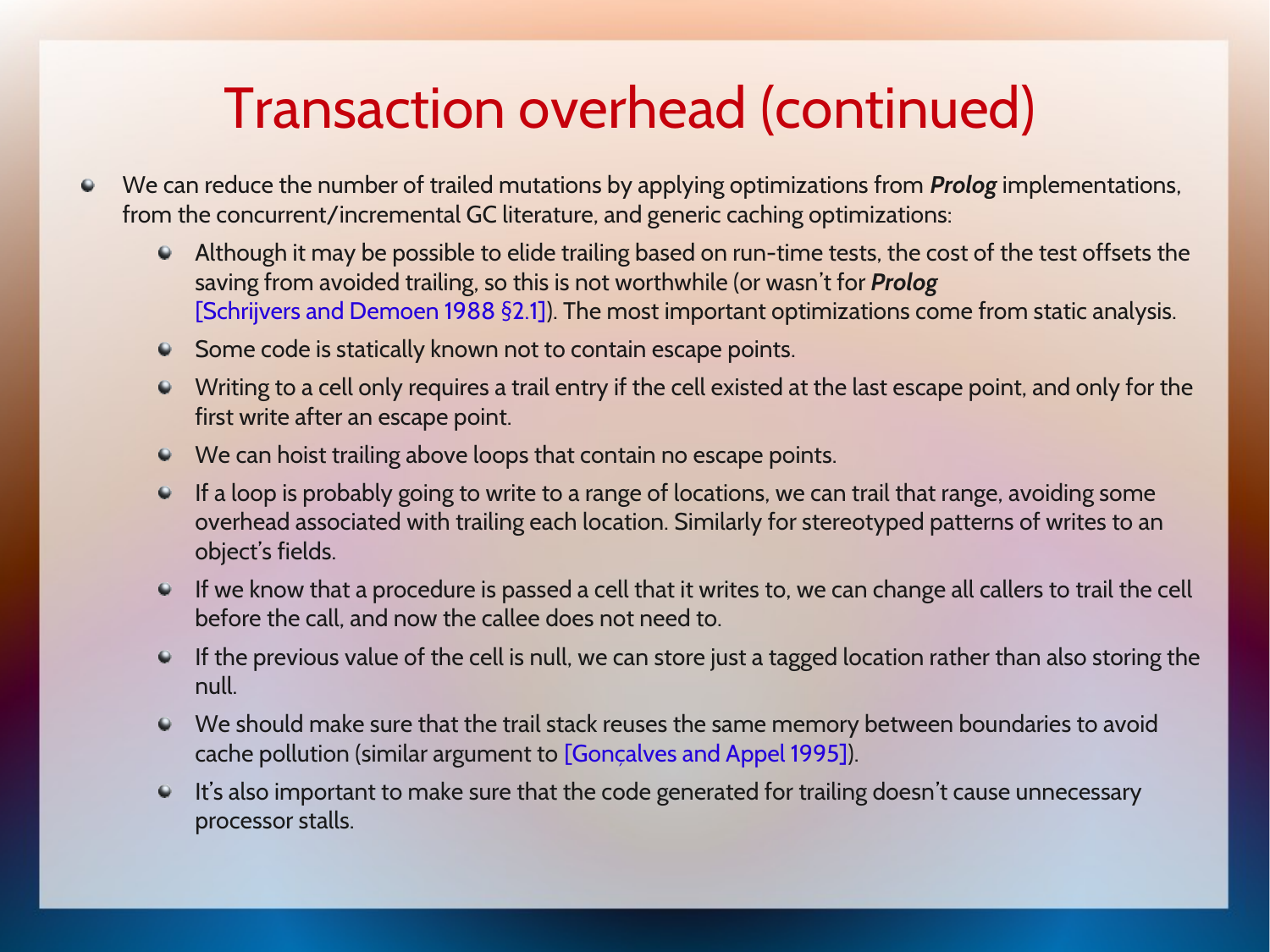#### Transaction overhead and GC

- Apply write barrier elision optimizations, using analogy of a trail buffer to a *sequential*   $\bullet$ *store buffer*.
- "Snapshot-at-the-beginning" concurrent garbage collection algorithms retain  $\bullet$ sufficient information to recover a conservative approximation to the set of live objects at the time of the snapshot.
- A trailed write is similar to a Yuasa barrier typically used to implement snapshot-atthe-beginning GC, except that it must store the location of the update, and must operate for non-pointer writes.
- Since the trail stack contains all the pointers that a Yuasa barrier would have recorded, we get the required write barrier for concurrent garbage collection "for free".
- (Retaining enough information to roll back to a escape point automatically retains the  $\bullet$ root set at that escape point. Escape points at the start of turns are good places to do a GC snapshot, because there is no stack and typically less "ephemeral" live data.)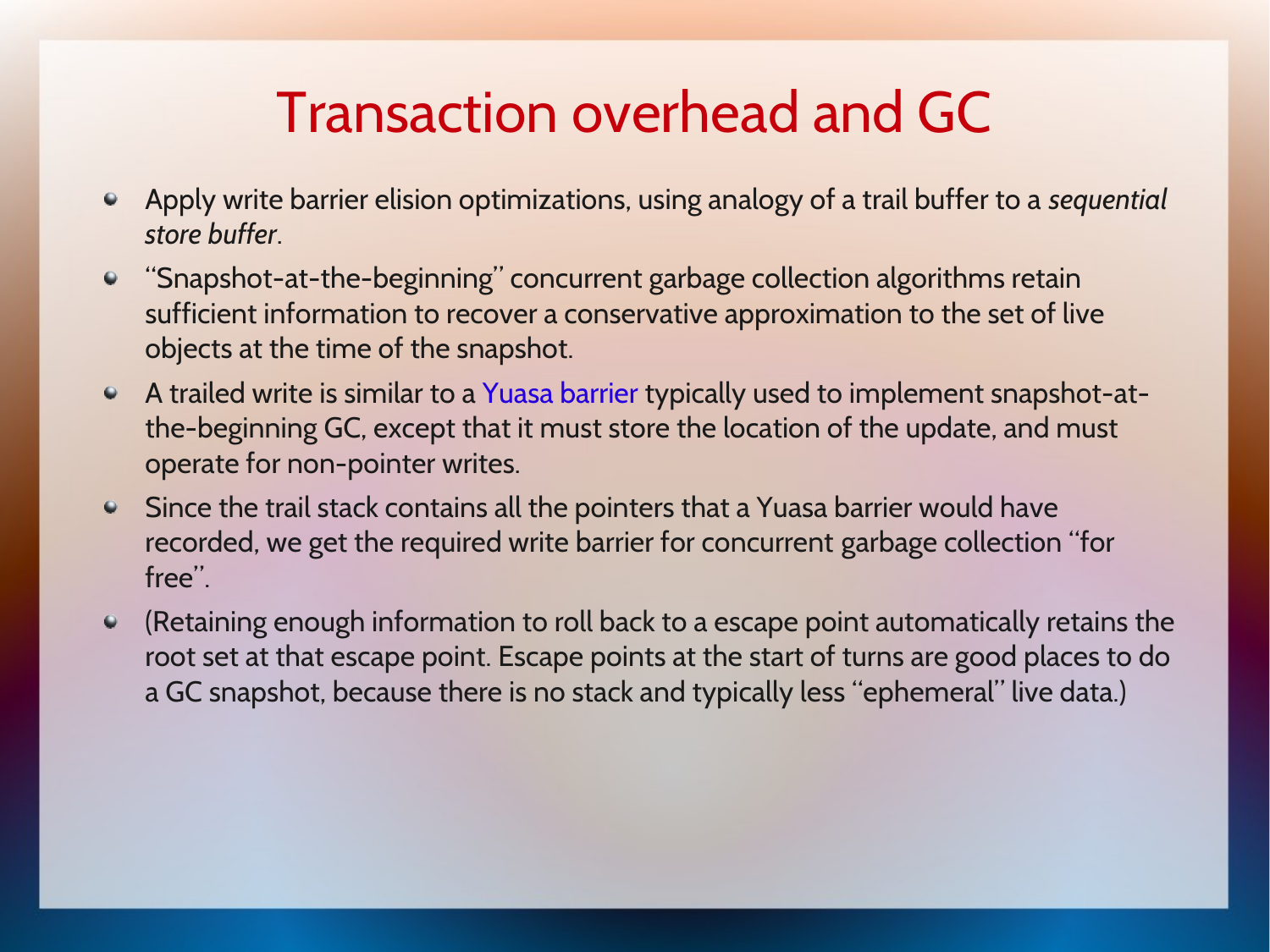#### Noether-FRMB

- This generalizes lazy futures, to allow them to be computed in the background, rather than only when  $\bullet$ needed.
- We add a 'trigger' operation that hints that a future task should start executing, but does not return its  $\bullet$ value. Triggering a future at the same time as creating it, is just a special case.
- The runtime only follows the hint when it can obtain more concurrency by doing so, i.e. when it can  $\bullet$ use processors that would otherwise be idle. This can be implemented by scheduling future computations as low-priority tasks.
- The actual memory usage becomes more difficult to predict. To make progress, the runtime need only compute one future at a time per explicit task, but background computation allows it to compute more than one.
- Under memory pressure, the total memory taken by future computations can be throttled:  $\bullet$ 
	- queue new computations until existing ones have finished
	- pause existing computations (all but one in each task, starting with the most recent)
	- discard existing computations and restart them later. This is a last resort because it entails repeating work.
- The actual performance also becomes more difficult to predict. $\bullet$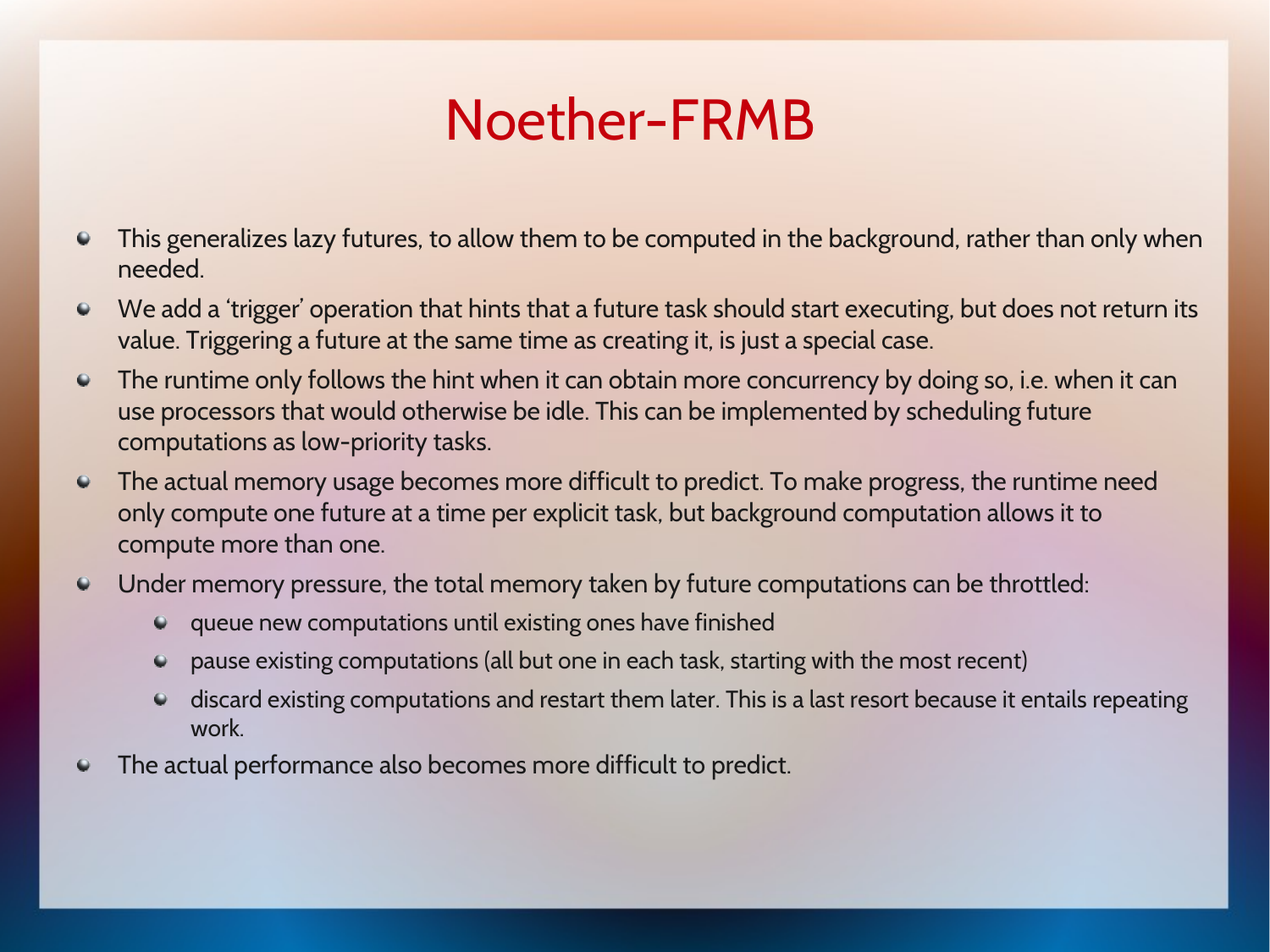#### *Noether-FRMBC = Noether-D*

- This adds dataflow concurrency, in a form that is strictly deterministic.  $\bullet$
- What conditions are needed for it to be deterministic?  $\bullet$ 
	- A task cannot wait for any of several concurrent events; it must decide which event to wait for.
	- Any reads or writes of concurrently accessible state must be monotonic. [XXX DEFINE]
- We already have tasks; they were added without fanfare in *Noether-PLHTZ*. However, it was not  $\bullet$ possible to pass any mutable state into a task.
- *Noether-FRMBC* is obtained by adding "owned dataflow variables", which are first-class variables for  $\bullet$ which write authority can be transferred linearly between tasks.
- Transferring write authority creates a fresh write cap and passes it in a message to another task; the  $\bullet$ old write cap immediately becomes invali[d via all aliases.](http://citeseerx.ist.psu.edu/viewdoc/summary?doi=10.1.1.27.7800)
- On an attempted write:  $\bullet$ 
	- $\bullet$  If the write cap is invalid (which only happens if it has been transferred), the write fails.
	- Otherwise, writing a value that is *unifiable* with the existing value succeeds. Writing a value that is not unifiable with the existing one fails.
- Reading a dataflow variable only obtains information that cannot change after the read has  $\bullet$ completed.
- Unlike dataflow concurrency in *Oz*, tasks cannot race to perform the first write (and transfers are  $\bullet$ deterministic), so this does not introduce nondeterminism *even when writes fail*.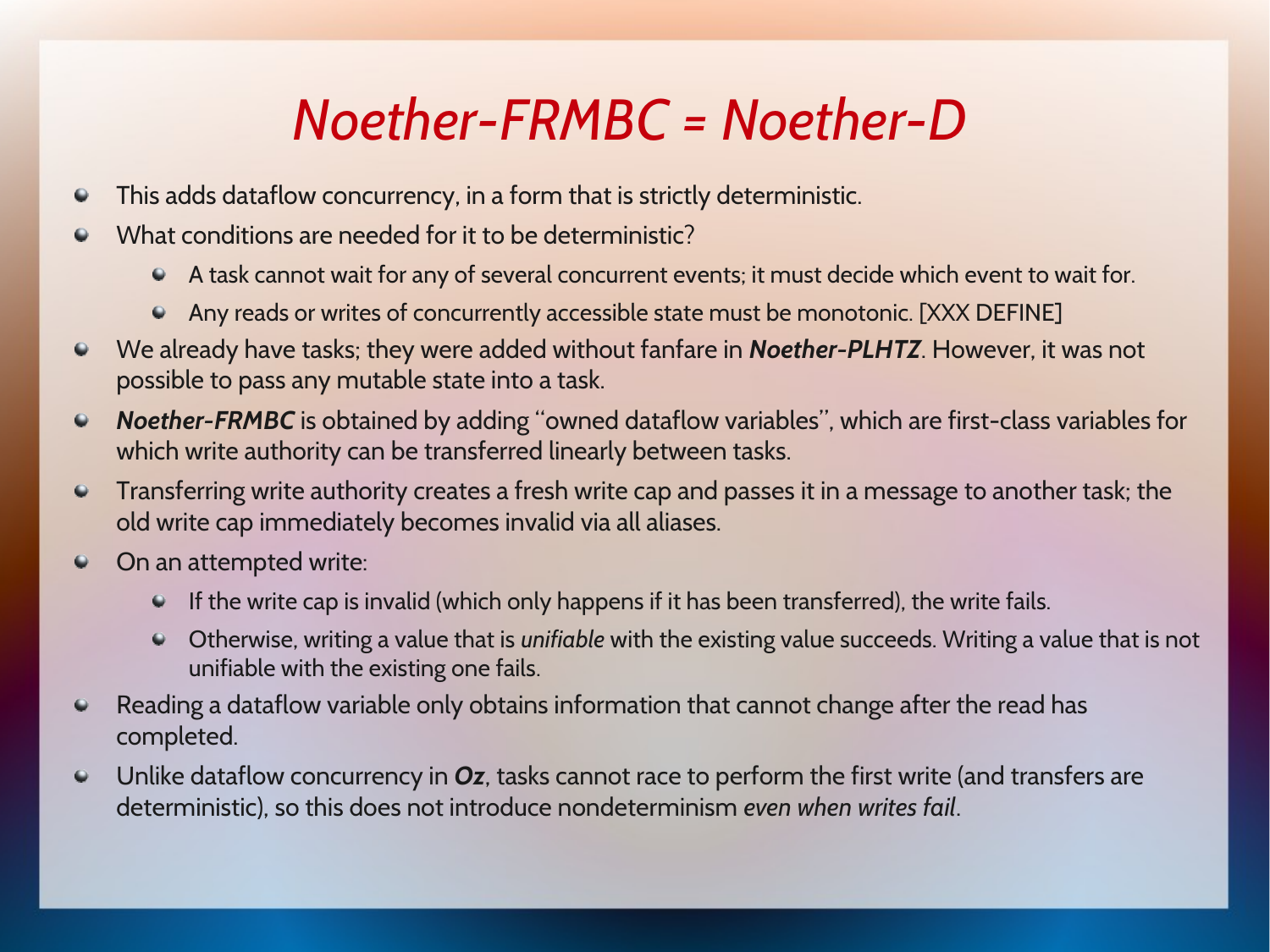#### *Noether-DW*

- This sublanguage removes the constraint that dataflow variables are owned by a single task.  $\bullet$
- This gives a form of dataflow concurrency that is fail-stop deterministic, but not strictly deterministic.  $\bullet$
- Tasks holding a write cap can race to set the variable. This introduces nondeterminism, since the write  $\bullet$ that wins the race will succeed and the others (if conflicting) will fail.
- Programs that are nondeterministic because they make conflicting writes can be considered incorrect  $\bullet$ (as in *Oz*).
- However, we'd like to be able to ensure determinism of this sublanguage even for untrusted code. To  $\bullet$ do that, we can confine a computation in the sublanguage, and ensure that any conflict failure within the confined bubble destroys the bubble, thus hiding the nondeterminism.
- In order to get information out of the bubble deterministically, we need a termination condition. One  $\bullet$ obvious possibility is that all remaining tasks in the bubble are quiescent. At this point the final state is fully deterministic. It is also deterministic whether or not the bubble has a conflict failure (even though it is nondeterministic which race causes it).
- Other kinds of nondeterministic failure in a confined bubble will also destroy the bubble. To maintain  $\bullet$ determinism, the handler must only handle conflict failures, and must propagate other kinds of failure. Alternatively, we can accept the nondeterminism resulting from handling other failures.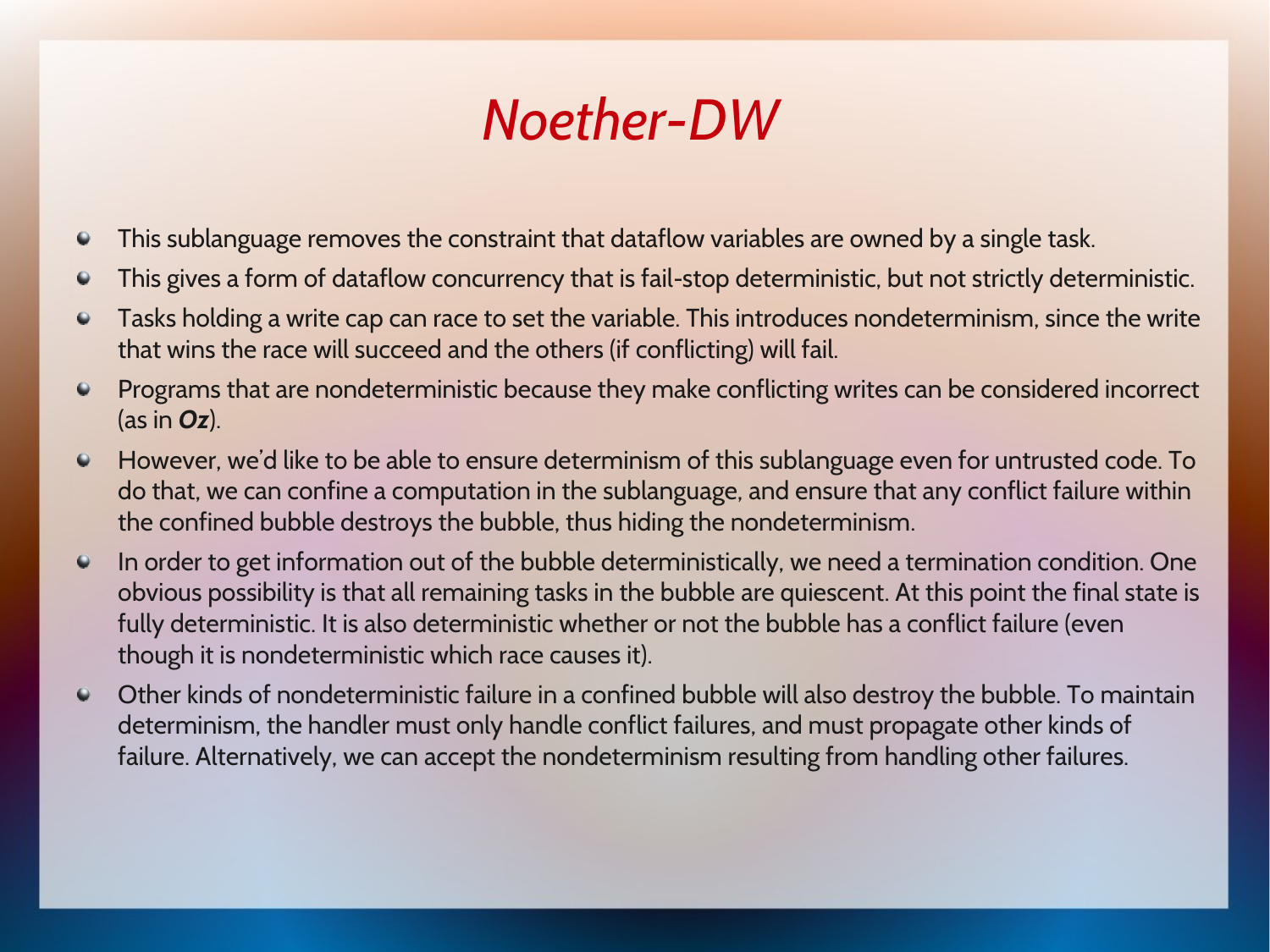#### Noether-DWN

- Nondeterministic merge  $\bullet$
- Allows waiting on multiple *explicitly* specified dataflow variables (which can represent lazy input  $\bullet$ channels).
- This is not equivalent to message passing concurrency (introduced next), which would require a vat to  $\bullet$ wait on any message directed to one of its objects. To do that in this sublanguage, the wait would need to explicitly specify all objects in the vat.
- The constraint is useful for certain styles of dataflow programming, particularly mostly-static dataflow networks and Flow-Based Programming.
- Compared to message passing concurrency, it is:  $\bullet$ 
	- **Easier to bound storage requirements**
	- Easier to analyse for datalock and gridlock.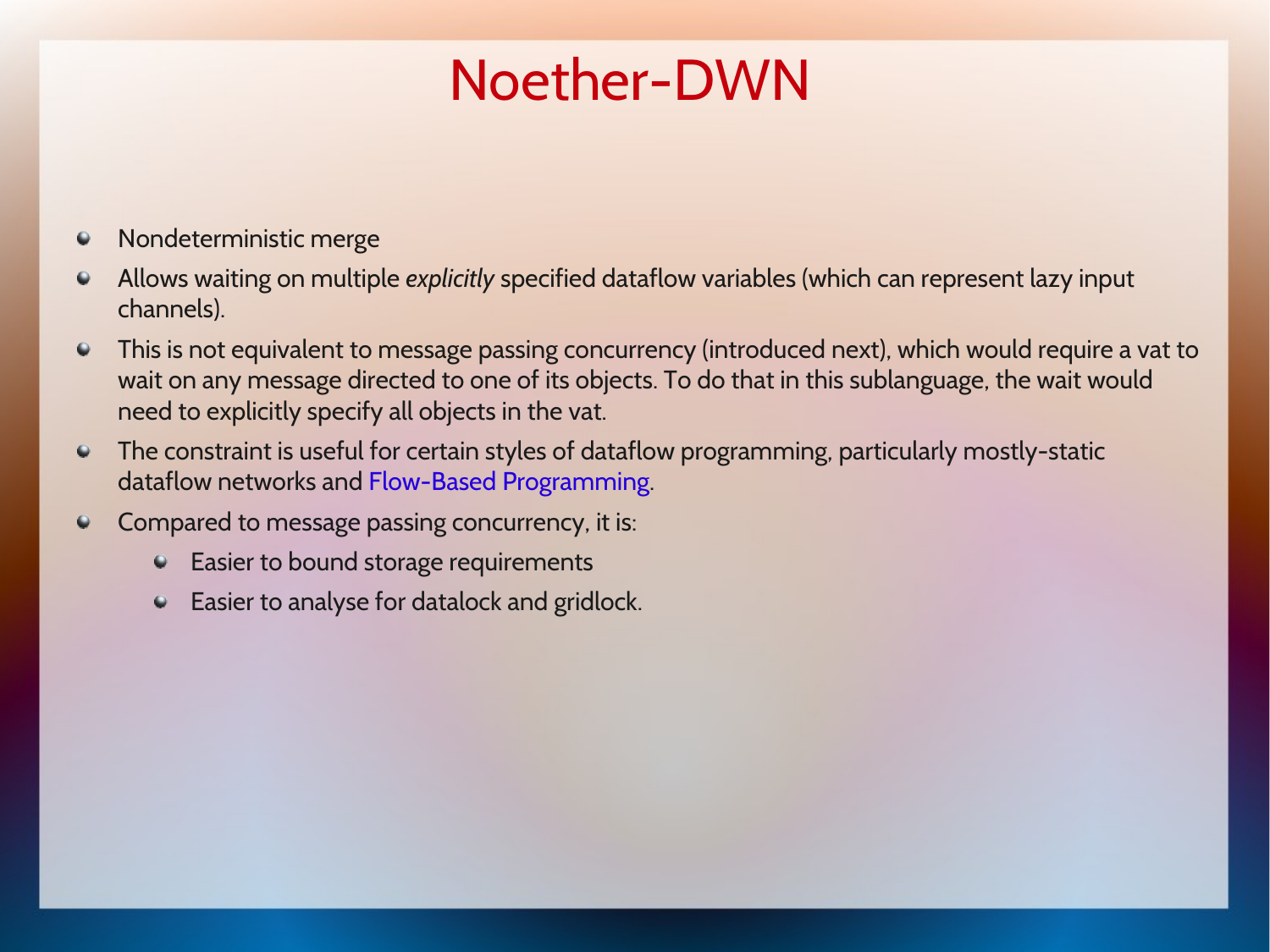#### Noether-DWNE

- Message-passing concurrency and event loops:  $\bullet$
- If the top level of any task program is a loop, either with no try/handle outside the loop or with  $\bullet$ looping [achieved by a boundary tail-call,](https://dl.acm.org/citation.cfm?id=571167) then rollback state can be discarded on each iteration.
- $\bullet$ A task that follows this pattern and processes one or more incoming messages on each iteration is called an "event-loop task", and each iteration is called a "turn".
- So, turns determine the granularity of transactions. This makes sense because turns are the unit of  $\bullet$ interleaving: a program must ensure in any case that invariants hold at each turn boundary.
- The event-loop structure is not primitive; a task need not use an event loop, and it may implement its  $\bullet$ own event loop (perhaps with different failure handling, prioritization of received messages, intercession on messages, or transactional processing of multiple messages).
- The message ordering constraint is *E*-order.  $\bullet$
- Communication between tasks requires remote caps. The type system keeps track of which caps ۰ must be local.
- As in *E*, values passed in messages are logically copied into the receiving task's home zone ( $\sim$  vat),  $\bullet$ stopping at remote or mutable caps. The i[mplementation is expected](http://citeseerx.ist.psu.edu/viewdoc/summary?doi=10.1.1.47.5280) to share immutable structures (at least when they are large) between zones on the same machine.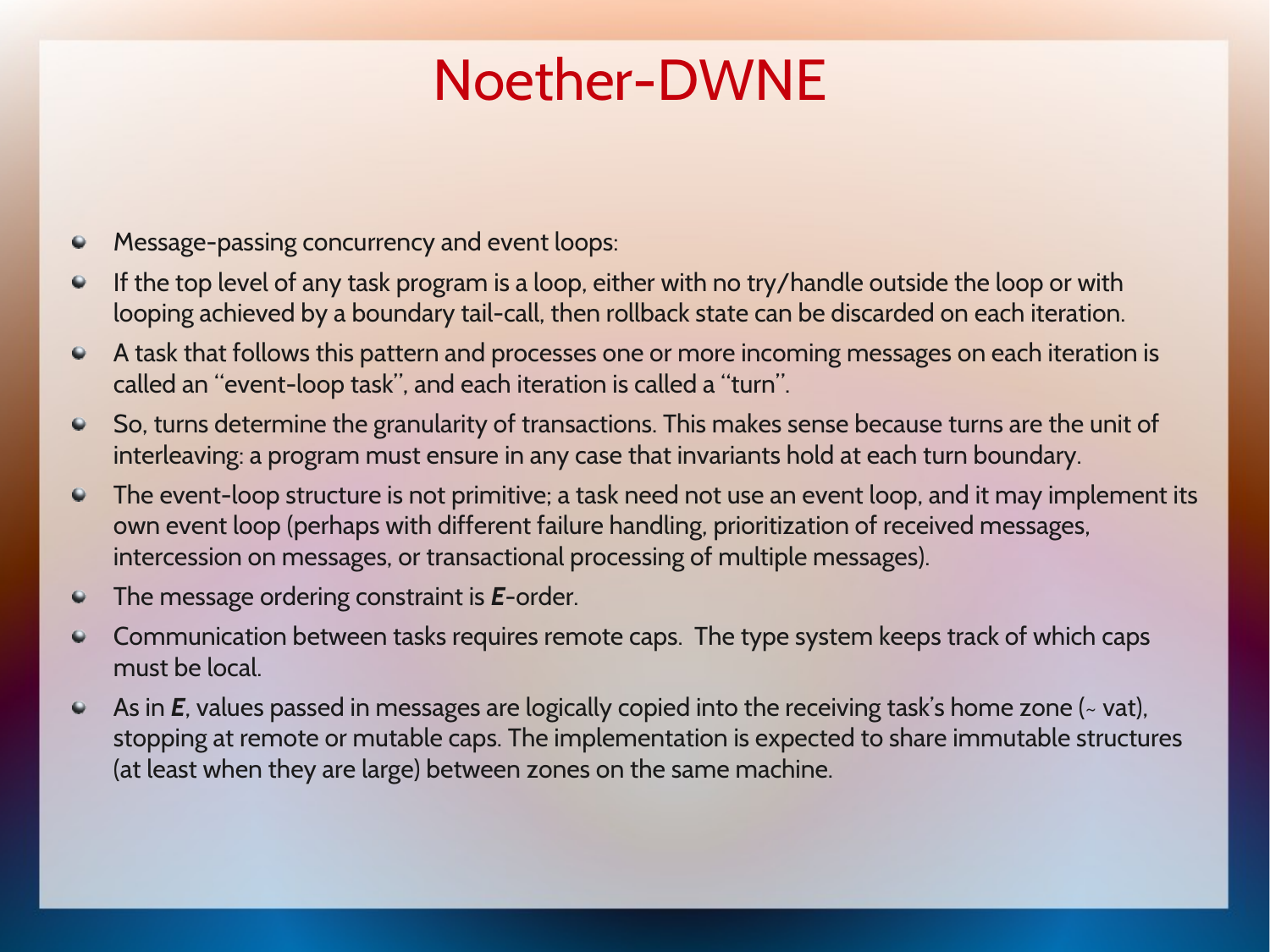## Noether-DWNE (continued)

- The main difference between message passing semantics of *Noether* and *E* is in the failure model;  $\bullet$ *Noether* implements the *Ken* protocol (or any protocol that provides output validity), which allows some failures to be masked.
- This requires sent messages to be queued and only released when the turn commits.  $\bullet$
- Speculation is allowed as long as i[t does not trans](http://researcher.watson.ibm.com/researcher/files/us-bacon/Vechev04Write.pdf)mit values marked secret (see slide 38) out of the  $\bullet$ local TCB.
	- The restriction for secret values does not prevent leakage of control flow information, e.g. if a task includes code to send a message or not depending on a secret value, and the execution of that code is rolled back, then this bit of information may still be leaked. We believe this is an acceptable tradeoff for the improvement in latency allowed by speculation.
- We do not require the *Ken* implementation to tolerate all failures or retry indefinitely. The application  $\bullet$ can partly control retry policy.
- $\bullet$ The scheduler detects lost progress due to cycles of closed waits. Not all lost progress bugs can be detected if there are cycles of waits that include open waits.
- Lost progress bugs will probably most often be datalocks, but the full language is not deadlock-free  $\bullet$ when concurrency styles are mixed (an unfortunate but apparently unavoidable consequence of allowing multiple concurrency styles).
	- Experience is needed to see whether this is actually a problem.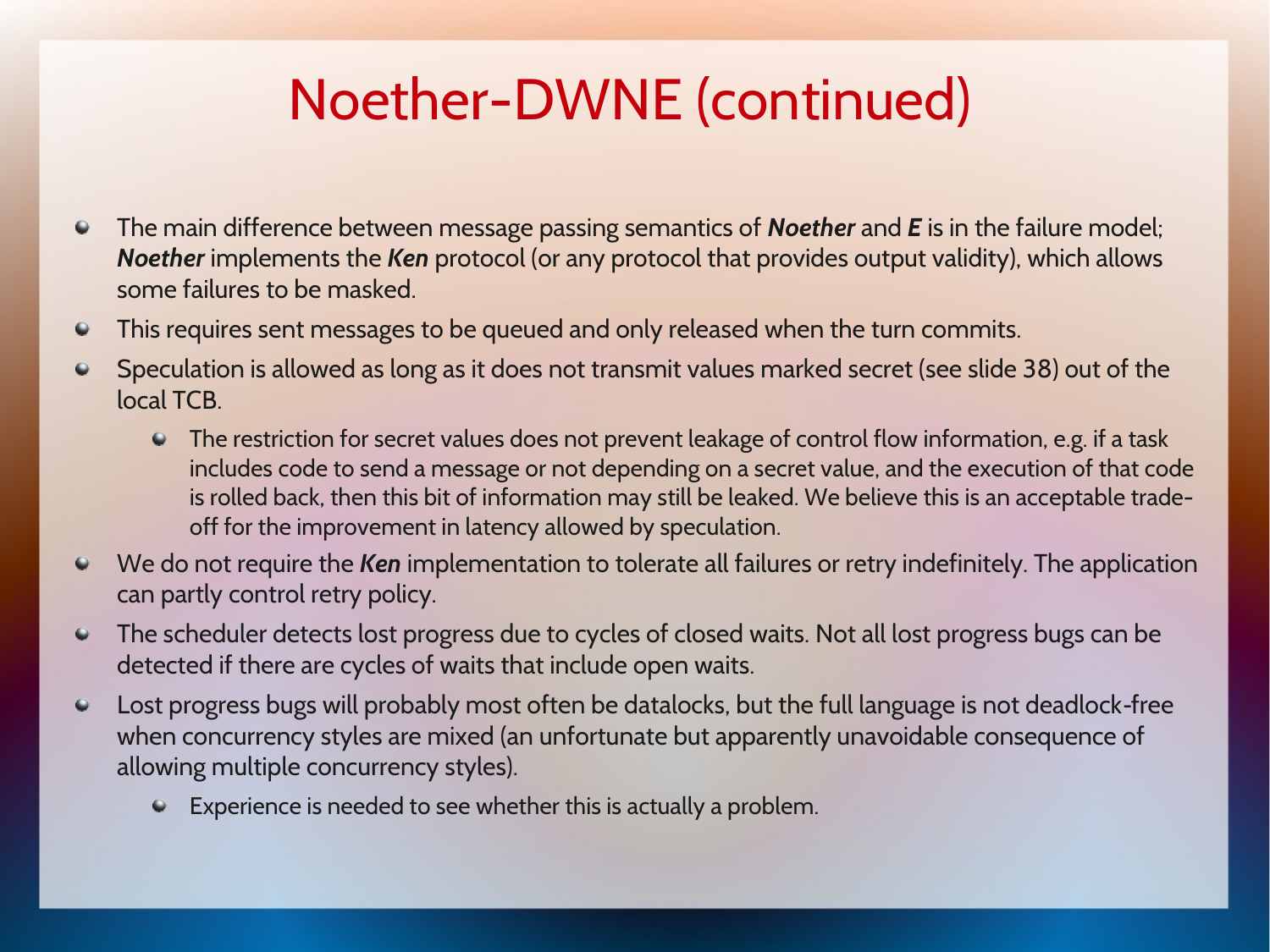#### Type-and-symmetry system

- Recall that a symmetry is a transformation that preserves an equivalence. For *Noether*'s type system, we are concerned with symmetries on terms. For example, the property that all terms reachable from V are pure and acyclic is a symmetry of V, preserved under operations that extract subvalues.
- Symmetries of a program are reflected as symmetries of the corresponding function and code values.
- Sometimes symmetries can be inferred from plain types; sometimes we need or want to declare a  $\bullet$ symmetry explicitly.
- Refinement types are supported. Tentatively, full dependent types are not.  $\bullet$
- Type checking is decideable.  $\bullet$
- The symmetry of a function is often dependent on the weakest symmetry of its input arguments. For  $\bullet$ example, map is pure only if it is mapping a pure function over a pure list. *Noether*'s type system allows functions that have this kind of polymorphic symmetry.
- Otherwise, it is a fairly conventional type system similar to those of *Standard ML* and *OCaml*, with  $\bullet$ Hindley-Milner-based type inference (perhaps requiring more declarations than *OCaml*) and row polymorphism.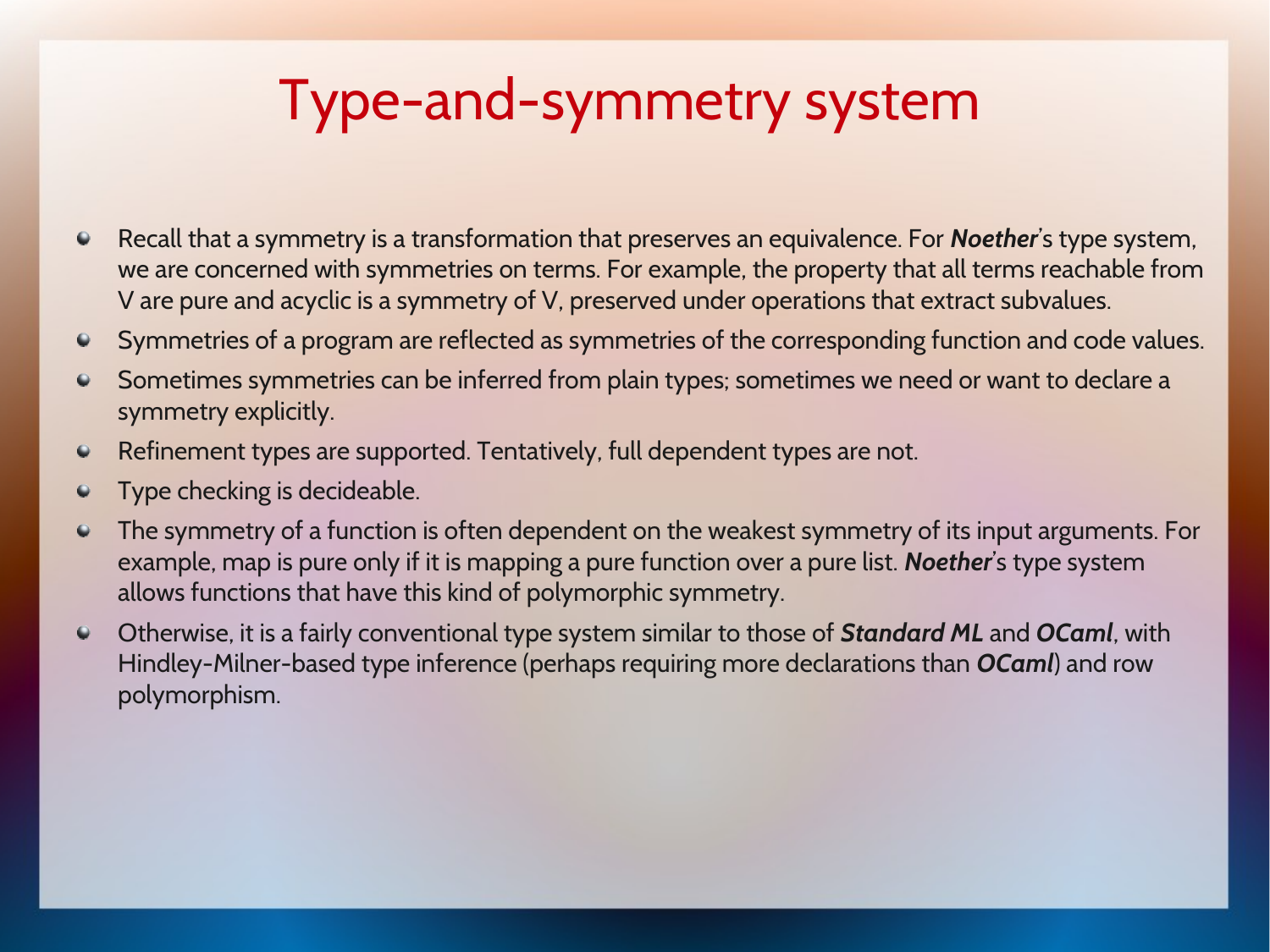## Parametricity and casting

- Parametricity is a useful symmetry/security property of type systems. Technically, parametricity  $\bullet$ can be emulated by use of type-enforcing wrappers or sealers, but direct support for parametricity has the following advantages:
	- The obvious expression of parametric algorithms will have the parametricity property.
	- Parametricity proves useful "free theorems." (In terminating sublanguages, we don't need to make further assumptions about strictness for these to hold.)
	- There is no avoidable run-time overhead (which could be optimized out but probably wouldn't be) or conceptual overhead due to the use of wrappers.
	- Some cases would only be expressible using sealer/unsealers. These require static names, which weaken equational reasoning, whereas direct support for parametricity would not.
- $\bullet$ There is a related reviewable-security problem in type systems that include subtyping with downcasting. Consider a mutable object that is passed via a read-only interface. The receiver can downcast and modify the object, but it is not *locally* apparent, based on review of types, that this will be possible.
- $\bullet$ Preventing downcasting or type inspection in all cases reduces expressiveness. Can we "have our cake and eat it," by making it explicit when downcasting and type inspection will be allowed, and obtaining the security and reasoning benefits of parametricity when these facilities are not needed?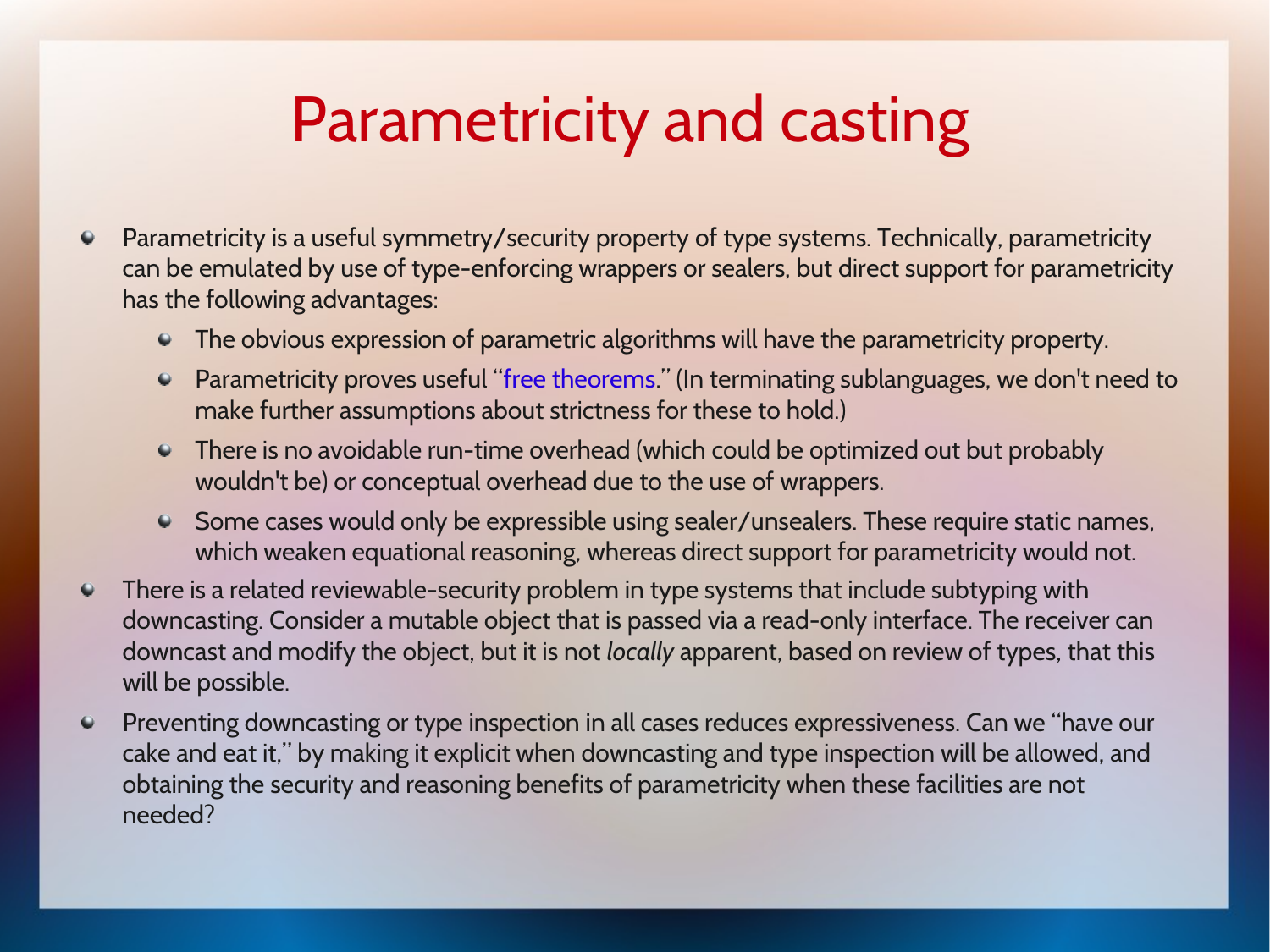# Taut and Loose Types

- Our solution is a type modifier that specifies whether a type is "taut" or "loose". This makes it locally apparent whether downcasting will be possible. For each taut type T, we have a loose type  $\Delta T$ , and an loosening conversion  $\Delta T(\cdot)$ .
	- The types and type variables introduced by Hindley-Milner inference are taut; only declared types and type variables may be loose.
- Suppose that we upcast from A to B and then to  $\Delta C$ . It should not be possible to downcast past B. This  $\bullet$ requires a type-enforcing wrapper. Such wrappers do not affect equational reasoning and are introduced only at a loosening conversion. Multiple layers of wrapping are never needed.
- In order to preserve equational reasoning, loosening conversions must explicitly specify the wrapper type.  $\bullet$  $\Delta$ (•) without a specified type would not be a function, since obj:S = obj:T  $\neq \Delta$ (obj:S) =  $\Delta$ (obj:T).
- $\bullet$ The resulting type system feature is similar to Dynamic, but:
	- Loose types can be more precise than a single Dynamic type.
	- $\bullet$  'typecase' is not needed; tightening conversions (from  $\Delta C$  to C) are implicit.
- It is unclear at the moment whether upcasts will be explicit or implicit. Tentatively, upcasts will be explicit  $\bullet$ and type variable unifications implicit.
	- Explicit upcasts have the advantages of making a security-relevant operation locally apparent in the code, and of simplifying type inference (as in *OCaml* and other type systems with both Hindley-Milner-style inference and subtyping).
	- Explicit upcasts may be too verbose. Experience is needed to see how much of a problem that is.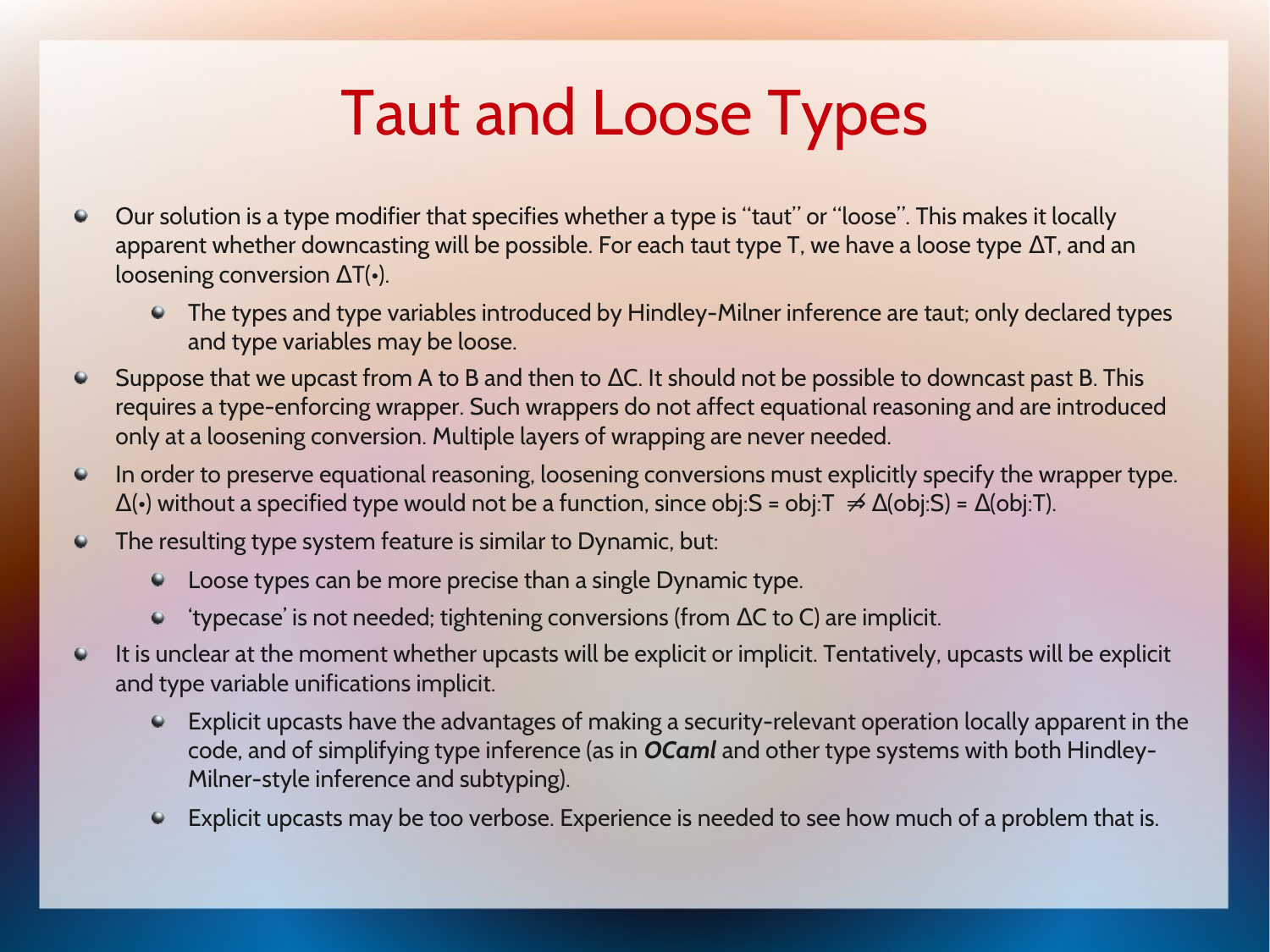# Task priorities

- Tasks have a numerical priority.  $\bullet$
- The scheduler implements priority inheritance for closed waits: if one task *A* is in a closed wait for  $\bullet$ another (single) task *B*, task *B* will implicitly inherit *A*'s priority, if higher. "Priority propagation" is also implemented.
	- There are some cases where you want to wait for a task and explicitly avoid raising its priority. Since implicit priority inheritance is normally more useful, it is the default.
- There is some controversy over whether the priority inheritance *vs* priority ceiling approach is  $\bullet$ preferable in shared state models. In a message-passing concurrency model, priority inheritance has fewer problems because it is needed in fewer cases:
	- The priority ceilin[g/highest locker protocol com](http://www.jpaulmorrison.com/fbp/)es essentially for free because each resource is implemented by a task, and that task's priority acts as the resource's priority ceiling.
	- A high-priority task that sends a message asynchronously can continue with other processing until the reply is available.
	- Priority inheritance is only needed for remaining cases in which a higher-priority task *blocks* waiting for a task with lower priority. If following the design guidelines for the priority ceiling approach this will never happen, but it is sometimes useful.
- Suppose a task is waiting to receive messages sent by several other tasks of different priorities. It will  $\bullet$ not process a message from a lower-priority task in preference to one from a higher-priority task, unless forced to do so by message order constraints.
- Since future and generator computations are run in separate tasks, we can control their priority. The  $\bullet$ 'trigger' operation on a future just raises the priority of the future's task from "suspended".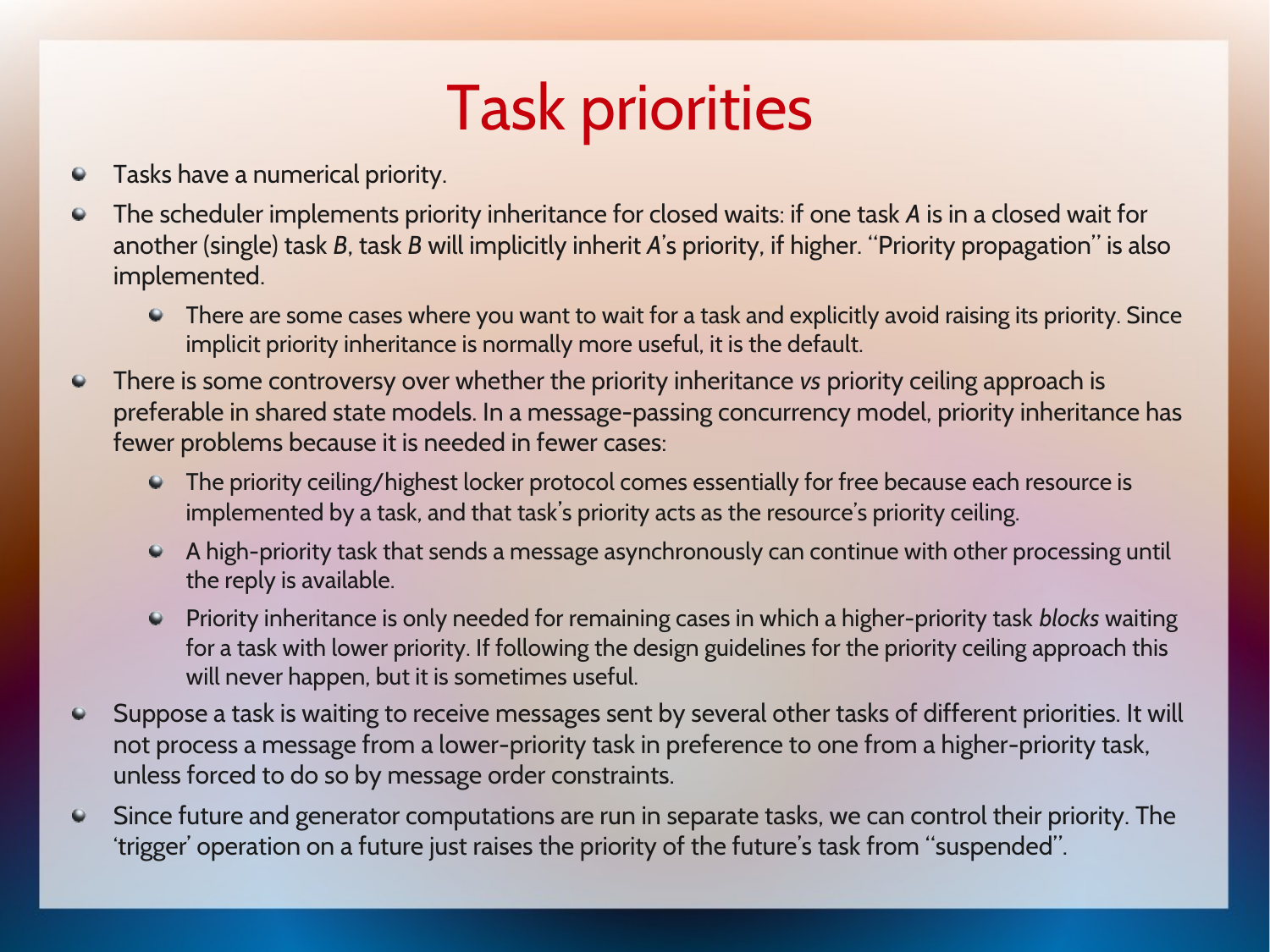# **Debugging**

- It's important to support debugging of parallel and concurrent executions.  $\bullet$
- A sequential debugging log is not sufficient because the control structure of the execution is not sequential.
- The overall control structure of a *Noether* execution is a forest, with each tree representing a task, and each branch representing a spark. All the branches "grow" in parallel.
- For on-line debugging, we need a debugger that can interactively explore this forest.
- Rollbacks can cause some branches to "die". It should still be possible to explore  $\bullet$ these in order to determine the reason for the failure that triggered the rollback.
- The log should be annotated to include dependencies between tasks, in a similar way  $\bullet$ to Causeway [Stanley, Close and Miller 2009].
	- We'll start by generating Causeway's language-neutral log format so that we can use it directly, but we eventually want an on-line debugger for *Noether*.
	- *Event abstraction* allows patterns of messages caused by a stable abstraction to be presented in a form that hides irrelevant detail.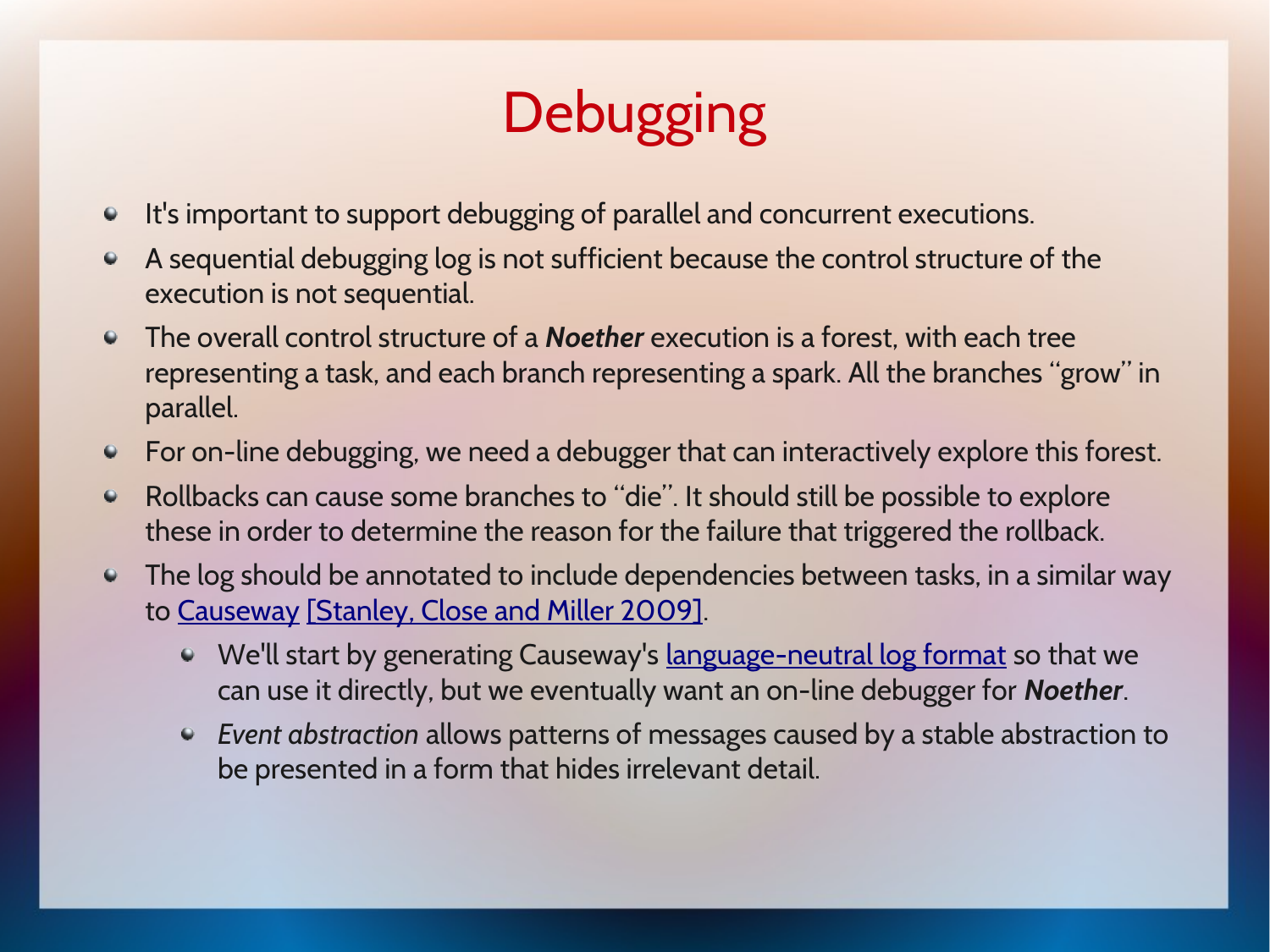#### Zones

- Objects are allocated in zones. Zones can contain subzones, forming a tree. Subtrees cannot span nodes.  $\bullet$ Limits can be put on the total resources accessible to any subtree.
	- Rationale for tree structure: we want to be able to limit the resources used by a confined activity, but it should be able to do the same thing for subactivities. This requires the structure to be at least a tree. A more general graph, in which zones can have multiple parents, seems unnecessary.
- Zones can each be under different memory management regimes, not only garbage collection.  $\bullet$
- Each task has a home zone, which stores its stack.  $\bullet$
- A zone can be deleted. This also, as-if atomically, deletes any subzones and kills any tasks whose home  $\bullet$ zone was deleted.
- Attempting to dereference a value in a deleted zone fails. This is a runtime failure; there are intentionally no  $\bullet$ type system constraints that would prevent it.
	- References by a task into an ancestor of its home zone cannot fail, because the task would be killed before it can observe the deletion of the ancestor.
- If a task that owns exclusive write authority to a promise or dataflow variable is killed, the promise or  $\bullet$ variable becomes broken, and any closed waits for its value will fail.
	- This implements promise contagion as in **E**. It can also be used to support an **Erlang**-style supervision hierarchy.
- Capabilities to immutable structures in other zones can be shared between tasks on the same node  $\bullet$ (anywhere in the node's zone tree) and accessed synchronously. Lazily computed values count as immutable, and can be triggered by an access from another task.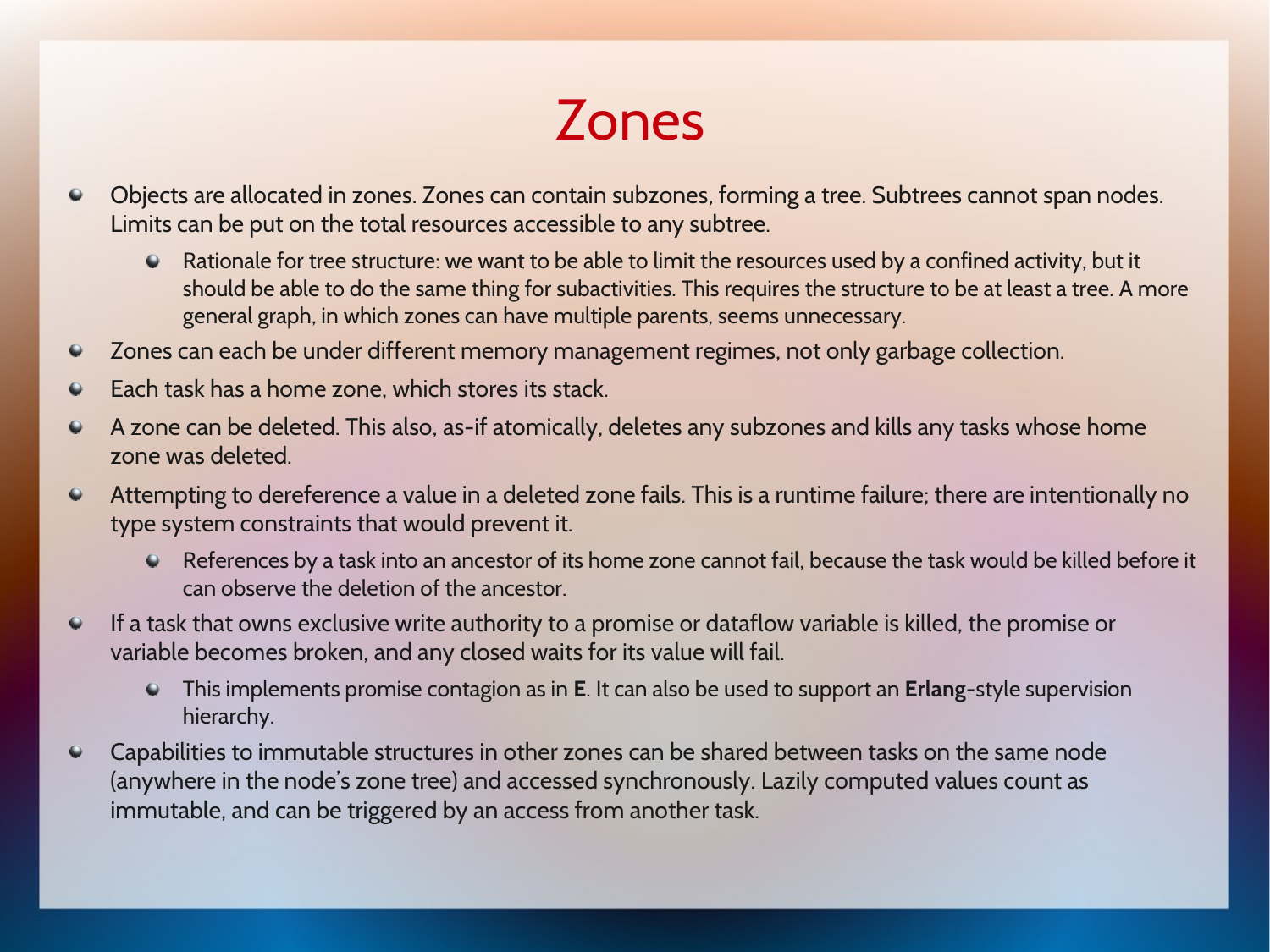#### Confinement

- $\bullet$ Since **Noether** is a pure obj-cap language, it is possible to build non-primitive confinement mechanisms.
- However, here we consider the built-in confinement mechanism which is based on zones.  $\bullet$
- The main focus is on efficient resource control/accounting and destruction of confined  $\bullet$ computations.
- A confined set of zones and tasks is called a "bubble". Code inside the bubble only has the authority  $\bullet$ to create subzones, so we can destroy the whole bubble efficiently.
- We can measure and limit total CPU usage policy and maximum priority for tasks in the bubble, and  $\bullet$ total memory usage for zones. (The measurements are nondeterministic.)
- Zones inside the bubble can have references to shared deep-immutable data outside it. This memory  $\bullet$ is also accounted to the bubble, because it *might* be the only thing keeping the shared data live.
- Other features useful for confinement (details to be worked out):  $\bullet$ 
	- Flows a flow allows reflection on messages between some subset of senders and receivers. The total bandwidth and space consumption of a flow may be limited.
	- A "module system" supporting dependency injection.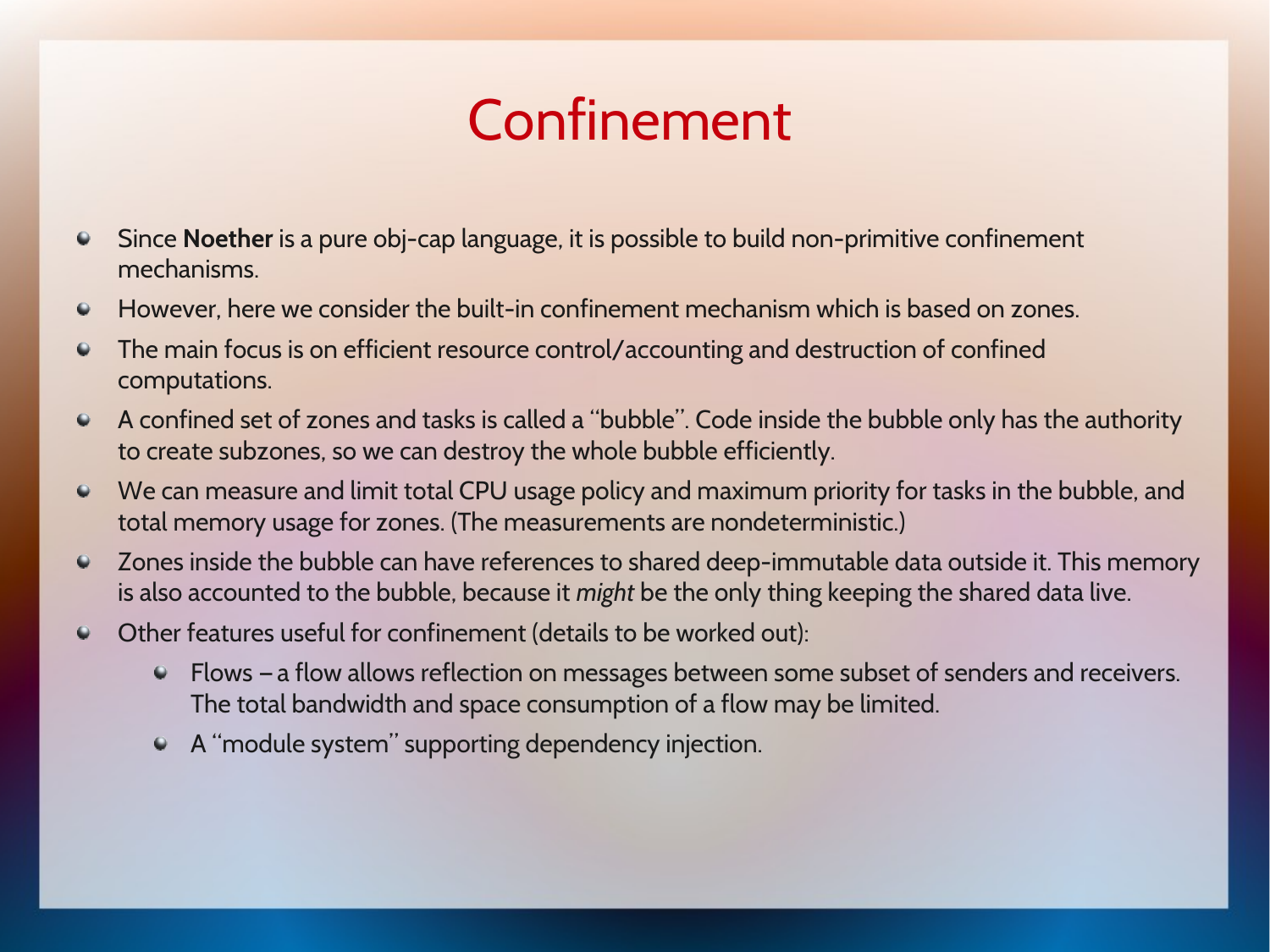## **Staging**

- Staging annotations are a highly structured way to separate the execution of code into stages.
- The annotations are "brackets" and "escapes" as in *MetaML*. (In some papers these are called defer and splice operators respectively.)
	- **Brackets surround code fragments.**
	- Escapes perform *capture-avoiding* [substituti](http://ttic.uchicago.edu/~dreyer/course/papers/wadler.pdf)on of one code fragment into another.
- Note that this is essentially capture-avoiding quasiquotation, but we use the *MetaML* terminology  $\bullet$ and semantics.
- $\bullet$ The "unstaged elision" of a valid program is the program obtained from it by deleting all staging annotations.
- Valid programs must be well-typed and "correctly staged" (also called "well-leveled"). A program is  $\bullet$ correctly staged if earlier stages do not depend on values that will only be known in a later stage.
- Stages before the run stage must be in *Noether-P*, hence definite.
- Under these conditions, any valid program *P* has the same type and possible behaviour as its  $\bullet$ unstaged elision *U*, apart from changing when (effect-free) work is done.
- For more detail see Multi-Stage Programming: Its Theory and Applications [Taha]. $\bullet$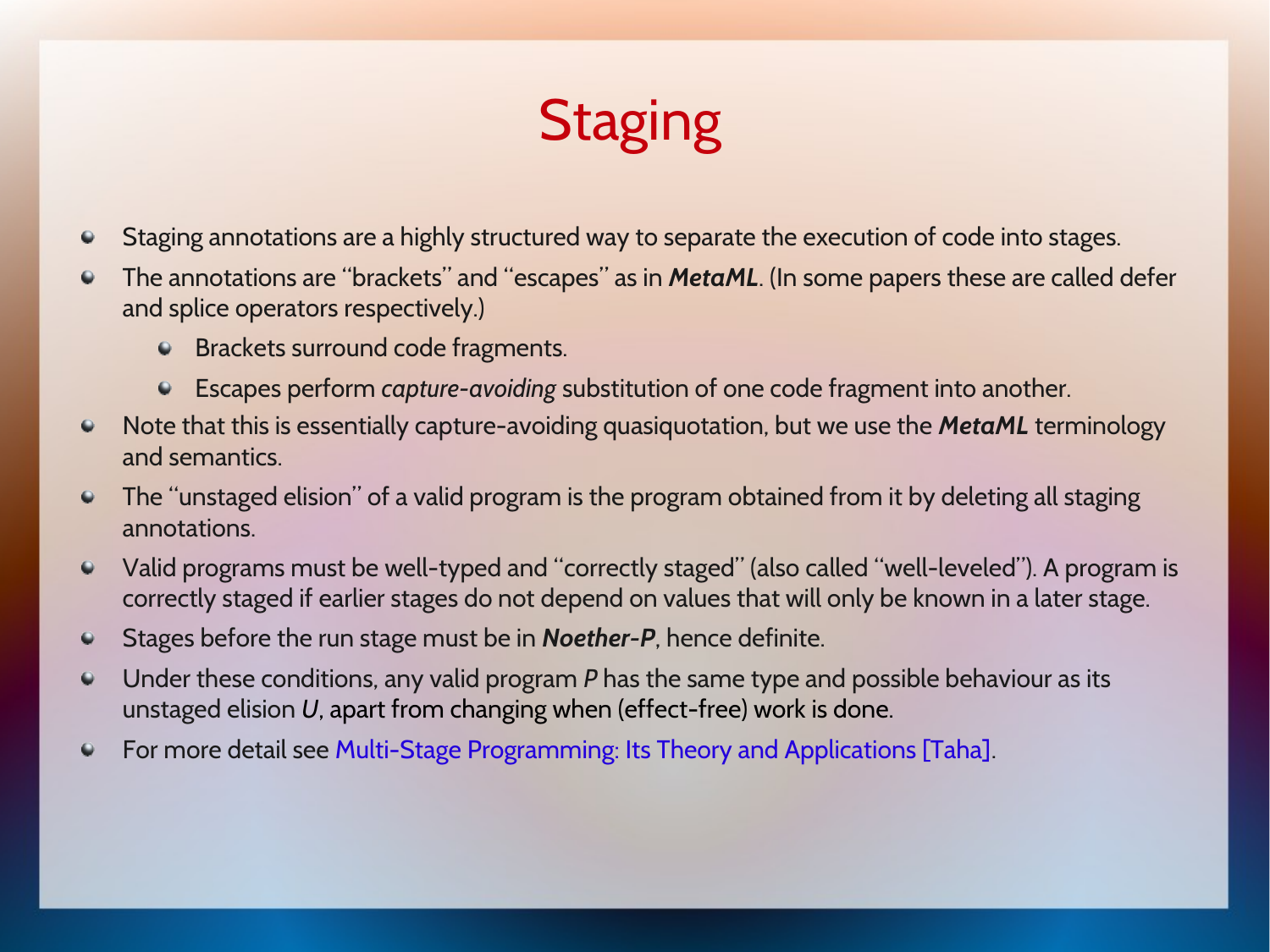#### Generative Macros

- Macro systems can greatly extend the expressiveness of a language, and used well, can allow a program to  $\bullet$ be closer to its specification. "Built-in" but non-primitive syntactic abstractions can often be specified and implemented using macros.
- However, *analytic macros*, which perform arbitrary analysis and transformation of input code (as provided  $\bullet$ by unrestricted macro systems from other languages such as **Common Lisp**) occupy a suboptimal point in the symmetry-expressiveness space:
	- We cannot guarantee that an analytic macro generates well-typed output code from well-typed input.
	- We cannot guarantee, in general, that the results of symmetry inference applied to the input code will not be misleading. This is a potentially severe practical problem for security review, because a reviewer should normally only have to look at the input code, not the output.
- *Generative macros*, which only construct and combine code, can be proven to generate only well-typed  $\bullet$ code given well-typed input. We follow Macros as Multi-Stage Computations [Ganz, Sabry and Taha], defining the semantics of generative macros in terms of staging, as in *MacroML*. (Since this transformation is global, generative macros are more Felleisen-expressive than staging.)
- *Noether-0* is sufficient to express most useful macros. In this sublanguage it is easy to write generative  $\bullet$ macros that are guaranteed to be hygienic. The output sublanguage of a generative macro is straightforward to infer from the input fragments and macro body.
- In general, macros transform code values represented as ASTs. Quasiquotation allows these ۰ representations to be expressed in more readable code.
- Macros can be debugged by allowing the user to see the code at any level of expansion. When code is  $\bullet$ copied into an expansion, it can be mapped back to its pre-expanded position.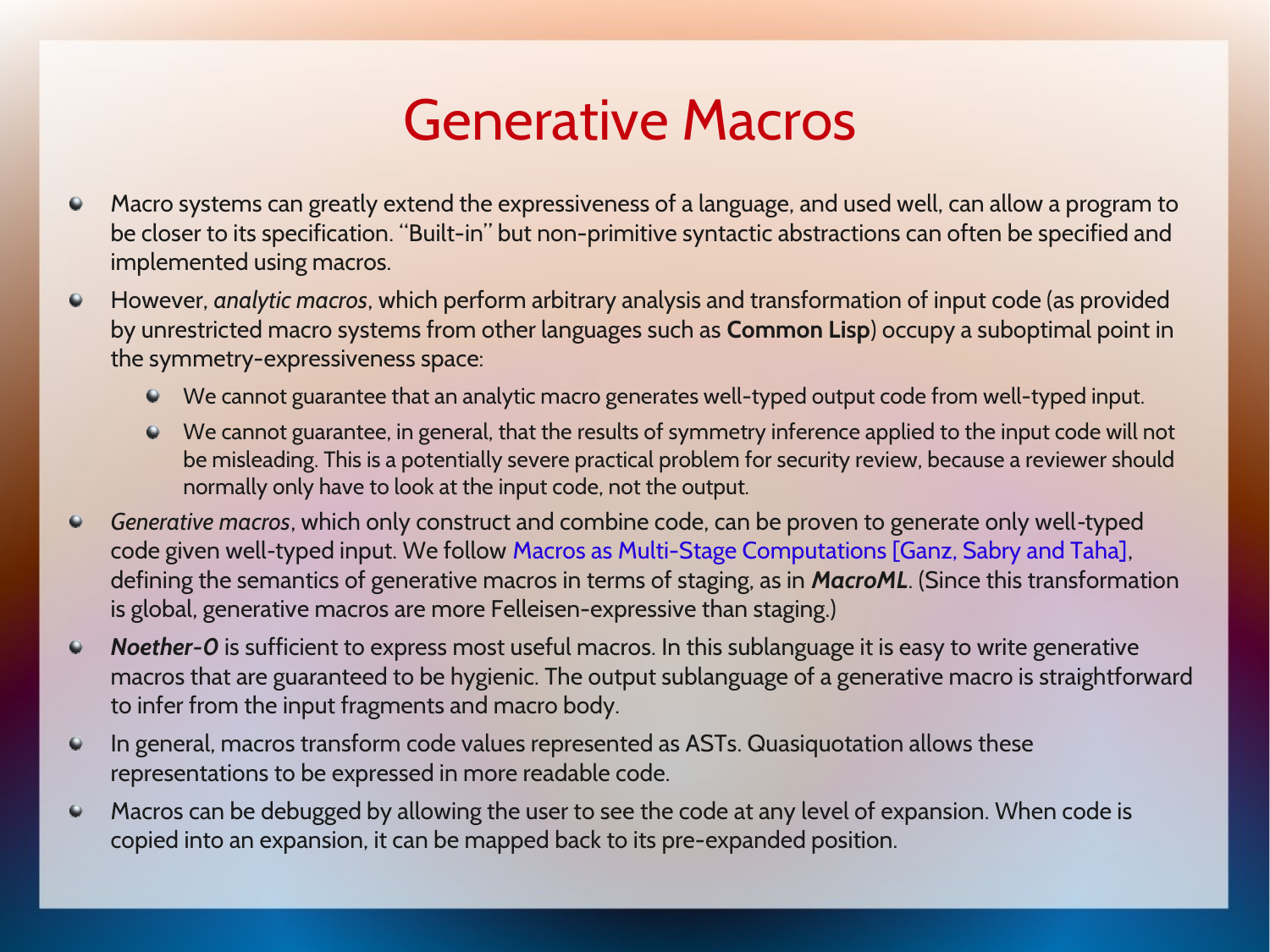## Language plugins

- An earlier plan was to support *analytic macros* as well as generative macros. However, analytic macros are  $\bullet$ not expressive enough for whole-program transformations and analyses, while still posing problems for security and robustness as described on the preceding slide.
- Rather than imposing further restraints (a direction that is already adequately covered by generative macros  $\bullet$ and staging), we increase expressiveness by providing a language plugin API. Unlike an analytic macro, a plugin is conceptually separate from programs that use it, and is expected to be reused across programs.
- $\bullet$ Programs can and must specify which plugins they enable for a given span of source code. Such spans are effectively in a different language, providing support for domain-specific languages as well as conservative extensions of *Noether*.
- $\bullet$ A plugin is a *partially trusted* component for each program that enables it. Plugins are subject to least authority, so for example if a plugin is only performing an analysis without generating code, or if it is only supposed to generate code with a given symmetry, that can be enforced.
- Plugins can perform arbitrary analysis and transformation of input code, including global transformations at  $\bullet$ a specified compilation stage.
	- $\bullet$  If the compilation strategy is significantly changed, plugins that declare a dependency on an affected compilation stage might (visibly) break and need to be updated.
- A plugin is required to cooperate with the symmetry inference. It is in a position to declare whether applying  $\bullet$ symmetry analysis to each input gives meaningful results; and potentially even modify how the analysis is performed. It can also generate its own specialized error messages.
- A plugin cannot affect how its *output* is analysed. $\bullet$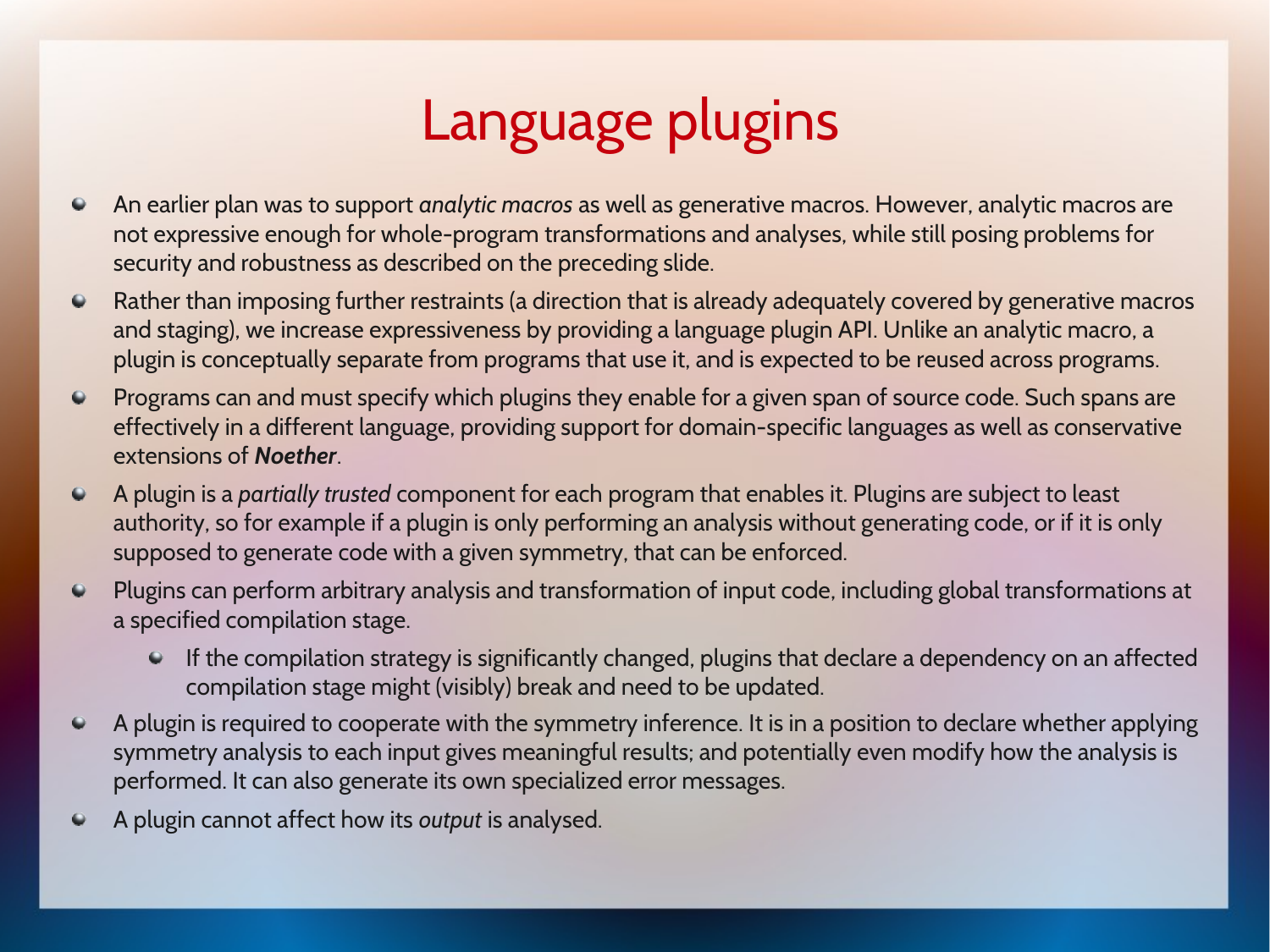#### Secret values

There are advantages to the language implementation being able to distinguish values that are secret:

- Secret values are not speculatively transmitted outside the current TCB.
- Secret values are not logged. They can specify a non-secret identifying string to be logged instead.
- Secret values can be stored only once in physical memory (and not copied by GC, for example). This allows zeroisation of the only in-memory copy to resist cold-boot attacks. They could potentially be stored in specialized memory, hardware permitting.
- Secret values can be separately checkpointed, possibly with additional security precautions. Alternatively, they can be omitted in checkpoints and an application can handle the failure on accessing them after restore.
- Operations on secret values can automatically use implementations with greater resistance to [side-chan](http://www.erights.org/elang/tools/causeway/)[nel attacks \[credit to Zooko Wilcox-O'H](https://www.hpl.hp.com/techreports/2009/HPL-2009-78.html)earn for this idea].
- These advantages remove some trivial objections t[o the use of languages with autom](http://wiki.erights.org/wiki/Causeway_Platform_Developer)atic memory  $\bullet$ management.
- $\bullet$ Applications often don't need to directly mark secret values if they use cryptography libraries that do so, for example.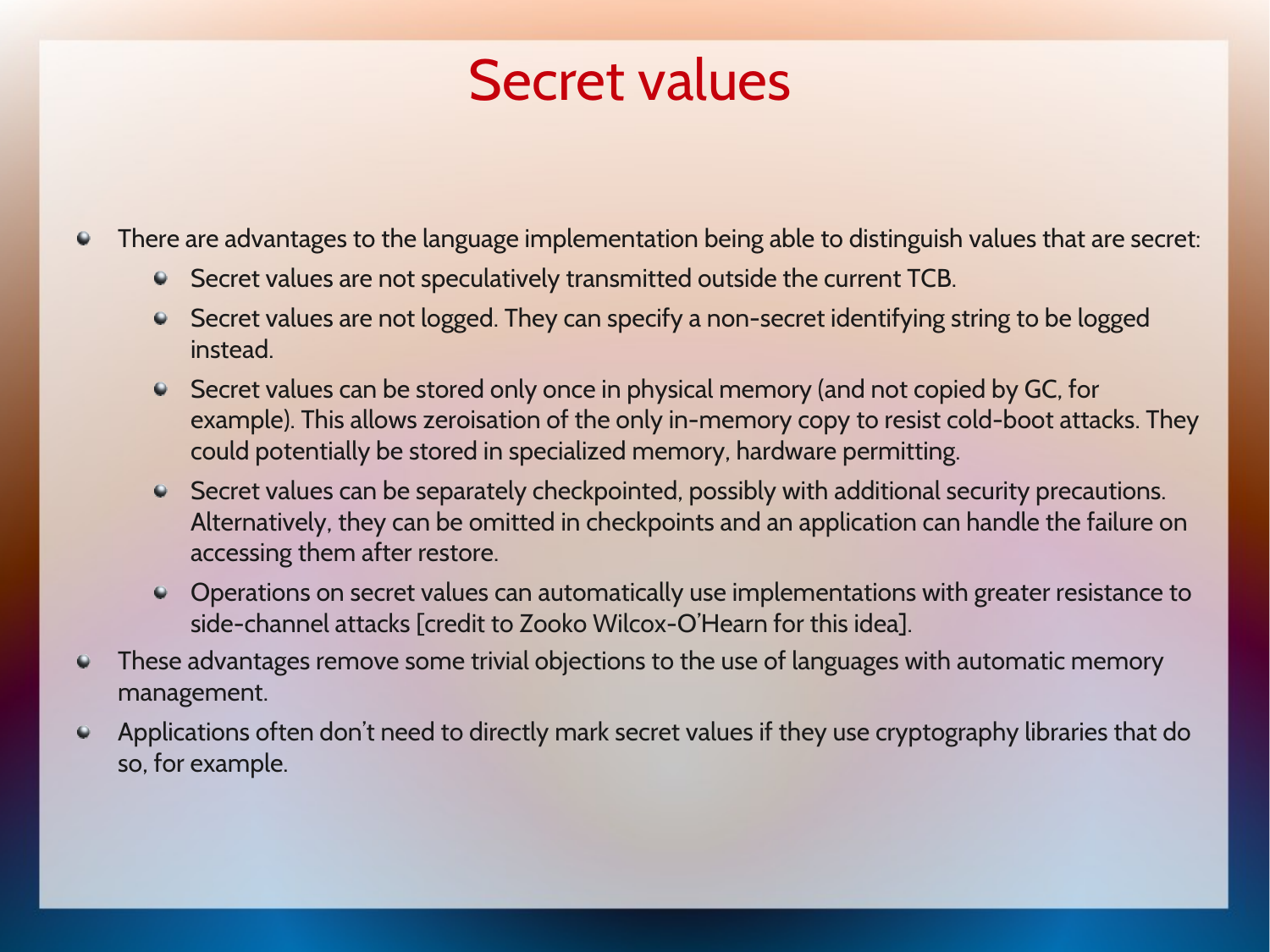#### Disadvantages of stratified languages

- Some features of a stratified language will be rarely used. These features nevertheless impose  $\bullet$ significant costs in implementation and specification complexity.
- The full language is likely to take longer to teach or learn.
	- We are optimizing for incremental teaching of less commonly used features as they are encountered, rather than teaching the full language in one go.
- Following the *Principle of Greater Symmetry* takes greater short-term effort and discipline.  $\bullet$ 
	- We believe it will more than pay off in debugging time and confidence in correctness.
- In *some* cases additional effort is needed to prove to the compiler that a program has a safety  $\bullet$ property, such as termination.
- In *some* cases, the program will be more verbose (but not to the point where verbosity interferes with  $\bullet$ reviewable correctness).
- Refactoring that imposes a smaller sublanguage constraint on existing code can be difficult.  $\bullet$ 
	- On the other hand, we try not to impose unnecessary refactoring burdens, for example we allow subprograms that use mutable state only internally to conform to a pure functional interface.
- $\bullet$ Symmetries that are broken in the full language are not necessarily exploitable for optimization: when compiling code from a smaller sublanguage we cannot in general assume that it will never interact with code from a larger sublanguage. Example: evaluation order of pure-functional code is exposed by failure handling.
	- Sometimes this can be worked around by compiling code more than once under different assumptions, at a cost in compilation time and size of object code.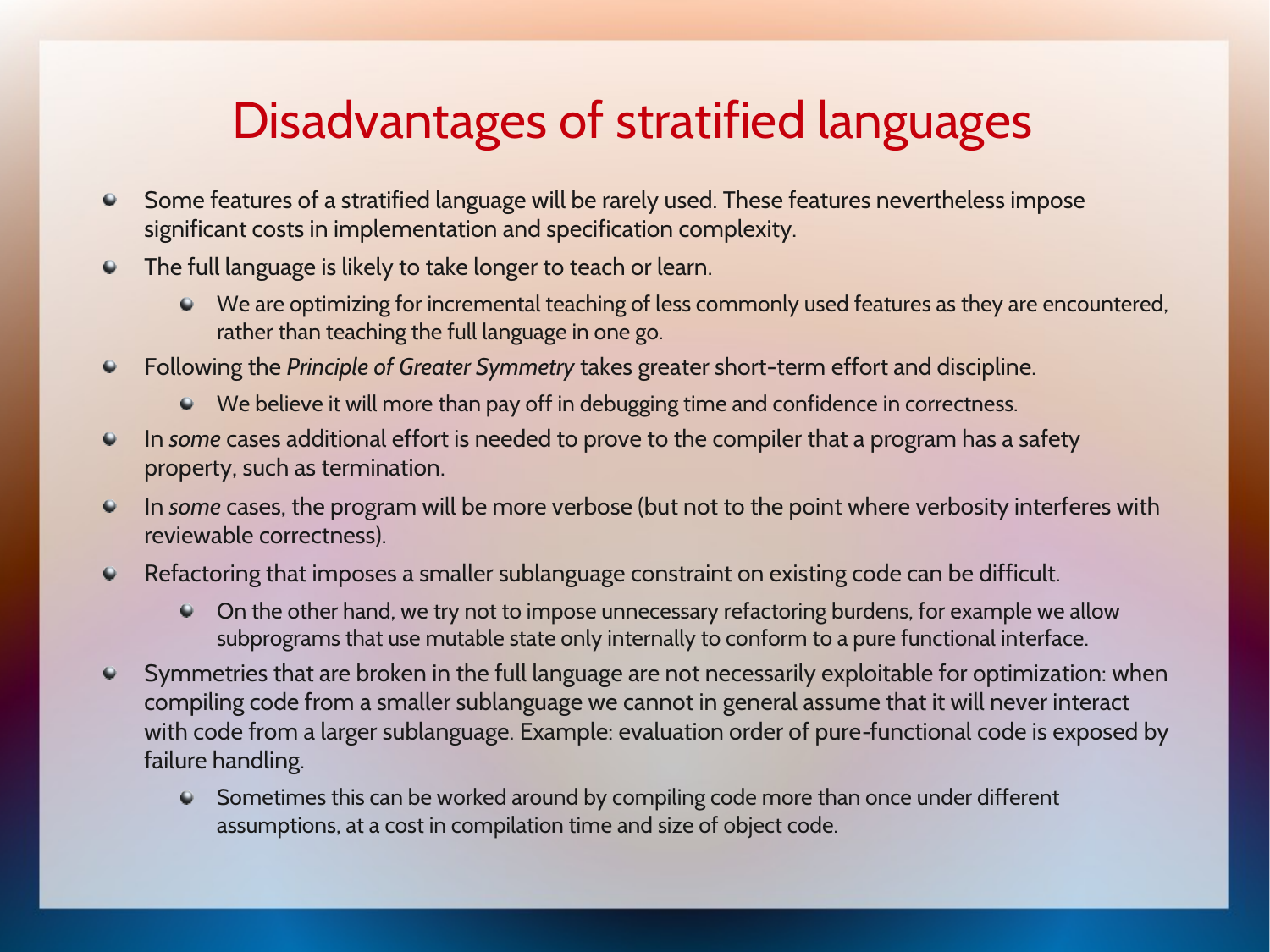## Rejected feature: monadic I/O and monadic state

- *Noether* has a type-and-symmetry system that separates pure and impure computations, as a monadic  $\bullet$ approach does. Unlike the monadic approach, a pure value is always substitutable for an impure one.
- In *Haskell* for example, within a 'do' block there is a distinction between ' $y \leftarrow f x'$  (only correct when 'f x' is  $\bullet$ an action in the monad) and 'let  $y = f x'$  (only correct when 'f x' is pure). In **Noether** both are 'def  $y = f x'$ , and the enclosing function is inferred to be impure if 'f x' is impure.
- No "monadic plumbing" no 'lift\*', 'bind\*', 'return\*', '>>', '>>=', 'mapM', etc.  $\Rightarrow$  less to remember.  $\bullet$
- This also eases refactoring. If we increase symmetry (e.g. make an impure computation pure), there are *no*  $\bullet$ necessary cascading changes. If we break a symmetry (e.g. make a pure computation impure), then only type declarations incompatible with the broken symmetry need to change, which is what we want. Incidental syntactic changes are not needed in either case.
- The benefit is even greater when we make finer symmetry distinctions such as [a]cyclicity, [a]synchrony,  $\bullet$ etc. It would be unwieldy to handle all of these using separate monads, and some don't really make sense as monads, but they fit well into a type-and-symmetry system.
- Type inference wants to know precisely what it is dealing with, not make only generic inferences based on  $\bullet$ the monad structure. More precise inference needs more cases, but in practice should work better.
- Modelling concurrency with the IO monad, as *Glasgow Haskell* does, is dubious. The best that can be said of  $\bullet$ it is that it happens to work —maybe not if you use 'unsafe\*'— but it has no satisfactory theoretical basis. (The semantics given by Peyton-Jones, for example, is very operational and *ad hoc*.)
- Monads can do other things, but we could implement them in a library, with 'do' as a macro; no language  $\bullet$ support is needed.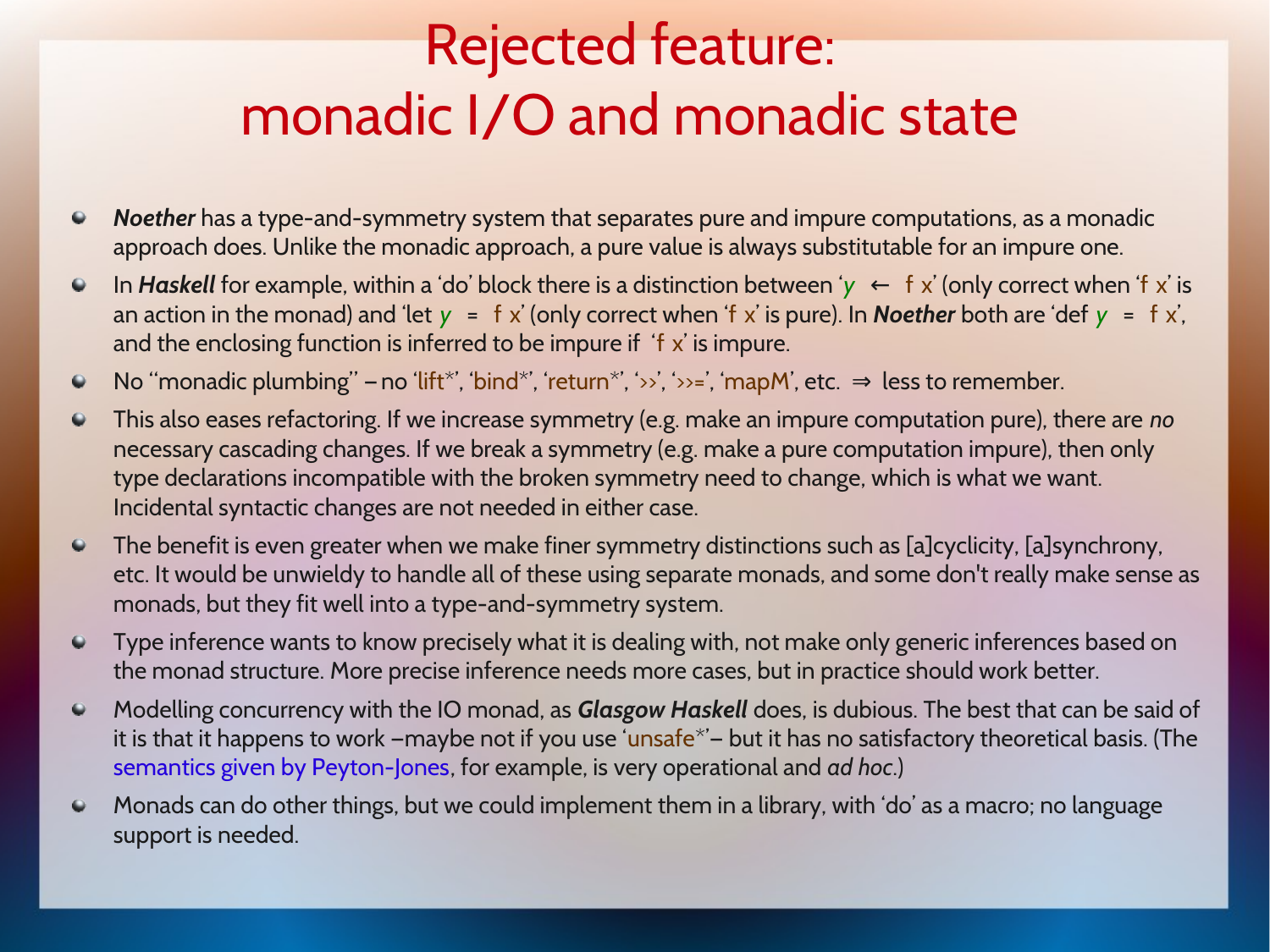#### Rejected feature: continuations

#### Full continuations  $\bullet$

- Continuations are sometimes advocated as a way to implement control-flow features such as  $\bullet$ generators, threads, or exceptions. *Noether* already has those features in forms that are more structured and more easily optimizable, because the runtime "knows about" the concurrency.
- It is unclear how continuations should interact with rollback. Naïve 'call/cc' fails to preserve the strong exception guarantee.
- $\bullet$ Full continuations capture state and allow returning to the same code more than once. Defending against that is too hard, and unnecessarily hard for code that will normally be returned to only once. See A Security Kernel Based on the Lambda-Calculus §4.3.2 [Jonathan Rees].
- Oleg Kiselyov convincingly argues that full continuations are inferior to delimited ones.
- Delimited continuations  $\bullet$ 
	- I considered implementing rollback in terms of delimited continuations, but couldn't see how to do it simply, and it's not worth doing if complicated.
	- Literature on delimited continuations pays little attention to security, including Rees' argument.
	- Lots of variations on shift/reset operators; no consensus on which to use.
	- Potentially inhibits optimization.  $\bullet$
	- Not clear whic[h sublanguage it should go in or what symmetries it breaks.](http://www.cs.rice.edu/~taha/publications/thesis/thesis.pdf)  $\bullet$
	- I don't care much about this feature, so leave it out for simplicity.
- However, Yield: Mainstream Delimited Continuations [James and Sabry] is an awesome paper.٠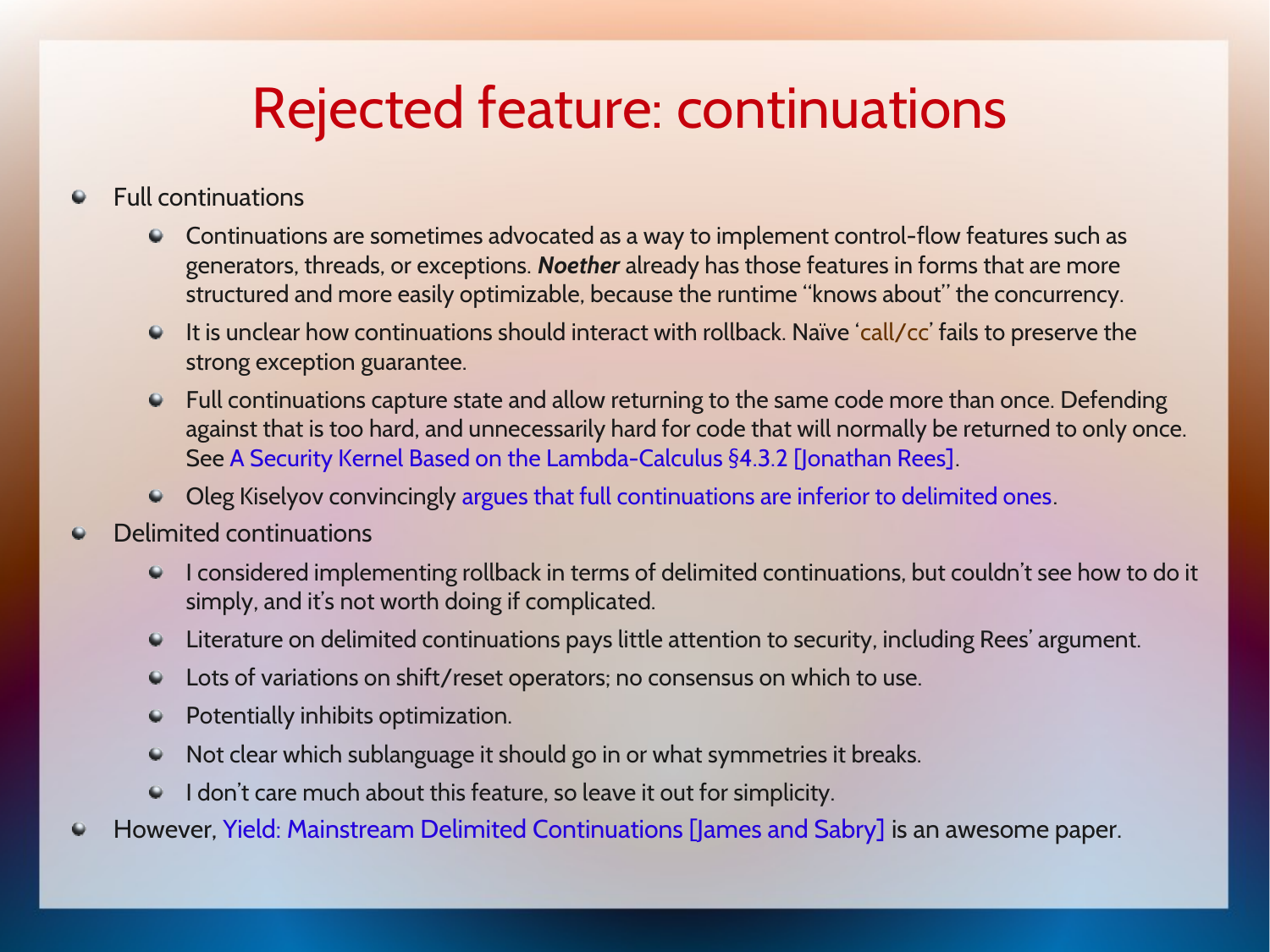#### Rejected feature: synchronous message passing

- In sync MP, send and receive are as-if simultaneous: one cannot occur without the other.  $\bullet$
- This conflicts with transactionality:  $\bullet$ 
	- Suppose turn *A* synchronous-sends to turn *B* in another task. Send+receive is a side effect, so if *A* rolls back its send, *B* must roll back its receive, and *vice versa*. Unlike asynchronous message sends, we cannot transparently queue synchronous sends to the end of a turn. This "entangles" *A* and *B* so that neither turn can commit (and lose the ability to roll back) before the other.
	- Entanglement is implementable, but undesirable: long chains of turns could become entangled (bounded only by the number of tasks), and it would be impractical to ensure that turns are short.
	- $\bullet$  It would also be sequentializing: once a task has finished its own work for this turn and is waiting for entangled turns to commit, it cannot do anything, even if there are queued messages for it! (If there are fewer ready sparks than processors, we've lost some parallelism, and even if there are more, we might incur work stealing overh[ead.\) The blocked task could proceed](http://www.cs.rice.edu/~taha/publications/preprints/icfp01-pre.pdf) *speculatively*, but we don't want to require that, or to speculate very far since we might have to discard work.
- $\bullet$ Sync MP can't be implemented over an unreliable network (Communicating Generals Problem):
	- Groups of tasks on different machines could be separated by membranes, so that they never have direct references to which a message could be sent synchronously. But that would require a visible two-level hierarchy of tasks, which is complicated and would mean that programs relying on sync MP can't be made distributed without significant design changes.
	- For async MP, on the other hand, the *Ken* protocol helps programs be transparent to machine failures with fewer and less invasive (if any) design changes. They still need to take account of higher latencies, but that's "only" an efficiency issue.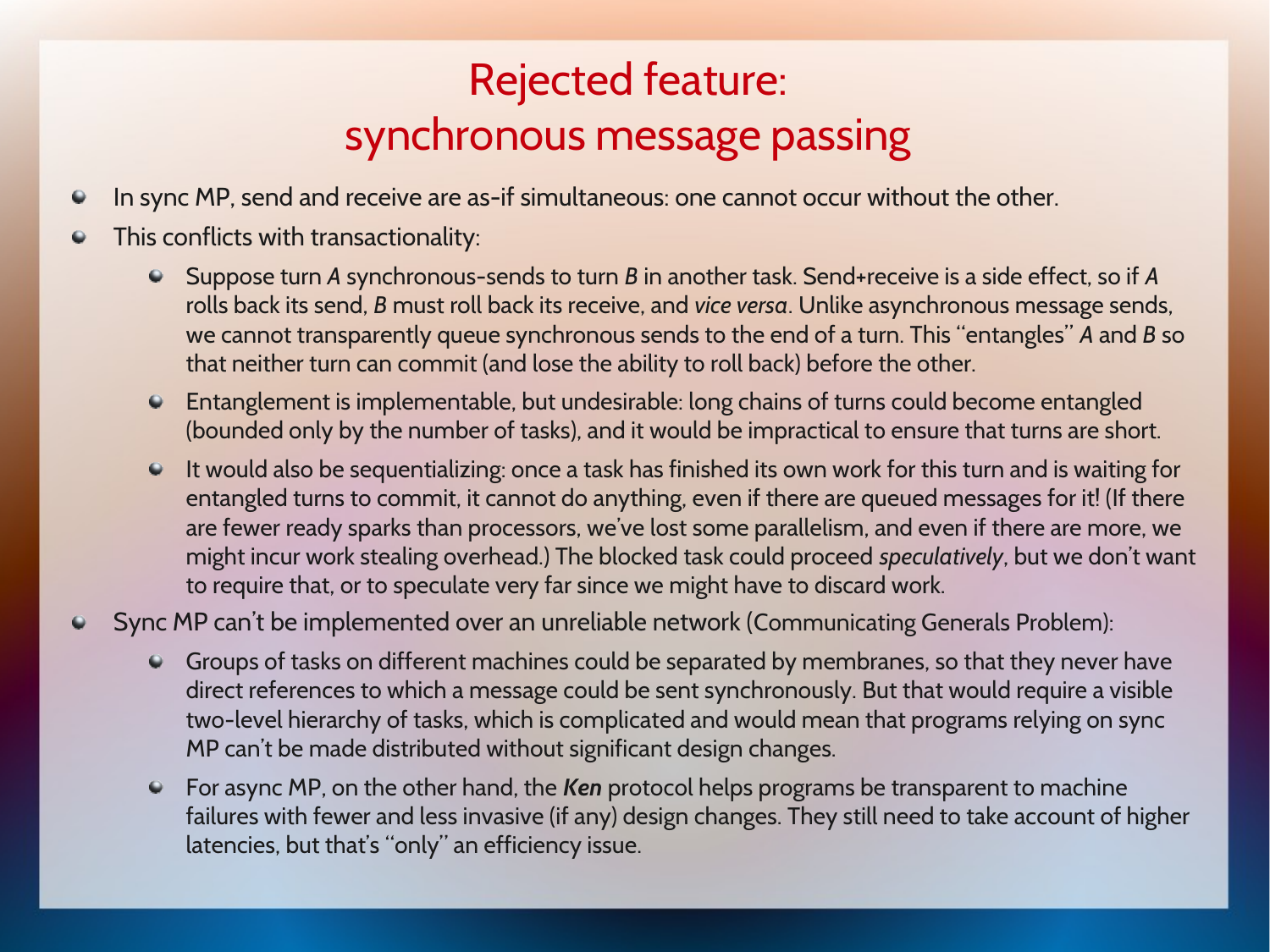## Rejected feature: shared state

- The problem is lack of composability between code that relies on the strong exception guarantee,  $\bullet$ and code that can access shared state across tasks.
- $\bullet$ Shared state is fatal to ensuring that turns behave as transactions ⇒ fatal to the *Ken* protocol.
- It would be disastrous to roll back unshared but not shared state each task would "forget"  $\bullet$ information needed for coordination with other tasks. ("What did I do last night?" problem.)
- What about disabling rollback entirely for tasks that can access shared state?  $\bullet$ 
	- Those tasks could not synchronously call code that relies on the strong exception guarantee.
	- We want to rely on that guarantee for *all* standard library code, because we want the TCB to be defensively correct. So, shared-state-accessing tasks would have no standard library.
- What about declaring which functions should be transactional and which should not be?
	- Doesn't work if transactional functions cannot call nontransactional ones, then this reduces to the same thing as disabling rollback for the task.
- What about entangling turns that access the same state (effectively a form of STM)?  $\bullet$ 
	- Same objections to entanglement as for synchronous message passing.
- Sharing of *immutable* data between tasks is still possible.  $\bullet$
- Plenty of languages support shared state; very few support output-valid rollback recovery; no  $\bullet$ others (?) support the strong exception guarantee for all code.